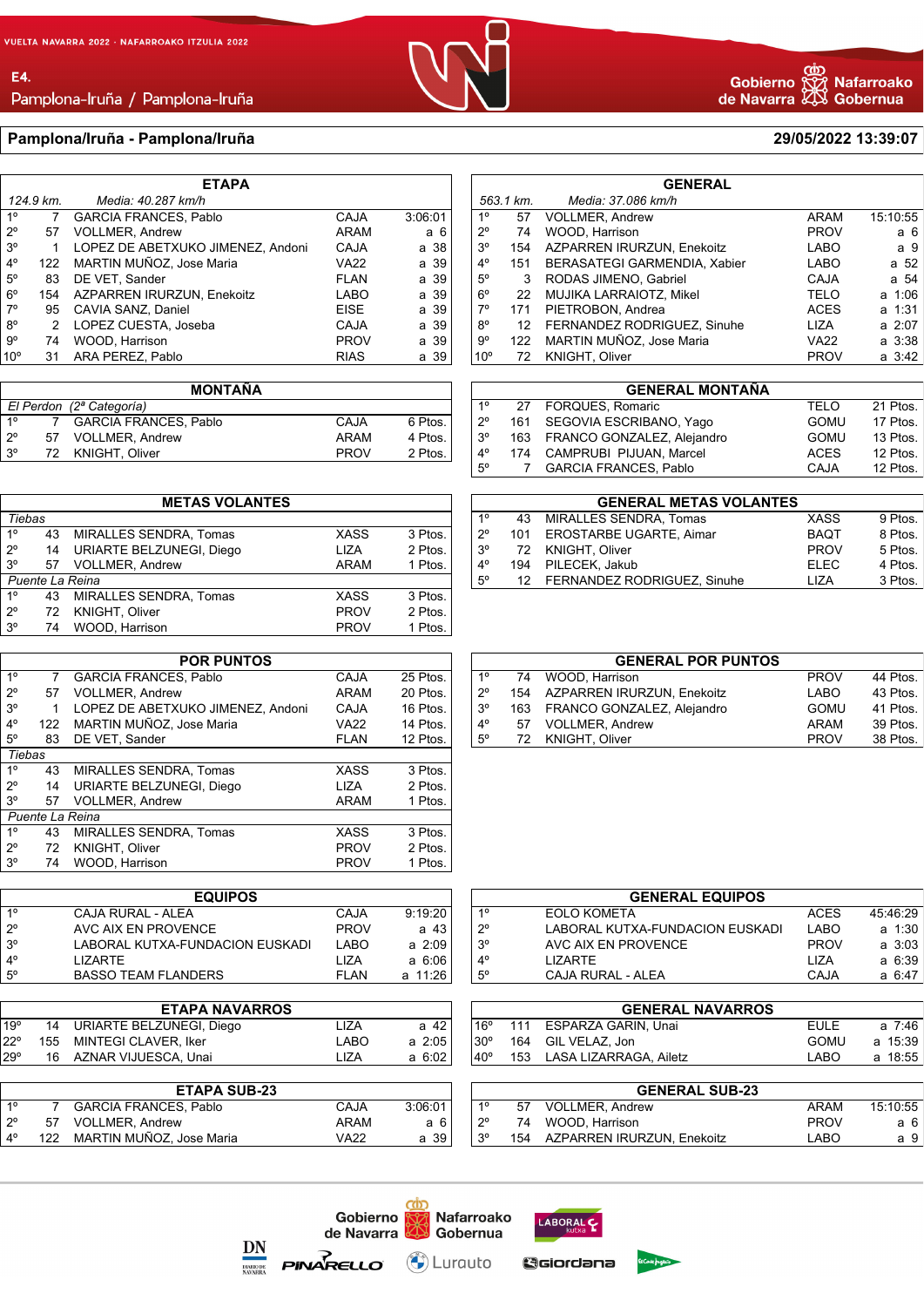E4.



## **Pamplona/Iruña - Pamplona/Iruña 124,9 kms. 29/05/2022 13:39:15**

| $1^{\circ}$<br><b>ESP</b><br>S <sub>2</sub> 3<br>10'<br>$\overline{7}$<br><b>GARCIA FRANCES, Pablo</b><br>CAJA RURAL - ALEA<br>3:06:01<br><b>USA</b><br>S <sub>2</sub> 3<br>ARABAY CYCLING FRIENDLY BALEAR<br>2°<br>57<br><b>VOLLMER, Andrew</b><br>a 6<br>6'<br>3°<br><b>ESP</b><br>ELI<br>$4^{\circ}$<br>LOPEZ DE ABETXUKO JIMENEZ, Andoni<br>a 38<br>$\mathbf{1}$<br>CAJA RURAL - ALEA<br>4°<br>MARTIN MUÑOZ, Jose Maria<br><b>ESP</b><br>S <sub>2</sub> 3<br>122<br>VALVERDE TEAM- RICARDO FUENTES<br>a 39<br>$5^{\circ}$<br>DE VET, Sander<br><b>BEL</b><br>S <sub>2</sub> 3<br>a 39<br>83<br><b>BASSO TEAM FLANDERS</b><br>$6^{\circ}$<br><b>ESP</b><br>S <sub>23</sub><br>a 39<br>154<br>AZPARREN IRURZUN, Enekoitz<br>LABORAL KUTXA-FUNDACION EUSKADI<br>$7^{\circ}$<br><b>ESP</b><br>95<br>CAVIA SANZ, Daniel<br>S <sub>2</sub> 3<br>a 39<br>EISER-HIRUMET<br>$8^{\circ}$<br>$\overline{2}$<br><b>ESP</b><br>S <sub>2</sub> 3<br>a 39<br>LOPEZ CUESTA, Joseba<br>CAJA RURAL - ALEA<br>9°<br>74<br>S <sub>2</sub> 3<br>a 39<br>GBR<br>WOOD, Harrison<br>AVC AIX EN PROVENCE<br>$10^{\circ}$<br><b>ESP</b><br>S <sub>23</sub><br>a 39<br>31<br>ARA PEREZ, Pablo<br>VIGO-RIAS BAIXAS<br>11°<br><b>ESP</b><br>a 39<br>22<br>MUJIKA LARRAIOTZ, Mikel<br>ELI<br>TELCO.M - ON CLIMA - OSES<br>$12^{\circ}$<br><b>ESP</b><br>ELI<br><b>ESSAX</b><br>a 39<br>43<br>MIRALLES SENDRA, Tomas<br><b>GBR</b><br>S <sub>2</sub> 3<br>a 39<br>13 <sup>°</sup><br>72<br>KNIGHT, Oliver<br>AVC AIX EN PROVENCE<br>ELI<br>a 39<br>$14^{\circ}$<br>171<br>PIETROBON, Andrea<br>ITA<br><b>EOLO KOMETA</b><br><b>ESP</b><br>$15^{\circ}$<br>S <sub>2</sub> 3<br><b>LIZARTE</b><br>a 39<br>12<br>FERNANDEZ RODRIGUEZ, Sinuhe<br>POL<br>S <sub>2</sub> 3<br>a 42<br>$16^{\circ}$<br>187<br>KRAWIEC, Kacper Jakub<br>HOSTAL LATORRE EDERLAN<br>17°<br>S <sub>23</sub><br>76<br>GUAY, Mathis<br><b>FRA</b><br>AVC AIX EN PROVENCE<br>a 42<br><b>ESP</b><br>18°<br>53<br>CURTO PELLICER, Edgar<br>ELI<br>ARABAY CYCLING FRIENDLY BALEAR<br>a 42<br>19°<br>14<br>URIARTE BELZUNEGI, Diego<br>ESP<br>NAV<br>S <sub>23</sub><br><b>LIZARTE</b><br>a 42<br><b>ESP</b><br>S <sub>2</sub> 3<br>a 42<br>$20^{\circ}$<br>151<br>BERASATEGI GARMENDIA, Xabier<br>LABORAL KUTXA-FUNDACION EUSKADI<br>21°<br><b>ESP</b><br>S <sub>23</sub><br>a 42<br>3<br>RODAS JIMENO, Gabriel<br>CAJA RURAL - ALEA<br>$22^{\circ}$<br>155<br>ESP<br><b>NAV</b><br>S <sub>23</sub><br>$a$ 2:05<br>MINTEGI CLAVER, Iker<br>LABORAL KUTXA-FUNDACION EUSKADI<br>23°<br><b>ESP</b><br>S <sub>23</sub><br>163<br>FRANCO GONZALEZ, Alejandro<br>a 6:02<br>GOMUR CANTABRIA INFINITA<br>$24^{\circ}$<br>S <sub>2</sub> 3<br>84<br>DE CLERCQ, Seppe<br>BEL<br>a 6:02<br><b>BASSO TEAM FLANDERS</b><br>$25^{\circ}$<br><b>ESP</b><br>ELI<br>32<br>GONZALEZ QUINTANA, Asier Pablo<br>a 6:02<br>VIGO-RIAS BAIXAS<br>$26^{\circ}$<br><b>ESP</b><br>S <sub>23</sub><br>35<br>REY VAZQUEZ, Martin<br>VIGO-RIAS BAIXAS<br>a 6:02<br>$27^{\circ}$<br><b>BEL</b><br>S <sub>2</sub> 3<br>87<br><b>BROUWERS, Emile</b><br>a 6:02<br><b>BASSO TEAM FLANDERS</b><br><b>ESP</b><br>S <sub>23</sub><br>28°<br>175<br>GILABERT VILAPLANA, Arnau<br><b>EOLO KOMETA</b><br>a 6:02<br>ESP NAV<br>$29^{\circ}$<br>16<br>AZNAR VIJUESCA, Unai<br>S <sub>2</sub> 3<br>a 6:02<br><b>LIZARTE</b><br><b>ESP</b><br>ELI<br>$30^{\circ}$<br>142<br>COLLAZOS GORRIZ, Carlos<br>DRONE HOPPER GSPORT GRUP TORMO<br>a 6:02<br>31°<br>81<br>S <sub>2</sub> 3<br>DROOGMANS, Lars<br>BEL<br>$a \, 6:02$<br><b>BASSO TEAM FLANDERS</b><br>$32^{\circ}$<br><b>ESP</b><br>S <sub>2</sub> 3<br>172<br>SERRANO RODRIGUEZ, Javier<br>a 6:02<br>EOLO KOMETA<br>$33^{\circ}$<br>121<br><b>ESP</b><br>ELI<br>a 6:02<br>ROBERT TORRENTS, Ferran<br>VALVERDE TEAM- RICARDO FUENTES<br>$34^\circ$<br>S <sub>23</sub><br>85<br>VAN ASBROECK, Maarten<br>BEL<br>a 6:02<br><b>BASSO TEAM FLANDERS</b><br>ESP<br>$35^{\circ}$<br>111<br>ESPARZA GARIN, Unai<br>NAV<br>S <sub>2</sub> 3<br>a 6:02<br><b>GRUPO EULEN - NUUK</b><br><b>ESP</b><br>$36^{\circ}$<br>126<br>PALOMEQUE FERNANDEZ, Ivan<br>S <sub>2</sub> 3<br>VALVERDE TEAM- RICARDO FUENTES<br>a 6:02<br>$37^\circ$<br><b>ESP</b><br>S <sub>2</sub> 3<br>176<br>DOMINGUEZ VILCHEZ, David<br><b>EOLO KOMETA</b><br>a 6:02<br>38°<br>S <sub>2</sub> 3<br>CHUMIL GONZALEZ, Sergio Geovani<br><b>GUA</b><br>ALUMINIOS CORTIZO<br>a 6:02<br>61<br>39°<br>POL<br>S <sub>2</sub> 3<br>25<br>SMRECZEK, Kacper Marek<br>a 6:02<br>TELCO.M - ON CLIMA - OSES<br>$40^{\circ}$<br>S <sub>23</sub><br>77<br>RAUS, Jerome<br><b>BEL</b><br>AVC AIX EN PROVENCE<br>a 6:02<br>41°<br>71<br>DELCROS, Clement<br><b>FRA</b><br>ELI<br>AVC AIX EN PROVENCE<br>a 6:02<br>ESP<br>NAV<br>$42^{\circ}$<br>164<br>GIL VELAZ, Jon<br>S <sub>2</sub> 3<br>a 6:02<br>GOMUR CANTABRIA INFINITA<br>43°<br><b>ESP</b><br>S <sub>23</sub><br>152<br>ARAKAMA ZEBERIO, Jon<br>LABORAL KUTXA-FUNDACION EUSKADI<br>a 6:02<br>44°<br>207<br>COL<br>ELI<br>CARRERA FUENTES, Dylber Denylson<br>CONSTRUCCIONES QODA<br>a 6:02<br><b>ESP</b><br>S <sub>23</sub><br>$45^{\circ}$<br>92<br>EISER-HIRUMET<br>a 6:02<br>BARTRINA MORENO, Adria<br><b>ESP</b><br>S <sub>2</sub> 3<br>$46^{\circ}$<br>165<br>a 6:02<br>TRIGO HERNANDEZ, Iker<br>GOMUR CANTABRIA INFINITA<br>47°<br><b>ESP</b><br>37<br><b>GARCIA ARAGONESES, Marcos</b><br>S <sub>2</sub> 3<br>VIGO-RIAS BAIXAS<br>a 6:02<br>48°<br><b>BEL</b><br>S <sub>2</sub> 3<br>86<br>VANDERBEKE, Aiden<br><b>BASSO TEAM FLANDERS</b><br>a 6:02<br>49°<br><b>ESP</b><br>S23<br>106<br>ONAINDIA ARRIZABALAGA, Beñat<br><b>BAQUE TEAM</b><br>a 6:02<br>LASA LIZARRAGA, Ailetz<br><b>ESP</b><br>NAV<br>S23<br>$50^{\circ}$<br>153<br>LABORAL KUTXA-FUNDACION EUSKADI<br>a 6:02<br><b>ESP</b><br>S <sub>2</sub> 3<br>51°<br>123<br>FAURA ASENSIO, Jose Luis<br>VALVERDE TEAM- RICARDO FUENTES<br>a 6:02<br>$52^\circ$<br>147<br>LAHAV, Omer<br><b>ISR</b><br>S <sub>2</sub> 3<br>DRONE HOPPER GSPORT GRUP TORMO<br>a 6:02<br><b>ESP</b><br>$53^\circ$<br>21<br>MARIN ARAGON, Jose<br>S <sub>2</sub> 3<br>a 6:02<br>TELCO.M - ON CLIMA - OSES<br>$54^\circ$<br>S <sub>2</sub> 3<br>173<br>OIOLI, Manuel<br>ITA<br><b>EOLO KOMETA</b><br>a 6:02<br>$55^\circ$<br><b>ESP</b><br>S <sub>2</sub> 3<br>6<br>ARRIOLA-BENGOA BEITIA, Julen<br>a 6:02<br>CAJA RURAL - ALEA<br>COL<br>$56^{\circ}$<br>112<br>ZEA CONTRERAS, Luis Daniel<br>ELI<br><b>GRUPO EULEN - NUUK</b><br>a 6:02<br><b>ESP</b><br>S <sub>2</sub> 3<br>$57^\circ$<br>11<br><b>LIZARTE</b><br>a 6:02<br>CASTRILLO ZAPATER, Pablo<br><b>ESP</b><br>$58^\circ$<br>127<br>LOZANO NAVARRO, Adrian<br>S <sub>2</sub> 3<br>VALVERDE TEAM- RICARDO FUENTES<br>a 6:02<br>$59^\circ$<br><b>FRA</b><br>ELI<br>27<br>FORQUES, Romaric<br>a 6:02<br>TELCO.M - ON CLIMA - OSES<br>$60^\circ$<br>ELI<br>4<br>ETH<br>a 6:02<br>HAILEMICHAEL, Mulu<br>CAJA RURAL - ALEA<br>61°<br>141<br>PEÑUELA SANDOVAL, Francisco Joel<br><b>VEN</b><br>S <sub>2</sub> 3<br>DRONE HOPPER GSPORT GRUP TORMO<br>a 6:02<br>$62^\circ$<br><b>ESP</b><br>94<br>GANZABAL BILBAO, Ander<br>S <sub>2</sub> 3<br>EISER-HIRUMET<br>$a \, 6:15$<br><b>ESP</b><br>$63^\circ$<br>124<br><b>GEERLINGS MARTINEZ, Sergio</b><br>S <sub>2</sub> 3<br>VALVERDE TEAM- RICARDO FUENTES<br>$a \, 6:15$<br>$64^{\circ}$<br>174<br>ESP<br>S <sub>2</sub> 3<br>$a \, 6:29$<br>CAMPRUBI PIJUAN, Marcel<br>EOLO KOMETA<br><b>ESP</b><br>$65^{\circ}$<br>101<br>EROSTARBE UGARTE, Aimar<br>S <sub>2</sub> 3<br><b>BAQUE TEAM</b><br>$a \, 6:55$<br>$66^\circ$<br><b>ESP</b><br>161<br>SEGOVIA ESCRIBANO, Yago<br>ELI<br>GOMUR CANTABRIA INFINITA<br>a 7:02<br>$67^\circ$<br><b>ESP</b><br>167<br>ALVAREZ RODRIGUEZ, Rodrigo<br>ELI<br>a 8:50<br>GOMUR CANTABRIA INFINITA<br><b>ESP</b><br>$68^{\circ}$<br>96<br>URIONABARRENETXEA ARANBARRI, Asier<br>S <sub>2</sub> 3<br>EISER-HIRUMET<br>a 8:50<br>69°<br>162<br>GONZALEZ SEGURADO, Jorge<br>ESP<br>S <sub>2</sub> 3<br>GOMUR CANTABRIA INFINITA<br>a 8:51<br><b>VEN</b><br>S <sub>2</sub> 3<br>70°<br>62<br>RUJANO VELAZQUEZ, Jeison Jose<br>a 9:27<br>ALUMINIOS CORTIZO<br>71°<br>S23<br>17<br>JIMENEZ ARIAS, Dylan Roberto<br><b>CRC</b><br><b>LIZARTE</b><br>a 9:28<br>$72^{\circ}$<br>104<br><b>ESP</b><br>S23<br><b>BAQUE TEAM</b><br>a 14:52<br>BENGOECHEA RELLOSO, Galder<br>a 14:52<br>$73^{\circ}$<br>RUBIO CALVO, Guillermo<br>ESP<br>S <sub>2</sub> 3<br>HOSTAL LATORRE EDERLAN<br>185 | <b>ETAPA</b> |  |  | <b>MEDIA: 40,287 km/h</b> | Pag. | $\overline{\mathbf{1}}$ |
|----------------------------------------------------------------------------------------------------------------------------------------------------------------------------------------------------------------------------------------------------------------------------------------------------------------------------------------------------------------------------------------------------------------------------------------------------------------------------------------------------------------------------------------------------------------------------------------------------------------------------------------------------------------------------------------------------------------------------------------------------------------------------------------------------------------------------------------------------------------------------------------------------------------------------------------------------------------------------------------------------------------------------------------------------------------------------------------------------------------------------------------------------------------------------------------------------------------------------------------------------------------------------------------------------------------------------------------------------------------------------------------------------------------------------------------------------------------------------------------------------------------------------------------------------------------------------------------------------------------------------------------------------------------------------------------------------------------------------------------------------------------------------------------------------------------------------------------------------------------------------------------------------------------------------------------------------------------------------------------------------------------------------------------------------------------------------------------------------------------------------------------------------------------------------------------------------------------------------------------------------------------------------------------------------------------------------------------------------------------------------------------------------------------------------------------------------------------------------------------------------------------------------------------------------------------------------------------------------------------------------------------------------------------------------------------------------------------------------------------------------------------------------------------------------------------------------------------------------------------------------------------------------------------------------------------------------------------------------------------------------------------------------------------------------------------------------------------------------------------------------------------------------------------------------------------------------------------------------------------------------------------------------------------------------------------------------------------------------------------------------------------------------------------------------------------------------------------------------------------------------------------------------------------------------------------------------------------------------------------------------------------------------------------------------------------------------------------------------------------------------------------------------------------------------------------------------------------------------------------------------------------------------------------------------------------------------------------------------------------------------------------------------------------------------------------------------------------------------------------------------------------------------------------------------------------------------------------------------------------------------------------------------------------------------------------------------------------------------------------------------------------------------------------------------------------------------------------------------------------------------------------------------------------------------------------------------------------------------------------------------------------------------------------------------------------------------------------------------------------------------------------------------------------------------------------------------------------------------------------------------------------------------------------------------------------------------------------------------------------------------------------------------------------------------------------------------------------------------------------------------------------------------------------------------------------------------------------------------------------------------------------------------------------------------------------------------------------------------------------------------------------------------------------------------------------------------------------------------------------------------------------------------------------------------------------------------------------------------------------------------------------------------------------------------------------------------------------------------------------------------------------------------------------------------------------------------------------------------------------------------------------------------------------------------------------------------------------------------------------------------------------------------------------------------------------------------------------------------------------------------------------------------------------------------------------------------------------------------------------------------------------------------------------------------------------------------------------------------------------------------------------------------------------------------------------------------------------------------------------------------------------------------------------------------------------------------------------------------------------------------------------------------------------------------------------------------------------------------------------------------------------------------------------------------------------------------------------------------------------------------------------------------------------------------------------------------------------------------------------------------------------------------------------------------------------------------------------------------------------------------------------------------------------------------------------------------------------------------------------------------------------------------------------------------------------------------------------------------------------------------------------------------------------------------------------------------------------------------------------------------------------------------------------------------------------------------------------------------------------------------------------------------------------------------------------------------------------------------------------------------------------------------------------------------------------------------------------------------------------------------------------------------------------------------------------------------------------------------------------------------------------------------------------------------------------------------------------------------------------------------------------------------------------------------------------------------------------------------------------------------------------------------------------------------------------------------------------------------------------------------------------------------------------|--------------|--|--|---------------------------|------|-------------------------|
|                                                                                                                                                                                                                                                                                                                                                                                                                                                                                                                                                                                                                                                                                                                                                                                                                                                                                                                                                                                                                                                                                                                                                                                                                                                                                                                                                                                                                                                                                                                                                                                                                                                                                                                                                                                                                                                                                                                                                                                                                                                                                                                                                                                                                                                                                                                                                                                                                                                                                                                                                                                                                                                                                                                                                                                                                                                                                                                                                                                                                                                                                                                                                                                                                                                                                                                                                                                                                                                                                                                                                                                                                                                                                                                                                                                                                                                                                                                                                                                                                                                                                                                                                                                                                                                                                                                                                                                                                                                                                                                                                                                                                                                                                                                                                                                                                                                                                                                                                                                                                                                                                                                                                                                                                                                                                                                                                                                                                                                                                                                                                                                                                                                                                                                                                                                                                                                                                                                                                                                                                                                                                                                                                                                                                                                                                                                                                                                                                                                                                                                                                                                                                                                                                                                                                                                                                                                                                                                                                                                                                                                                                                                                                                                                                                                                                                                                                                                                                                                                                                                                                                                                                                                                                                                                                                                                                                                                                                                                                                                                                                                                                                                                                                                                                                                                                                                                                                                                                |              |  |  |                           |      |                         |
|                                                                                                                                                                                                                                                                                                                                                                                                                                                                                                                                                                                                                                                                                                                                                                                                                                                                                                                                                                                                                                                                                                                                                                                                                                                                                                                                                                                                                                                                                                                                                                                                                                                                                                                                                                                                                                                                                                                                                                                                                                                                                                                                                                                                                                                                                                                                                                                                                                                                                                                                                                                                                                                                                                                                                                                                                                                                                                                                                                                                                                                                                                                                                                                                                                                                                                                                                                                                                                                                                                                                                                                                                                                                                                                                                                                                                                                                                                                                                                                                                                                                                                                                                                                                                                                                                                                                                                                                                                                                                                                                                                                                                                                                                                                                                                                                                                                                                                                                                                                                                                                                                                                                                                                                                                                                                                                                                                                                                                                                                                                                                                                                                                                                                                                                                                                                                                                                                                                                                                                                                                                                                                                                                                                                                                                                                                                                                                                                                                                                                                                                                                                                                                                                                                                                                                                                                                                                                                                                                                                                                                                                                                                                                                                                                                                                                                                                                                                                                                                                                                                                                                                                                                                                                                                                                                                                                                                                                                                                                                                                                                                                                                                                                                                                                                                                                                                                                                                                                |              |  |  |                           |      |                         |
|                                                                                                                                                                                                                                                                                                                                                                                                                                                                                                                                                                                                                                                                                                                                                                                                                                                                                                                                                                                                                                                                                                                                                                                                                                                                                                                                                                                                                                                                                                                                                                                                                                                                                                                                                                                                                                                                                                                                                                                                                                                                                                                                                                                                                                                                                                                                                                                                                                                                                                                                                                                                                                                                                                                                                                                                                                                                                                                                                                                                                                                                                                                                                                                                                                                                                                                                                                                                                                                                                                                                                                                                                                                                                                                                                                                                                                                                                                                                                                                                                                                                                                                                                                                                                                                                                                                                                                                                                                                                                                                                                                                                                                                                                                                                                                                                                                                                                                                                                                                                                                                                                                                                                                                                                                                                                                                                                                                                                                                                                                                                                                                                                                                                                                                                                                                                                                                                                                                                                                                                                                                                                                                                                                                                                                                                                                                                                                                                                                                                                                                                                                                                                                                                                                                                                                                                                                                                                                                                                                                                                                                                                                                                                                                                                                                                                                                                                                                                                                                                                                                                                                                                                                                                                                                                                                                                                                                                                                                                                                                                                                                                                                                                                                                                                                                                                                                                                                                                                |              |  |  |                           |      |                         |
|                                                                                                                                                                                                                                                                                                                                                                                                                                                                                                                                                                                                                                                                                                                                                                                                                                                                                                                                                                                                                                                                                                                                                                                                                                                                                                                                                                                                                                                                                                                                                                                                                                                                                                                                                                                                                                                                                                                                                                                                                                                                                                                                                                                                                                                                                                                                                                                                                                                                                                                                                                                                                                                                                                                                                                                                                                                                                                                                                                                                                                                                                                                                                                                                                                                                                                                                                                                                                                                                                                                                                                                                                                                                                                                                                                                                                                                                                                                                                                                                                                                                                                                                                                                                                                                                                                                                                                                                                                                                                                                                                                                                                                                                                                                                                                                                                                                                                                                                                                                                                                                                                                                                                                                                                                                                                                                                                                                                                                                                                                                                                                                                                                                                                                                                                                                                                                                                                                                                                                                                                                                                                                                                                                                                                                                                                                                                                                                                                                                                                                                                                                                                                                                                                                                                                                                                                                                                                                                                                                                                                                                                                                                                                                                                                                                                                                                                                                                                                                                                                                                                                                                                                                                                                                                                                                                                                                                                                                                                                                                                                                                                                                                                                                                                                                                                                                                                                                                                                |              |  |  |                           |      |                         |
|                                                                                                                                                                                                                                                                                                                                                                                                                                                                                                                                                                                                                                                                                                                                                                                                                                                                                                                                                                                                                                                                                                                                                                                                                                                                                                                                                                                                                                                                                                                                                                                                                                                                                                                                                                                                                                                                                                                                                                                                                                                                                                                                                                                                                                                                                                                                                                                                                                                                                                                                                                                                                                                                                                                                                                                                                                                                                                                                                                                                                                                                                                                                                                                                                                                                                                                                                                                                                                                                                                                                                                                                                                                                                                                                                                                                                                                                                                                                                                                                                                                                                                                                                                                                                                                                                                                                                                                                                                                                                                                                                                                                                                                                                                                                                                                                                                                                                                                                                                                                                                                                                                                                                                                                                                                                                                                                                                                                                                                                                                                                                                                                                                                                                                                                                                                                                                                                                                                                                                                                                                                                                                                                                                                                                                                                                                                                                                                                                                                                                                                                                                                                                                                                                                                                                                                                                                                                                                                                                                                                                                                                                                                                                                                                                                                                                                                                                                                                                                                                                                                                                                                                                                                                                                                                                                                                                                                                                                                                                                                                                                                                                                                                                                                                                                                                                                                                                                                                                |              |  |  |                           |      |                         |
|                                                                                                                                                                                                                                                                                                                                                                                                                                                                                                                                                                                                                                                                                                                                                                                                                                                                                                                                                                                                                                                                                                                                                                                                                                                                                                                                                                                                                                                                                                                                                                                                                                                                                                                                                                                                                                                                                                                                                                                                                                                                                                                                                                                                                                                                                                                                                                                                                                                                                                                                                                                                                                                                                                                                                                                                                                                                                                                                                                                                                                                                                                                                                                                                                                                                                                                                                                                                                                                                                                                                                                                                                                                                                                                                                                                                                                                                                                                                                                                                                                                                                                                                                                                                                                                                                                                                                                                                                                                                                                                                                                                                                                                                                                                                                                                                                                                                                                                                                                                                                                                                                                                                                                                                                                                                                                                                                                                                                                                                                                                                                                                                                                                                                                                                                                                                                                                                                                                                                                                                                                                                                                                                                                                                                                                                                                                                                                                                                                                                                                                                                                                                                                                                                                                                                                                                                                                                                                                                                                                                                                                                                                                                                                                                                                                                                                                                                                                                                                                                                                                                                                                                                                                                                                                                                                                                                                                                                                                                                                                                                                                                                                                                                                                                                                                                                                                                                                                                                |              |  |  |                           |      |                         |
|                                                                                                                                                                                                                                                                                                                                                                                                                                                                                                                                                                                                                                                                                                                                                                                                                                                                                                                                                                                                                                                                                                                                                                                                                                                                                                                                                                                                                                                                                                                                                                                                                                                                                                                                                                                                                                                                                                                                                                                                                                                                                                                                                                                                                                                                                                                                                                                                                                                                                                                                                                                                                                                                                                                                                                                                                                                                                                                                                                                                                                                                                                                                                                                                                                                                                                                                                                                                                                                                                                                                                                                                                                                                                                                                                                                                                                                                                                                                                                                                                                                                                                                                                                                                                                                                                                                                                                                                                                                                                                                                                                                                                                                                                                                                                                                                                                                                                                                                                                                                                                                                                                                                                                                                                                                                                                                                                                                                                                                                                                                                                                                                                                                                                                                                                                                                                                                                                                                                                                                                                                                                                                                                                                                                                                                                                                                                                                                                                                                                                                                                                                                                                                                                                                                                                                                                                                                                                                                                                                                                                                                                                                                                                                                                                                                                                                                                                                                                                                                                                                                                                                                                                                                                                                                                                                                                                                                                                                                                                                                                                                                                                                                                                                                                                                                                                                                                                                                                                |              |  |  |                           |      |                         |
|                                                                                                                                                                                                                                                                                                                                                                                                                                                                                                                                                                                                                                                                                                                                                                                                                                                                                                                                                                                                                                                                                                                                                                                                                                                                                                                                                                                                                                                                                                                                                                                                                                                                                                                                                                                                                                                                                                                                                                                                                                                                                                                                                                                                                                                                                                                                                                                                                                                                                                                                                                                                                                                                                                                                                                                                                                                                                                                                                                                                                                                                                                                                                                                                                                                                                                                                                                                                                                                                                                                                                                                                                                                                                                                                                                                                                                                                                                                                                                                                                                                                                                                                                                                                                                                                                                                                                                                                                                                                                                                                                                                                                                                                                                                                                                                                                                                                                                                                                                                                                                                                                                                                                                                                                                                                                                                                                                                                                                                                                                                                                                                                                                                                                                                                                                                                                                                                                                                                                                                                                                                                                                                                                                                                                                                                                                                                                                                                                                                                                                                                                                                                                                                                                                                                                                                                                                                                                                                                                                                                                                                                                                                                                                                                                                                                                                                                                                                                                                                                                                                                                                                                                                                                                                                                                                                                                                                                                                                                                                                                                                                                                                                                                                                                                                                                                                                                                                                                                |              |  |  |                           |      |                         |
|                                                                                                                                                                                                                                                                                                                                                                                                                                                                                                                                                                                                                                                                                                                                                                                                                                                                                                                                                                                                                                                                                                                                                                                                                                                                                                                                                                                                                                                                                                                                                                                                                                                                                                                                                                                                                                                                                                                                                                                                                                                                                                                                                                                                                                                                                                                                                                                                                                                                                                                                                                                                                                                                                                                                                                                                                                                                                                                                                                                                                                                                                                                                                                                                                                                                                                                                                                                                                                                                                                                                                                                                                                                                                                                                                                                                                                                                                                                                                                                                                                                                                                                                                                                                                                                                                                                                                                                                                                                                                                                                                                                                                                                                                                                                                                                                                                                                                                                                                                                                                                                                                                                                                                                                                                                                                                                                                                                                                                                                                                                                                                                                                                                                                                                                                                                                                                                                                                                                                                                                                                                                                                                                                                                                                                                                                                                                                                                                                                                                                                                                                                                                                                                                                                                                                                                                                                                                                                                                                                                                                                                                                                                                                                                                                                                                                                                                                                                                                                                                                                                                                                                                                                                                                                                                                                                                                                                                                                                                                                                                                                                                                                                                                                                                                                                                                                                                                                                                                |              |  |  |                           |      |                         |
|                                                                                                                                                                                                                                                                                                                                                                                                                                                                                                                                                                                                                                                                                                                                                                                                                                                                                                                                                                                                                                                                                                                                                                                                                                                                                                                                                                                                                                                                                                                                                                                                                                                                                                                                                                                                                                                                                                                                                                                                                                                                                                                                                                                                                                                                                                                                                                                                                                                                                                                                                                                                                                                                                                                                                                                                                                                                                                                                                                                                                                                                                                                                                                                                                                                                                                                                                                                                                                                                                                                                                                                                                                                                                                                                                                                                                                                                                                                                                                                                                                                                                                                                                                                                                                                                                                                                                                                                                                                                                                                                                                                                                                                                                                                                                                                                                                                                                                                                                                                                                                                                                                                                                                                                                                                                                                                                                                                                                                                                                                                                                                                                                                                                                                                                                                                                                                                                                                                                                                                                                                                                                                                                                                                                                                                                                                                                                                                                                                                                                                                                                                                                                                                                                                                                                                                                                                                                                                                                                                                                                                                                                                                                                                                                                                                                                                                                                                                                                                                                                                                                                                                                                                                                                                                                                                                                                                                                                                                                                                                                                                                                                                                                                                                                                                                                                                                                                                                                                |              |  |  |                           |      |                         |
|                                                                                                                                                                                                                                                                                                                                                                                                                                                                                                                                                                                                                                                                                                                                                                                                                                                                                                                                                                                                                                                                                                                                                                                                                                                                                                                                                                                                                                                                                                                                                                                                                                                                                                                                                                                                                                                                                                                                                                                                                                                                                                                                                                                                                                                                                                                                                                                                                                                                                                                                                                                                                                                                                                                                                                                                                                                                                                                                                                                                                                                                                                                                                                                                                                                                                                                                                                                                                                                                                                                                                                                                                                                                                                                                                                                                                                                                                                                                                                                                                                                                                                                                                                                                                                                                                                                                                                                                                                                                                                                                                                                                                                                                                                                                                                                                                                                                                                                                                                                                                                                                                                                                                                                                                                                                                                                                                                                                                                                                                                                                                                                                                                                                                                                                                                                                                                                                                                                                                                                                                                                                                                                                                                                                                                                                                                                                                                                                                                                                                                                                                                                                                                                                                                                                                                                                                                                                                                                                                                                                                                                                                                                                                                                                                                                                                                                                                                                                                                                                                                                                                                                                                                                                                                                                                                                                                                                                                                                                                                                                                                                                                                                                                                                                                                                                                                                                                                                                                |              |  |  |                           |      |                         |
|                                                                                                                                                                                                                                                                                                                                                                                                                                                                                                                                                                                                                                                                                                                                                                                                                                                                                                                                                                                                                                                                                                                                                                                                                                                                                                                                                                                                                                                                                                                                                                                                                                                                                                                                                                                                                                                                                                                                                                                                                                                                                                                                                                                                                                                                                                                                                                                                                                                                                                                                                                                                                                                                                                                                                                                                                                                                                                                                                                                                                                                                                                                                                                                                                                                                                                                                                                                                                                                                                                                                                                                                                                                                                                                                                                                                                                                                                                                                                                                                                                                                                                                                                                                                                                                                                                                                                                                                                                                                                                                                                                                                                                                                                                                                                                                                                                                                                                                                                                                                                                                                                                                                                                                                                                                                                                                                                                                                                                                                                                                                                                                                                                                                                                                                                                                                                                                                                                                                                                                                                                                                                                                                                                                                                                                                                                                                                                                                                                                                                                                                                                                                                                                                                                                                                                                                                                                                                                                                                                                                                                                                                                                                                                                                                                                                                                                                                                                                                                                                                                                                                                                                                                                                                                                                                                                                                                                                                                                                                                                                                                                                                                                                                                                                                                                                                                                                                                                                                |              |  |  |                           |      |                         |
|                                                                                                                                                                                                                                                                                                                                                                                                                                                                                                                                                                                                                                                                                                                                                                                                                                                                                                                                                                                                                                                                                                                                                                                                                                                                                                                                                                                                                                                                                                                                                                                                                                                                                                                                                                                                                                                                                                                                                                                                                                                                                                                                                                                                                                                                                                                                                                                                                                                                                                                                                                                                                                                                                                                                                                                                                                                                                                                                                                                                                                                                                                                                                                                                                                                                                                                                                                                                                                                                                                                                                                                                                                                                                                                                                                                                                                                                                                                                                                                                                                                                                                                                                                                                                                                                                                                                                                                                                                                                                                                                                                                                                                                                                                                                                                                                                                                                                                                                                                                                                                                                                                                                                                                                                                                                                                                                                                                                                                                                                                                                                                                                                                                                                                                                                                                                                                                                                                                                                                                                                                                                                                                                                                                                                                                                                                                                                                                                                                                                                                                                                                                                                                                                                                                                                                                                                                                                                                                                                                                                                                                                                                                                                                                                                                                                                                                                                                                                                                                                                                                                                                                                                                                                                                                                                                                                                                                                                                                                                                                                                                                                                                                                                                                                                                                                                                                                                                                                                |              |  |  |                           |      |                         |
|                                                                                                                                                                                                                                                                                                                                                                                                                                                                                                                                                                                                                                                                                                                                                                                                                                                                                                                                                                                                                                                                                                                                                                                                                                                                                                                                                                                                                                                                                                                                                                                                                                                                                                                                                                                                                                                                                                                                                                                                                                                                                                                                                                                                                                                                                                                                                                                                                                                                                                                                                                                                                                                                                                                                                                                                                                                                                                                                                                                                                                                                                                                                                                                                                                                                                                                                                                                                                                                                                                                                                                                                                                                                                                                                                                                                                                                                                                                                                                                                                                                                                                                                                                                                                                                                                                                                                                                                                                                                                                                                                                                                                                                                                                                                                                                                                                                                                                                                                                                                                                                                                                                                                                                                                                                                                                                                                                                                                                                                                                                                                                                                                                                                                                                                                                                                                                                                                                                                                                                                                                                                                                                                                                                                                                                                                                                                                                                                                                                                                                                                                                                                                                                                                                                                                                                                                                                                                                                                                                                                                                                                                                                                                                                                                                                                                                                                                                                                                                                                                                                                                                                                                                                                                                                                                                                                                                                                                                                                                                                                                                                                                                                                                                                                                                                                                                                                                                                                                |              |  |  |                           |      |                         |
|                                                                                                                                                                                                                                                                                                                                                                                                                                                                                                                                                                                                                                                                                                                                                                                                                                                                                                                                                                                                                                                                                                                                                                                                                                                                                                                                                                                                                                                                                                                                                                                                                                                                                                                                                                                                                                                                                                                                                                                                                                                                                                                                                                                                                                                                                                                                                                                                                                                                                                                                                                                                                                                                                                                                                                                                                                                                                                                                                                                                                                                                                                                                                                                                                                                                                                                                                                                                                                                                                                                                                                                                                                                                                                                                                                                                                                                                                                                                                                                                                                                                                                                                                                                                                                                                                                                                                                                                                                                                                                                                                                                                                                                                                                                                                                                                                                                                                                                                                                                                                                                                                                                                                                                                                                                                                                                                                                                                                                                                                                                                                                                                                                                                                                                                                                                                                                                                                                                                                                                                                                                                                                                                                                                                                                                                                                                                                                                                                                                                                                                                                                                                                                                                                                                                                                                                                                                                                                                                                                                                                                                                                                                                                                                                                                                                                                                                                                                                                                                                                                                                                                                                                                                                                                                                                                                                                                                                                                                                                                                                                                                                                                                                                                                                                                                                                                                                                                                                                |              |  |  |                           |      |                         |
|                                                                                                                                                                                                                                                                                                                                                                                                                                                                                                                                                                                                                                                                                                                                                                                                                                                                                                                                                                                                                                                                                                                                                                                                                                                                                                                                                                                                                                                                                                                                                                                                                                                                                                                                                                                                                                                                                                                                                                                                                                                                                                                                                                                                                                                                                                                                                                                                                                                                                                                                                                                                                                                                                                                                                                                                                                                                                                                                                                                                                                                                                                                                                                                                                                                                                                                                                                                                                                                                                                                                                                                                                                                                                                                                                                                                                                                                                                                                                                                                                                                                                                                                                                                                                                                                                                                                                                                                                                                                                                                                                                                                                                                                                                                                                                                                                                                                                                                                                                                                                                                                                                                                                                                                                                                                                                                                                                                                                                                                                                                                                                                                                                                                                                                                                                                                                                                                                                                                                                                                                                                                                                                                                                                                                                                                                                                                                                                                                                                                                                                                                                                                                                                                                                                                                                                                                                                                                                                                                                                                                                                                                                                                                                                                                                                                                                                                                                                                                                                                                                                                                                                                                                                                                                                                                                                                                                                                                                                                                                                                                                                                                                                                                                                                                                                                                                                                                                                                                |              |  |  |                           |      |                         |
|                                                                                                                                                                                                                                                                                                                                                                                                                                                                                                                                                                                                                                                                                                                                                                                                                                                                                                                                                                                                                                                                                                                                                                                                                                                                                                                                                                                                                                                                                                                                                                                                                                                                                                                                                                                                                                                                                                                                                                                                                                                                                                                                                                                                                                                                                                                                                                                                                                                                                                                                                                                                                                                                                                                                                                                                                                                                                                                                                                                                                                                                                                                                                                                                                                                                                                                                                                                                                                                                                                                                                                                                                                                                                                                                                                                                                                                                                                                                                                                                                                                                                                                                                                                                                                                                                                                                                                                                                                                                                                                                                                                                                                                                                                                                                                                                                                                                                                                                                                                                                                                                                                                                                                                                                                                                                                                                                                                                                                                                                                                                                                                                                                                                                                                                                                                                                                                                                                                                                                                                                                                                                                                                                                                                                                                                                                                                                                                                                                                                                                                                                                                                                                                                                                                                                                                                                                                                                                                                                                                                                                                                                                                                                                                                                                                                                                                                                                                                                                                                                                                                                                                                                                                                                                                                                                                                                                                                                                                                                                                                                                                                                                                                                                                                                                                                                                                                                                                                                |              |  |  |                           |      |                         |
|                                                                                                                                                                                                                                                                                                                                                                                                                                                                                                                                                                                                                                                                                                                                                                                                                                                                                                                                                                                                                                                                                                                                                                                                                                                                                                                                                                                                                                                                                                                                                                                                                                                                                                                                                                                                                                                                                                                                                                                                                                                                                                                                                                                                                                                                                                                                                                                                                                                                                                                                                                                                                                                                                                                                                                                                                                                                                                                                                                                                                                                                                                                                                                                                                                                                                                                                                                                                                                                                                                                                                                                                                                                                                                                                                                                                                                                                                                                                                                                                                                                                                                                                                                                                                                                                                                                                                                                                                                                                                                                                                                                                                                                                                                                                                                                                                                                                                                                                                                                                                                                                                                                                                                                                                                                                                                                                                                                                                                                                                                                                                                                                                                                                                                                                                                                                                                                                                                                                                                                                                                                                                                                                                                                                                                                                                                                                                                                                                                                                                                                                                                                                                                                                                                                                                                                                                                                                                                                                                                                                                                                                                                                                                                                                                                                                                                                                                                                                                                                                                                                                                                                                                                                                                                                                                                                                                                                                                                                                                                                                                                                                                                                                                                                                                                                                                                                                                                                                                |              |  |  |                           |      |                         |
|                                                                                                                                                                                                                                                                                                                                                                                                                                                                                                                                                                                                                                                                                                                                                                                                                                                                                                                                                                                                                                                                                                                                                                                                                                                                                                                                                                                                                                                                                                                                                                                                                                                                                                                                                                                                                                                                                                                                                                                                                                                                                                                                                                                                                                                                                                                                                                                                                                                                                                                                                                                                                                                                                                                                                                                                                                                                                                                                                                                                                                                                                                                                                                                                                                                                                                                                                                                                                                                                                                                                                                                                                                                                                                                                                                                                                                                                                                                                                                                                                                                                                                                                                                                                                                                                                                                                                                                                                                                                                                                                                                                                                                                                                                                                                                                                                                                                                                                                                                                                                                                                                                                                                                                                                                                                                                                                                                                                                                                                                                                                                                                                                                                                                                                                                                                                                                                                                                                                                                                                                                                                                                                                                                                                                                                                                                                                                                                                                                                                                                                                                                                                                                                                                                                                                                                                                                                                                                                                                                                                                                                                                                                                                                                                                                                                                                                                                                                                                                                                                                                                                                                                                                                                                                                                                                                                                                                                                                                                                                                                                                                                                                                                                                                                                                                                                                                                                                                                                |              |  |  |                           |      |                         |
|                                                                                                                                                                                                                                                                                                                                                                                                                                                                                                                                                                                                                                                                                                                                                                                                                                                                                                                                                                                                                                                                                                                                                                                                                                                                                                                                                                                                                                                                                                                                                                                                                                                                                                                                                                                                                                                                                                                                                                                                                                                                                                                                                                                                                                                                                                                                                                                                                                                                                                                                                                                                                                                                                                                                                                                                                                                                                                                                                                                                                                                                                                                                                                                                                                                                                                                                                                                                                                                                                                                                                                                                                                                                                                                                                                                                                                                                                                                                                                                                                                                                                                                                                                                                                                                                                                                                                                                                                                                                                                                                                                                                                                                                                                                                                                                                                                                                                                                                                                                                                                                                                                                                                                                                                                                                                                                                                                                                                                                                                                                                                                                                                                                                                                                                                                                                                                                                                                                                                                                                                                                                                                                                                                                                                                                                                                                                                                                                                                                                                                                                                                                                                                                                                                                                                                                                                                                                                                                                                                                                                                                                                                                                                                                                                                                                                                                                                                                                                                                                                                                                                                                                                                                                                                                                                                                                                                                                                                                                                                                                                                                                                                                                                                                                                                                                                                                                                                                                                |              |  |  |                           |      |                         |
|                                                                                                                                                                                                                                                                                                                                                                                                                                                                                                                                                                                                                                                                                                                                                                                                                                                                                                                                                                                                                                                                                                                                                                                                                                                                                                                                                                                                                                                                                                                                                                                                                                                                                                                                                                                                                                                                                                                                                                                                                                                                                                                                                                                                                                                                                                                                                                                                                                                                                                                                                                                                                                                                                                                                                                                                                                                                                                                                                                                                                                                                                                                                                                                                                                                                                                                                                                                                                                                                                                                                                                                                                                                                                                                                                                                                                                                                                                                                                                                                                                                                                                                                                                                                                                                                                                                                                                                                                                                                                                                                                                                                                                                                                                                                                                                                                                                                                                                                                                                                                                                                                                                                                                                                                                                                                                                                                                                                                                                                                                                                                                                                                                                                                                                                                                                                                                                                                                                                                                                                                                                                                                                                                                                                                                                                                                                                                                                                                                                                                                                                                                                                                                                                                                                                                                                                                                                                                                                                                                                                                                                                                                                                                                                                                                                                                                                                                                                                                                                                                                                                                                                                                                                                                                                                                                                                                                                                                                                                                                                                                                                                                                                                                                                                                                                                                                                                                                                                                |              |  |  |                           |      |                         |
|                                                                                                                                                                                                                                                                                                                                                                                                                                                                                                                                                                                                                                                                                                                                                                                                                                                                                                                                                                                                                                                                                                                                                                                                                                                                                                                                                                                                                                                                                                                                                                                                                                                                                                                                                                                                                                                                                                                                                                                                                                                                                                                                                                                                                                                                                                                                                                                                                                                                                                                                                                                                                                                                                                                                                                                                                                                                                                                                                                                                                                                                                                                                                                                                                                                                                                                                                                                                                                                                                                                                                                                                                                                                                                                                                                                                                                                                                                                                                                                                                                                                                                                                                                                                                                                                                                                                                                                                                                                                                                                                                                                                                                                                                                                                                                                                                                                                                                                                                                                                                                                                                                                                                                                                                                                                                                                                                                                                                                                                                                                                                                                                                                                                                                                                                                                                                                                                                                                                                                                                                                                                                                                                                                                                                                                                                                                                                                                                                                                                                                                                                                                                                                                                                                                                                                                                                                                                                                                                                                                                                                                                                                                                                                                                                                                                                                                                                                                                                                                                                                                                                                                                                                                                                                                                                                                                                                                                                                                                                                                                                                                                                                                                                                                                                                                                                                                                                                                                                |              |  |  |                           |      |                         |
|                                                                                                                                                                                                                                                                                                                                                                                                                                                                                                                                                                                                                                                                                                                                                                                                                                                                                                                                                                                                                                                                                                                                                                                                                                                                                                                                                                                                                                                                                                                                                                                                                                                                                                                                                                                                                                                                                                                                                                                                                                                                                                                                                                                                                                                                                                                                                                                                                                                                                                                                                                                                                                                                                                                                                                                                                                                                                                                                                                                                                                                                                                                                                                                                                                                                                                                                                                                                                                                                                                                                                                                                                                                                                                                                                                                                                                                                                                                                                                                                                                                                                                                                                                                                                                                                                                                                                                                                                                                                                                                                                                                                                                                                                                                                                                                                                                                                                                                                                                                                                                                                                                                                                                                                                                                                                                                                                                                                                                                                                                                                                                                                                                                                                                                                                                                                                                                                                                                                                                                                                                                                                                                                                                                                                                                                                                                                                                                                                                                                                                                                                                                                                                                                                                                                                                                                                                                                                                                                                                                                                                                                                                                                                                                                                                                                                                                                                                                                                                                                                                                                                                                                                                                                                                                                                                                                                                                                                                                                                                                                                                                                                                                                                                                                                                                                                                                                                                                                                |              |  |  |                           |      |                         |
|                                                                                                                                                                                                                                                                                                                                                                                                                                                                                                                                                                                                                                                                                                                                                                                                                                                                                                                                                                                                                                                                                                                                                                                                                                                                                                                                                                                                                                                                                                                                                                                                                                                                                                                                                                                                                                                                                                                                                                                                                                                                                                                                                                                                                                                                                                                                                                                                                                                                                                                                                                                                                                                                                                                                                                                                                                                                                                                                                                                                                                                                                                                                                                                                                                                                                                                                                                                                                                                                                                                                                                                                                                                                                                                                                                                                                                                                                                                                                                                                                                                                                                                                                                                                                                                                                                                                                                                                                                                                                                                                                                                                                                                                                                                                                                                                                                                                                                                                                                                                                                                                                                                                                                                                                                                                                                                                                                                                                                                                                                                                                                                                                                                                                                                                                                                                                                                                                                                                                                                                                                                                                                                                                                                                                                                                                                                                                                                                                                                                                                                                                                                                                                                                                                                                                                                                                                                                                                                                                                                                                                                                                                                                                                                                                                                                                                                                                                                                                                                                                                                                                                                                                                                                                                                                                                                                                                                                                                                                                                                                                                                                                                                                                                                                                                                                                                                                                                                                                |              |  |  |                           |      |                         |
|                                                                                                                                                                                                                                                                                                                                                                                                                                                                                                                                                                                                                                                                                                                                                                                                                                                                                                                                                                                                                                                                                                                                                                                                                                                                                                                                                                                                                                                                                                                                                                                                                                                                                                                                                                                                                                                                                                                                                                                                                                                                                                                                                                                                                                                                                                                                                                                                                                                                                                                                                                                                                                                                                                                                                                                                                                                                                                                                                                                                                                                                                                                                                                                                                                                                                                                                                                                                                                                                                                                                                                                                                                                                                                                                                                                                                                                                                                                                                                                                                                                                                                                                                                                                                                                                                                                                                                                                                                                                                                                                                                                                                                                                                                                                                                                                                                                                                                                                                                                                                                                                                                                                                                                                                                                                                                                                                                                                                                                                                                                                                                                                                                                                                                                                                                                                                                                                                                                                                                                                                                                                                                                                                                                                                                                                                                                                                                                                                                                                                                                                                                                                                                                                                                                                                                                                                                                                                                                                                                                                                                                                                                                                                                                                                                                                                                                                                                                                                                                                                                                                                                                                                                                                                                                                                                                                                                                                                                                                                                                                                                                                                                                                                                                                                                                                                                                                                                                                                |              |  |  |                           |      |                         |
|                                                                                                                                                                                                                                                                                                                                                                                                                                                                                                                                                                                                                                                                                                                                                                                                                                                                                                                                                                                                                                                                                                                                                                                                                                                                                                                                                                                                                                                                                                                                                                                                                                                                                                                                                                                                                                                                                                                                                                                                                                                                                                                                                                                                                                                                                                                                                                                                                                                                                                                                                                                                                                                                                                                                                                                                                                                                                                                                                                                                                                                                                                                                                                                                                                                                                                                                                                                                                                                                                                                                                                                                                                                                                                                                                                                                                                                                                                                                                                                                                                                                                                                                                                                                                                                                                                                                                                                                                                                                                                                                                                                                                                                                                                                                                                                                                                                                                                                                                                                                                                                                                                                                                                                                                                                                                                                                                                                                                                                                                                                                                                                                                                                                                                                                                                                                                                                                                                                                                                                                                                                                                                                                                                                                                                                                                                                                                                                                                                                                                                                                                                                                                                                                                                                                                                                                                                                                                                                                                                                                                                                                                                                                                                                                                                                                                                                                                                                                                                                                                                                                                                                                                                                                                                                                                                                                                                                                                                                                                                                                                                                                                                                                                                                                                                                                                                                                                                                                                |              |  |  |                           |      |                         |
|                                                                                                                                                                                                                                                                                                                                                                                                                                                                                                                                                                                                                                                                                                                                                                                                                                                                                                                                                                                                                                                                                                                                                                                                                                                                                                                                                                                                                                                                                                                                                                                                                                                                                                                                                                                                                                                                                                                                                                                                                                                                                                                                                                                                                                                                                                                                                                                                                                                                                                                                                                                                                                                                                                                                                                                                                                                                                                                                                                                                                                                                                                                                                                                                                                                                                                                                                                                                                                                                                                                                                                                                                                                                                                                                                                                                                                                                                                                                                                                                                                                                                                                                                                                                                                                                                                                                                                                                                                                                                                                                                                                                                                                                                                                                                                                                                                                                                                                                                                                                                                                                                                                                                                                                                                                                                                                                                                                                                                                                                                                                                                                                                                                                                                                                                                                                                                                                                                                                                                                                                                                                                                                                                                                                                                                                                                                                                                                                                                                                                                                                                                                                                                                                                                                                                                                                                                                                                                                                                                                                                                                                                                                                                                                                                                                                                                                                                                                                                                                                                                                                                                                                                                                                                                                                                                                                                                                                                                                                                                                                                                                                                                                                                                                                                                                                                                                                                                                                                |              |  |  |                           |      |                         |
|                                                                                                                                                                                                                                                                                                                                                                                                                                                                                                                                                                                                                                                                                                                                                                                                                                                                                                                                                                                                                                                                                                                                                                                                                                                                                                                                                                                                                                                                                                                                                                                                                                                                                                                                                                                                                                                                                                                                                                                                                                                                                                                                                                                                                                                                                                                                                                                                                                                                                                                                                                                                                                                                                                                                                                                                                                                                                                                                                                                                                                                                                                                                                                                                                                                                                                                                                                                                                                                                                                                                                                                                                                                                                                                                                                                                                                                                                                                                                                                                                                                                                                                                                                                                                                                                                                                                                                                                                                                                                                                                                                                                                                                                                                                                                                                                                                                                                                                                                                                                                                                                                                                                                                                                                                                                                                                                                                                                                                                                                                                                                                                                                                                                                                                                                                                                                                                                                                                                                                                                                                                                                                                                                                                                                                                                                                                                                                                                                                                                                                                                                                                                                                                                                                                                                                                                                                                                                                                                                                                                                                                                                                                                                                                                                                                                                                                                                                                                                                                                                                                                                                                                                                                                                                                                                                                                                                                                                                                                                                                                                                                                                                                                                                                                                                                                                                                                                                                                                |              |  |  |                           |      |                         |
|                                                                                                                                                                                                                                                                                                                                                                                                                                                                                                                                                                                                                                                                                                                                                                                                                                                                                                                                                                                                                                                                                                                                                                                                                                                                                                                                                                                                                                                                                                                                                                                                                                                                                                                                                                                                                                                                                                                                                                                                                                                                                                                                                                                                                                                                                                                                                                                                                                                                                                                                                                                                                                                                                                                                                                                                                                                                                                                                                                                                                                                                                                                                                                                                                                                                                                                                                                                                                                                                                                                                                                                                                                                                                                                                                                                                                                                                                                                                                                                                                                                                                                                                                                                                                                                                                                                                                                                                                                                                                                                                                                                                                                                                                                                                                                                                                                                                                                                                                                                                                                                                                                                                                                                                                                                                                                                                                                                                                                                                                                                                                                                                                                                                                                                                                                                                                                                                                                                                                                                                                                                                                                                                                                                                                                                                                                                                                                                                                                                                                                                                                                                                                                                                                                                                                                                                                                                                                                                                                                                                                                                                                                                                                                                                                                                                                                                                                                                                                                                                                                                                                                                                                                                                                                                                                                                                                                                                                                                                                                                                                                                                                                                                                                                                                                                                                                                                                                                                                |              |  |  |                           |      |                         |
|                                                                                                                                                                                                                                                                                                                                                                                                                                                                                                                                                                                                                                                                                                                                                                                                                                                                                                                                                                                                                                                                                                                                                                                                                                                                                                                                                                                                                                                                                                                                                                                                                                                                                                                                                                                                                                                                                                                                                                                                                                                                                                                                                                                                                                                                                                                                                                                                                                                                                                                                                                                                                                                                                                                                                                                                                                                                                                                                                                                                                                                                                                                                                                                                                                                                                                                                                                                                                                                                                                                                                                                                                                                                                                                                                                                                                                                                                                                                                                                                                                                                                                                                                                                                                                                                                                                                                                                                                                                                                                                                                                                                                                                                                                                                                                                                                                                                                                                                                                                                                                                                                                                                                                                                                                                                                                                                                                                                                                                                                                                                                                                                                                                                                                                                                                                                                                                                                                                                                                                                                                                                                                                                                                                                                                                                                                                                                                                                                                                                                                                                                                                                                                                                                                                                                                                                                                                                                                                                                                                                                                                                                                                                                                                                                                                                                                                                                                                                                                                                                                                                                                                                                                                                                                                                                                                                                                                                                                                                                                                                                                                                                                                                                                                                                                                                                                                                                                                                                |              |  |  |                           |      |                         |
|                                                                                                                                                                                                                                                                                                                                                                                                                                                                                                                                                                                                                                                                                                                                                                                                                                                                                                                                                                                                                                                                                                                                                                                                                                                                                                                                                                                                                                                                                                                                                                                                                                                                                                                                                                                                                                                                                                                                                                                                                                                                                                                                                                                                                                                                                                                                                                                                                                                                                                                                                                                                                                                                                                                                                                                                                                                                                                                                                                                                                                                                                                                                                                                                                                                                                                                                                                                                                                                                                                                                                                                                                                                                                                                                                                                                                                                                                                                                                                                                                                                                                                                                                                                                                                                                                                                                                                                                                                                                                                                                                                                                                                                                                                                                                                                                                                                                                                                                                                                                                                                                                                                                                                                                                                                                                                                                                                                                                                                                                                                                                                                                                                                                                                                                                                                                                                                                                                                                                                                                                                                                                                                                                                                                                                                                                                                                                                                                                                                                                                                                                                                                                                                                                                                                                                                                                                                                                                                                                                                                                                                                                                                                                                                                                                                                                                                                                                                                                                                                                                                                                                                                                                                                                                                                                                                                                                                                                                                                                                                                                                                                                                                                                                                                                                                                                                                                                                                                                |              |  |  |                           |      |                         |
|                                                                                                                                                                                                                                                                                                                                                                                                                                                                                                                                                                                                                                                                                                                                                                                                                                                                                                                                                                                                                                                                                                                                                                                                                                                                                                                                                                                                                                                                                                                                                                                                                                                                                                                                                                                                                                                                                                                                                                                                                                                                                                                                                                                                                                                                                                                                                                                                                                                                                                                                                                                                                                                                                                                                                                                                                                                                                                                                                                                                                                                                                                                                                                                                                                                                                                                                                                                                                                                                                                                                                                                                                                                                                                                                                                                                                                                                                                                                                                                                                                                                                                                                                                                                                                                                                                                                                                                                                                                                                                                                                                                                                                                                                                                                                                                                                                                                                                                                                                                                                                                                                                                                                                                                                                                                                                                                                                                                                                                                                                                                                                                                                                                                                                                                                                                                                                                                                                                                                                                                                                                                                                                                                                                                                                                                                                                                                                                                                                                                                                                                                                                                                                                                                                                                                                                                                                                                                                                                                                                                                                                                                                                                                                                                                                                                                                                                                                                                                                                                                                                                                                                                                                                                                                                                                                                                                                                                                                                                                                                                                                                                                                                                                                                                                                                                                                                                                                                                                |              |  |  |                           |      |                         |
|                                                                                                                                                                                                                                                                                                                                                                                                                                                                                                                                                                                                                                                                                                                                                                                                                                                                                                                                                                                                                                                                                                                                                                                                                                                                                                                                                                                                                                                                                                                                                                                                                                                                                                                                                                                                                                                                                                                                                                                                                                                                                                                                                                                                                                                                                                                                                                                                                                                                                                                                                                                                                                                                                                                                                                                                                                                                                                                                                                                                                                                                                                                                                                                                                                                                                                                                                                                                                                                                                                                                                                                                                                                                                                                                                                                                                                                                                                                                                                                                                                                                                                                                                                                                                                                                                                                                                                                                                                                                                                                                                                                                                                                                                                                                                                                                                                                                                                                                                                                                                                                                                                                                                                                                                                                                                                                                                                                                                                                                                                                                                                                                                                                                                                                                                                                                                                                                                                                                                                                                                                                                                                                                                                                                                                                                                                                                                                                                                                                                                                                                                                                                                                                                                                                                                                                                                                                                                                                                                                                                                                                                                                                                                                                                                                                                                                                                                                                                                                                                                                                                                                                                                                                                                                                                                                                                                                                                                                                                                                                                                                                                                                                                                                                                                                                                                                                                                                                                                |              |  |  |                           |      |                         |
|                                                                                                                                                                                                                                                                                                                                                                                                                                                                                                                                                                                                                                                                                                                                                                                                                                                                                                                                                                                                                                                                                                                                                                                                                                                                                                                                                                                                                                                                                                                                                                                                                                                                                                                                                                                                                                                                                                                                                                                                                                                                                                                                                                                                                                                                                                                                                                                                                                                                                                                                                                                                                                                                                                                                                                                                                                                                                                                                                                                                                                                                                                                                                                                                                                                                                                                                                                                                                                                                                                                                                                                                                                                                                                                                                                                                                                                                                                                                                                                                                                                                                                                                                                                                                                                                                                                                                                                                                                                                                                                                                                                                                                                                                                                                                                                                                                                                                                                                                                                                                                                                                                                                                                                                                                                                                                                                                                                                                                                                                                                                                                                                                                                                                                                                                                                                                                                                                                                                                                                                                                                                                                                                                                                                                                                                                                                                                                                                                                                                                                                                                                                                                                                                                                                                                                                                                                                                                                                                                                                                                                                                                                                                                                                                                                                                                                                                                                                                                                                                                                                                                                                                                                                                                                                                                                                                                                                                                                                                                                                                                                                                                                                                                                                                                                                                                                                                                                                                                |              |  |  |                           |      |                         |
|                                                                                                                                                                                                                                                                                                                                                                                                                                                                                                                                                                                                                                                                                                                                                                                                                                                                                                                                                                                                                                                                                                                                                                                                                                                                                                                                                                                                                                                                                                                                                                                                                                                                                                                                                                                                                                                                                                                                                                                                                                                                                                                                                                                                                                                                                                                                                                                                                                                                                                                                                                                                                                                                                                                                                                                                                                                                                                                                                                                                                                                                                                                                                                                                                                                                                                                                                                                                                                                                                                                                                                                                                                                                                                                                                                                                                                                                                                                                                                                                                                                                                                                                                                                                                                                                                                                                                                                                                                                                                                                                                                                                                                                                                                                                                                                                                                                                                                                                                                                                                                                                                                                                                                                                                                                                                                                                                                                                                                                                                                                                                                                                                                                                                                                                                                                                                                                                                                                                                                                                                                                                                                                                                                                                                                                                                                                                                                                                                                                                                                                                                                                                                                                                                                                                                                                                                                                                                                                                                                                                                                                                                                                                                                                                                                                                                                                                                                                                                                                                                                                                                                                                                                                                                                                                                                                                                                                                                                                                                                                                                                                                                                                                                                                                                                                                                                                                                                                                                |              |  |  |                           |      |                         |
|                                                                                                                                                                                                                                                                                                                                                                                                                                                                                                                                                                                                                                                                                                                                                                                                                                                                                                                                                                                                                                                                                                                                                                                                                                                                                                                                                                                                                                                                                                                                                                                                                                                                                                                                                                                                                                                                                                                                                                                                                                                                                                                                                                                                                                                                                                                                                                                                                                                                                                                                                                                                                                                                                                                                                                                                                                                                                                                                                                                                                                                                                                                                                                                                                                                                                                                                                                                                                                                                                                                                                                                                                                                                                                                                                                                                                                                                                                                                                                                                                                                                                                                                                                                                                                                                                                                                                                                                                                                                                                                                                                                                                                                                                                                                                                                                                                                                                                                                                                                                                                                                                                                                                                                                                                                                                                                                                                                                                                                                                                                                                                                                                                                                                                                                                                                                                                                                                                                                                                                                                                                                                                                                                                                                                                                                                                                                                                                                                                                                                                                                                                                                                                                                                                                                                                                                                                                                                                                                                                                                                                                                                                                                                                                                                                                                                                                                                                                                                                                                                                                                                                                                                                                                                                                                                                                                                                                                                                                                                                                                                                                                                                                                                                                                                                                                                                                                                                                                                |              |  |  |                           |      |                         |
|                                                                                                                                                                                                                                                                                                                                                                                                                                                                                                                                                                                                                                                                                                                                                                                                                                                                                                                                                                                                                                                                                                                                                                                                                                                                                                                                                                                                                                                                                                                                                                                                                                                                                                                                                                                                                                                                                                                                                                                                                                                                                                                                                                                                                                                                                                                                                                                                                                                                                                                                                                                                                                                                                                                                                                                                                                                                                                                                                                                                                                                                                                                                                                                                                                                                                                                                                                                                                                                                                                                                                                                                                                                                                                                                                                                                                                                                                                                                                                                                                                                                                                                                                                                                                                                                                                                                                                                                                                                                                                                                                                                                                                                                                                                                                                                                                                                                                                                                                                                                                                                                                                                                                                                                                                                                                                                                                                                                                                                                                                                                                                                                                                                                                                                                                                                                                                                                                                                                                                                                                                                                                                                                                                                                                                                                                                                                                                                                                                                                                                                                                                                                                                                                                                                                                                                                                                                                                                                                                                                                                                                                                                                                                                                                                                                                                                                                                                                                                                                                                                                                                                                                                                                                                                                                                                                                                                                                                                                                                                                                                                                                                                                                                                                                                                                                                                                                                                                                                |              |  |  |                           |      |                         |
|                                                                                                                                                                                                                                                                                                                                                                                                                                                                                                                                                                                                                                                                                                                                                                                                                                                                                                                                                                                                                                                                                                                                                                                                                                                                                                                                                                                                                                                                                                                                                                                                                                                                                                                                                                                                                                                                                                                                                                                                                                                                                                                                                                                                                                                                                                                                                                                                                                                                                                                                                                                                                                                                                                                                                                                                                                                                                                                                                                                                                                                                                                                                                                                                                                                                                                                                                                                                                                                                                                                                                                                                                                                                                                                                                                                                                                                                                                                                                                                                                                                                                                                                                                                                                                                                                                                                                                                                                                                                                                                                                                                                                                                                                                                                                                                                                                                                                                                                                                                                                                                                                                                                                                                                                                                                                                                                                                                                                                                                                                                                                                                                                                                                                                                                                                                                                                                                                                                                                                                                                                                                                                                                                                                                                                                                                                                                                                                                                                                                                                                                                                                                                                                                                                                                                                                                                                                                                                                                                                                                                                                                                                                                                                                                                                                                                                                                                                                                                                                                                                                                                                                                                                                                                                                                                                                                                                                                                                                                                                                                                                                                                                                                                                                                                                                                                                                                                                                                                |              |  |  |                           |      |                         |
|                                                                                                                                                                                                                                                                                                                                                                                                                                                                                                                                                                                                                                                                                                                                                                                                                                                                                                                                                                                                                                                                                                                                                                                                                                                                                                                                                                                                                                                                                                                                                                                                                                                                                                                                                                                                                                                                                                                                                                                                                                                                                                                                                                                                                                                                                                                                                                                                                                                                                                                                                                                                                                                                                                                                                                                                                                                                                                                                                                                                                                                                                                                                                                                                                                                                                                                                                                                                                                                                                                                                                                                                                                                                                                                                                                                                                                                                                                                                                                                                                                                                                                                                                                                                                                                                                                                                                                                                                                                                                                                                                                                                                                                                                                                                                                                                                                                                                                                                                                                                                                                                                                                                                                                                                                                                                                                                                                                                                                                                                                                                                                                                                                                                                                                                                                                                                                                                                                                                                                                                                                                                                                                                                                                                                                                                                                                                                                                                                                                                                                                                                                                                                                                                                                                                                                                                                                                                                                                                                                                                                                                                                                                                                                                                                                                                                                                                                                                                                                                                                                                                                                                                                                                                                                                                                                                                                                                                                                                                                                                                                                                                                                                                                                                                                                                                                                                                                                                                                |              |  |  |                           |      |                         |
|                                                                                                                                                                                                                                                                                                                                                                                                                                                                                                                                                                                                                                                                                                                                                                                                                                                                                                                                                                                                                                                                                                                                                                                                                                                                                                                                                                                                                                                                                                                                                                                                                                                                                                                                                                                                                                                                                                                                                                                                                                                                                                                                                                                                                                                                                                                                                                                                                                                                                                                                                                                                                                                                                                                                                                                                                                                                                                                                                                                                                                                                                                                                                                                                                                                                                                                                                                                                                                                                                                                                                                                                                                                                                                                                                                                                                                                                                                                                                                                                                                                                                                                                                                                                                                                                                                                                                                                                                                                                                                                                                                                                                                                                                                                                                                                                                                                                                                                                                                                                                                                                                                                                                                                                                                                                                                                                                                                                                                                                                                                                                                                                                                                                                                                                                                                                                                                                                                                                                                                                                                                                                                                                                                                                                                                                                                                                                                                                                                                                                                                                                                                                                                                                                                                                                                                                                                                                                                                                                                                                                                                                                                                                                                                                                                                                                                                                                                                                                                                                                                                                                                                                                                                                                                                                                                                                                                                                                                                                                                                                                                                                                                                                                                                                                                                                                                                                                                                                                |              |  |  |                           |      |                         |
|                                                                                                                                                                                                                                                                                                                                                                                                                                                                                                                                                                                                                                                                                                                                                                                                                                                                                                                                                                                                                                                                                                                                                                                                                                                                                                                                                                                                                                                                                                                                                                                                                                                                                                                                                                                                                                                                                                                                                                                                                                                                                                                                                                                                                                                                                                                                                                                                                                                                                                                                                                                                                                                                                                                                                                                                                                                                                                                                                                                                                                                                                                                                                                                                                                                                                                                                                                                                                                                                                                                                                                                                                                                                                                                                                                                                                                                                                                                                                                                                                                                                                                                                                                                                                                                                                                                                                                                                                                                                                                                                                                                                                                                                                                                                                                                                                                                                                                                                                                                                                                                                                                                                                                                                                                                                                                                                                                                                                                                                                                                                                                                                                                                                                                                                                                                                                                                                                                                                                                                                                                                                                                                                                                                                                                                                                                                                                                                                                                                                                                                                                                                                                                                                                                                                                                                                                                                                                                                                                                                                                                                                                                                                                                                                                                                                                                                                                                                                                                                                                                                                                                                                                                                                                                                                                                                                                                                                                                                                                                                                                                                                                                                                                                                                                                                                                                                                                                                                                |              |  |  |                           |      |                         |
|                                                                                                                                                                                                                                                                                                                                                                                                                                                                                                                                                                                                                                                                                                                                                                                                                                                                                                                                                                                                                                                                                                                                                                                                                                                                                                                                                                                                                                                                                                                                                                                                                                                                                                                                                                                                                                                                                                                                                                                                                                                                                                                                                                                                                                                                                                                                                                                                                                                                                                                                                                                                                                                                                                                                                                                                                                                                                                                                                                                                                                                                                                                                                                                                                                                                                                                                                                                                                                                                                                                                                                                                                                                                                                                                                                                                                                                                                                                                                                                                                                                                                                                                                                                                                                                                                                                                                                                                                                                                                                                                                                                                                                                                                                                                                                                                                                                                                                                                                                                                                                                                                                                                                                                                                                                                                                                                                                                                                                                                                                                                                                                                                                                                                                                                                                                                                                                                                                                                                                                                                                                                                                                                                                                                                                                                                                                                                                                                                                                                                                                                                                                                                                                                                                                                                                                                                                                                                                                                                                                                                                                                                                                                                                                                                                                                                                                                                                                                                                                                                                                                                                                                                                                                                                                                                                                                                                                                                                                                                                                                                                                                                                                                                                                                                                                                                                                                                                                                                |              |  |  |                           |      |                         |
|                                                                                                                                                                                                                                                                                                                                                                                                                                                                                                                                                                                                                                                                                                                                                                                                                                                                                                                                                                                                                                                                                                                                                                                                                                                                                                                                                                                                                                                                                                                                                                                                                                                                                                                                                                                                                                                                                                                                                                                                                                                                                                                                                                                                                                                                                                                                                                                                                                                                                                                                                                                                                                                                                                                                                                                                                                                                                                                                                                                                                                                                                                                                                                                                                                                                                                                                                                                                                                                                                                                                                                                                                                                                                                                                                                                                                                                                                                                                                                                                                                                                                                                                                                                                                                                                                                                                                                                                                                                                                                                                                                                                                                                                                                                                                                                                                                                                                                                                                                                                                                                                                                                                                                                                                                                                                                                                                                                                                                                                                                                                                                                                                                                                                                                                                                                                                                                                                                                                                                                                                                                                                                                                                                                                                                                                                                                                                                                                                                                                                                                                                                                                                                                                                                                                                                                                                                                                                                                                                                                                                                                                                                                                                                                                                                                                                                                                                                                                                                                                                                                                                                                                                                                                                                                                                                                                                                                                                                                                                                                                                                                                                                                                                                                                                                                                                                                                                                                                                |              |  |  |                           |      |                         |
|                                                                                                                                                                                                                                                                                                                                                                                                                                                                                                                                                                                                                                                                                                                                                                                                                                                                                                                                                                                                                                                                                                                                                                                                                                                                                                                                                                                                                                                                                                                                                                                                                                                                                                                                                                                                                                                                                                                                                                                                                                                                                                                                                                                                                                                                                                                                                                                                                                                                                                                                                                                                                                                                                                                                                                                                                                                                                                                                                                                                                                                                                                                                                                                                                                                                                                                                                                                                                                                                                                                                                                                                                                                                                                                                                                                                                                                                                                                                                                                                                                                                                                                                                                                                                                                                                                                                                                                                                                                                                                                                                                                                                                                                                                                                                                                                                                                                                                                                                                                                                                                                                                                                                                                                                                                                                                                                                                                                                                                                                                                                                                                                                                                                                                                                                                                                                                                                                                                                                                                                                                                                                                                                                                                                                                                                                                                                                                                                                                                                                                                                                                                                                                                                                                                                                                                                                                                                                                                                                                                                                                                                                                                                                                                                                                                                                                                                                                                                                                                                                                                                                                                                                                                                                                                                                                                                                                                                                                                                                                                                                                                                                                                                                                                                                                                                                                                                                                                                                |              |  |  |                           |      |                         |
|                                                                                                                                                                                                                                                                                                                                                                                                                                                                                                                                                                                                                                                                                                                                                                                                                                                                                                                                                                                                                                                                                                                                                                                                                                                                                                                                                                                                                                                                                                                                                                                                                                                                                                                                                                                                                                                                                                                                                                                                                                                                                                                                                                                                                                                                                                                                                                                                                                                                                                                                                                                                                                                                                                                                                                                                                                                                                                                                                                                                                                                                                                                                                                                                                                                                                                                                                                                                                                                                                                                                                                                                                                                                                                                                                                                                                                                                                                                                                                                                                                                                                                                                                                                                                                                                                                                                                                                                                                                                                                                                                                                                                                                                                                                                                                                                                                                                                                                                                                                                                                                                                                                                                                                                                                                                                                                                                                                                                                                                                                                                                                                                                                                                                                                                                                                                                                                                                                                                                                                                                                                                                                                                                                                                                                                                                                                                                                                                                                                                                                                                                                                                                                                                                                                                                                                                                                                                                                                                                                                                                                                                                                                                                                                                                                                                                                                                                                                                                                                                                                                                                                                                                                                                                                                                                                                                                                                                                                                                                                                                                                                                                                                                                                                                                                                                                                                                                                                                                |              |  |  |                           |      |                         |
|                                                                                                                                                                                                                                                                                                                                                                                                                                                                                                                                                                                                                                                                                                                                                                                                                                                                                                                                                                                                                                                                                                                                                                                                                                                                                                                                                                                                                                                                                                                                                                                                                                                                                                                                                                                                                                                                                                                                                                                                                                                                                                                                                                                                                                                                                                                                                                                                                                                                                                                                                                                                                                                                                                                                                                                                                                                                                                                                                                                                                                                                                                                                                                                                                                                                                                                                                                                                                                                                                                                                                                                                                                                                                                                                                                                                                                                                                                                                                                                                                                                                                                                                                                                                                                                                                                                                                                                                                                                                                                                                                                                                                                                                                                                                                                                                                                                                                                                                                                                                                                                                                                                                                                                                                                                                                                                                                                                                                                                                                                                                                                                                                                                                                                                                                                                                                                                                                                                                                                                                                                                                                                                                                                                                                                                                                                                                                                                                                                                                                                                                                                                                                                                                                                                                                                                                                                                                                                                                                                                                                                                                                                                                                                                                                                                                                                                                                                                                                                                                                                                                                                                                                                                                                                                                                                                                                                                                                                                                                                                                                                                                                                                                                                                                                                                                                                                                                                                                                |              |  |  |                           |      |                         |
|                                                                                                                                                                                                                                                                                                                                                                                                                                                                                                                                                                                                                                                                                                                                                                                                                                                                                                                                                                                                                                                                                                                                                                                                                                                                                                                                                                                                                                                                                                                                                                                                                                                                                                                                                                                                                                                                                                                                                                                                                                                                                                                                                                                                                                                                                                                                                                                                                                                                                                                                                                                                                                                                                                                                                                                                                                                                                                                                                                                                                                                                                                                                                                                                                                                                                                                                                                                                                                                                                                                                                                                                                                                                                                                                                                                                                                                                                                                                                                                                                                                                                                                                                                                                                                                                                                                                                                                                                                                                                                                                                                                                                                                                                                                                                                                                                                                                                                                                                                                                                                                                                                                                                                                                                                                                                                                                                                                                                                                                                                                                                                                                                                                                                                                                                                                                                                                                                                                                                                                                                                                                                                                                                                                                                                                                                                                                                                                                                                                                                                                                                                                                                                                                                                                                                                                                                                                                                                                                                                                                                                                                                                                                                                                                                                                                                                                                                                                                                                                                                                                                                                                                                                                                                                                                                                                                                                                                                                                                                                                                                                                                                                                                                                                                                                                                                                                                                                                                                |              |  |  |                           |      |                         |
|                                                                                                                                                                                                                                                                                                                                                                                                                                                                                                                                                                                                                                                                                                                                                                                                                                                                                                                                                                                                                                                                                                                                                                                                                                                                                                                                                                                                                                                                                                                                                                                                                                                                                                                                                                                                                                                                                                                                                                                                                                                                                                                                                                                                                                                                                                                                                                                                                                                                                                                                                                                                                                                                                                                                                                                                                                                                                                                                                                                                                                                                                                                                                                                                                                                                                                                                                                                                                                                                                                                                                                                                                                                                                                                                                                                                                                                                                                                                                                                                                                                                                                                                                                                                                                                                                                                                                                                                                                                                                                                                                                                                                                                                                                                                                                                                                                                                                                                                                                                                                                                                                                                                                                                                                                                                                                                                                                                                                                                                                                                                                                                                                                                                                                                                                                                                                                                                                                                                                                                                                                                                                                                                                                                                                                                                                                                                                                                                                                                                                                                                                                                                                                                                                                                                                                                                                                                                                                                                                                                                                                                                                                                                                                                                                                                                                                                                                                                                                                                                                                                                                                                                                                                                                                                                                                                                                                                                                                                                                                                                                                                                                                                                                                                                                                                                                                                                                                                                                |              |  |  |                           |      |                         |
|                                                                                                                                                                                                                                                                                                                                                                                                                                                                                                                                                                                                                                                                                                                                                                                                                                                                                                                                                                                                                                                                                                                                                                                                                                                                                                                                                                                                                                                                                                                                                                                                                                                                                                                                                                                                                                                                                                                                                                                                                                                                                                                                                                                                                                                                                                                                                                                                                                                                                                                                                                                                                                                                                                                                                                                                                                                                                                                                                                                                                                                                                                                                                                                                                                                                                                                                                                                                                                                                                                                                                                                                                                                                                                                                                                                                                                                                                                                                                                                                                                                                                                                                                                                                                                                                                                                                                                                                                                                                                                                                                                                                                                                                                                                                                                                                                                                                                                                                                                                                                                                                                                                                                                                                                                                                                                                                                                                                                                                                                                                                                                                                                                                                                                                                                                                                                                                                                                                                                                                                                                                                                                                                                                                                                                                                                                                                                                                                                                                                                                                                                                                                                                                                                                                                                                                                                                                                                                                                                                                                                                                                                                                                                                                                                                                                                                                                                                                                                                                                                                                                                                                                                                                                                                                                                                                                                                                                                                                                                                                                                                                                                                                                                                                                                                                                                                                                                                                                                |              |  |  |                           |      |                         |
|                                                                                                                                                                                                                                                                                                                                                                                                                                                                                                                                                                                                                                                                                                                                                                                                                                                                                                                                                                                                                                                                                                                                                                                                                                                                                                                                                                                                                                                                                                                                                                                                                                                                                                                                                                                                                                                                                                                                                                                                                                                                                                                                                                                                                                                                                                                                                                                                                                                                                                                                                                                                                                                                                                                                                                                                                                                                                                                                                                                                                                                                                                                                                                                                                                                                                                                                                                                                                                                                                                                                                                                                                                                                                                                                                                                                                                                                                                                                                                                                                                                                                                                                                                                                                                                                                                                                                                                                                                                                                                                                                                                                                                                                                                                                                                                                                                                                                                                                                                                                                                                                                                                                                                                                                                                                                                                                                                                                                                                                                                                                                                                                                                                                                                                                                                                                                                                                                                                                                                                                                                                                                                                                                                                                                                                                                                                                                                                                                                                                                                                                                                                                                                                                                                                                                                                                                                                                                                                                                                                                                                                                                                                                                                                                                                                                                                                                                                                                                                                                                                                                                                                                                                                                                                                                                                                                                                                                                                                                                                                                                                                                                                                                                                                                                                                                                                                                                                                                                |              |  |  |                           |      |                         |
|                                                                                                                                                                                                                                                                                                                                                                                                                                                                                                                                                                                                                                                                                                                                                                                                                                                                                                                                                                                                                                                                                                                                                                                                                                                                                                                                                                                                                                                                                                                                                                                                                                                                                                                                                                                                                                                                                                                                                                                                                                                                                                                                                                                                                                                                                                                                                                                                                                                                                                                                                                                                                                                                                                                                                                                                                                                                                                                                                                                                                                                                                                                                                                                                                                                                                                                                                                                                                                                                                                                                                                                                                                                                                                                                                                                                                                                                                                                                                                                                                                                                                                                                                                                                                                                                                                                                                                                                                                                                                                                                                                                                                                                                                                                                                                                                                                                                                                                                                                                                                                                                                                                                                                                                                                                                                                                                                                                                                                                                                                                                                                                                                                                                                                                                                                                                                                                                                                                                                                                                                                                                                                                                                                                                                                                                                                                                                                                                                                                                                                                                                                                                                                                                                                                                                                                                                                                                                                                                                                                                                                                                                                                                                                                                                                                                                                                                                                                                                                                                                                                                                                                                                                                                                                                                                                                                                                                                                                                                                                                                                                                                                                                                                                                                                                                                                                                                                                                                                |              |  |  |                           |      |                         |
|                                                                                                                                                                                                                                                                                                                                                                                                                                                                                                                                                                                                                                                                                                                                                                                                                                                                                                                                                                                                                                                                                                                                                                                                                                                                                                                                                                                                                                                                                                                                                                                                                                                                                                                                                                                                                                                                                                                                                                                                                                                                                                                                                                                                                                                                                                                                                                                                                                                                                                                                                                                                                                                                                                                                                                                                                                                                                                                                                                                                                                                                                                                                                                                                                                                                                                                                                                                                                                                                                                                                                                                                                                                                                                                                                                                                                                                                                                                                                                                                                                                                                                                                                                                                                                                                                                                                                                                                                                                                                                                                                                                                                                                                                                                                                                                                                                                                                                                                                                                                                                                                                                                                                                                                                                                                                                                                                                                                                                                                                                                                                                                                                                                                                                                                                                                                                                                                                                                                                                                                                                                                                                                                                                                                                                                                                                                                                                                                                                                                                                                                                                                                                                                                                                                                                                                                                                                                                                                                                                                                                                                                                                                                                                                                                                                                                                                                                                                                                                                                                                                                                                                                                                                                                                                                                                                                                                                                                                                                                                                                                                                                                                                                                                                                                                                                                                                                                                                                                |              |  |  |                           |      |                         |
|                                                                                                                                                                                                                                                                                                                                                                                                                                                                                                                                                                                                                                                                                                                                                                                                                                                                                                                                                                                                                                                                                                                                                                                                                                                                                                                                                                                                                                                                                                                                                                                                                                                                                                                                                                                                                                                                                                                                                                                                                                                                                                                                                                                                                                                                                                                                                                                                                                                                                                                                                                                                                                                                                                                                                                                                                                                                                                                                                                                                                                                                                                                                                                                                                                                                                                                                                                                                                                                                                                                                                                                                                                                                                                                                                                                                                                                                                                                                                                                                                                                                                                                                                                                                                                                                                                                                                                                                                                                                                                                                                                                                                                                                                                                                                                                                                                                                                                                                                                                                                                                                                                                                                                                                                                                                                                                                                                                                                                                                                                                                                                                                                                                                                                                                                                                                                                                                                                                                                                                                                                                                                                                                                                                                                                                                                                                                                                                                                                                                                                                                                                                                                                                                                                                                                                                                                                                                                                                                                                                                                                                                                                                                                                                                                                                                                                                                                                                                                                                                                                                                                                                                                                                                                                                                                                                                                                                                                                                                                                                                                                                                                                                                                                                                                                                                                                                                                                                                                |              |  |  |                           |      |                         |
|                                                                                                                                                                                                                                                                                                                                                                                                                                                                                                                                                                                                                                                                                                                                                                                                                                                                                                                                                                                                                                                                                                                                                                                                                                                                                                                                                                                                                                                                                                                                                                                                                                                                                                                                                                                                                                                                                                                                                                                                                                                                                                                                                                                                                                                                                                                                                                                                                                                                                                                                                                                                                                                                                                                                                                                                                                                                                                                                                                                                                                                                                                                                                                                                                                                                                                                                                                                                                                                                                                                                                                                                                                                                                                                                                                                                                                                                                                                                                                                                                                                                                                                                                                                                                                                                                                                                                                                                                                                                                                                                                                                                                                                                                                                                                                                                                                                                                                                                                                                                                                                                                                                                                                                                                                                                                                                                                                                                                                                                                                                                                                                                                                                                                                                                                                                                                                                                                                                                                                                                                                                                                                                                                                                                                                                                                                                                                                                                                                                                                                                                                                                                                                                                                                                                                                                                                                                                                                                                                                                                                                                                                                                                                                                                                                                                                                                                                                                                                                                                                                                                                                                                                                                                                                                                                                                                                                                                                                                                                                                                                                                                                                                                                                                                                                                                                                                                                                                                                |              |  |  |                           |      |                         |
|                                                                                                                                                                                                                                                                                                                                                                                                                                                                                                                                                                                                                                                                                                                                                                                                                                                                                                                                                                                                                                                                                                                                                                                                                                                                                                                                                                                                                                                                                                                                                                                                                                                                                                                                                                                                                                                                                                                                                                                                                                                                                                                                                                                                                                                                                                                                                                                                                                                                                                                                                                                                                                                                                                                                                                                                                                                                                                                                                                                                                                                                                                                                                                                                                                                                                                                                                                                                                                                                                                                                                                                                                                                                                                                                                                                                                                                                                                                                                                                                                                                                                                                                                                                                                                                                                                                                                                                                                                                                                                                                                                                                                                                                                                                                                                                                                                                                                                                                                                                                                                                                                                                                                                                                                                                                                                                                                                                                                                                                                                                                                                                                                                                                                                                                                                                                                                                                                                                                                                                                                                                                                                                                                                                                                                                                                                                                                                                                                                                                                                                                                                                                                                                                                                                                                                                                                                                                                                                                                                                                                                                                                                                                                                                                                                                                                                                                                                                                                                                                                                                                                                                                                                                                                                                                                                                                                                                                                                                                                                                                                                                                                                                                                                                                                                                                                                                                                                                                                |              |  |  |                           |      |                         |
|                                                                                                                                                                                                                                                                                                                                                                                                                                                                                                                                                                                                                                                                                                                                                                                                                                                                                                                                                                                                                                                                                                                                                                                                                                                                                                                                                                                                                                                                                                                                                                                                                                                                                                                                                                                                                                                                                                                                                                                                                                                                                                                                                                                                                                                                                                                                                                                                                                                                                                                                                                                                                                                                                                                                                                                                                                                                                                                                                                                                                                                                                                                                                                                                                                                                                                                                                                                                                                                                                                                                                                                                                                                                                                                                                                                                                                                                                                                                                                                                                                                                                                                                                                                                                                                                                                                                                                                                                                                                                                                                                                                                                                                                                                                                                                                                                                                                                                                                                                                                                                                                                                                                                                                                                                                                                                                                                                                                                                                                                                                                                                                                                                                                                                                                                                                                                                                                                                                                                                                                                                                                                                                                                                                                                                                                                                                                                                                                                                                                                                                                                                                                                                                                                                                                                                                                                                                                                                                                                                                                                                                                                                                                                                                                                                                                                                                                                                                                                                                                                                                                                                                                                                                                                                                                                                                                                                                                                                                                                                                                                                                                                                                                                                                                                                                                                                                                                                                                                |              |  |  |                           |      |                         |
|                                                                                                                                                                                                                                                                                                                                                                                                                                                                                                                                                                                                                                                                                                                                                                                                                                                                                                                                                                                                                                                                                                                                                                                                                                                                                                                                                                                                                                                                                                                                                                                                                                                                                                                                                                                                                                                                                                                                                                                                                                                                                                                                                                                                                                                                                                                                                                                                                                                                                                                                                                                                                                                                                                                                                                                                                                                                                                                                                                                                                                                                                                                                                                                                                                                                                                                                                                                                                                                                                                                                                                                                                                                                                                                                                                                                                                                                                                                                                                                                                                                                                                                                                                                                                                                                                                                                                                                                                                                                                                                                                                                                                                                                                                                                                                                                                                                                                                                                                                                                                                                                                                                                                                                                                                                                                                                                                                                                                                                                                                                                                                                                                                                                                                                                                                                                                                                                                                                                                                                                                                                                                                                                                                                                                                                                                                                                                                                                                                                                                                                                                                                                                                                                                                                                                                                                                                                                                                                                                                                                                                                                                                                                                                                                                                                                                                                                                                                                                                                                                                                                                                                                                                                                                                                                                                                                                                                                                                                                                                                                                                                                                                                                                                                                                                                                                                                                                                                                                |              |  |  |                           |      |                         |
|                                                                                                                                                                                                                                                                                                                                                                                                                                                                                                                                                                                                                                                                                                                                                                                                                                                                                                                                                                                                                                                                                                                                                                                                                                                                                                                                                                                                                                                                                                                                                                                                                                                                                                                                                                                                                                                                                                                                                                                                                                                                                                                                                                                                                                                                                                                                                                                                                                                                                                                                                                                                                                                                                                                                                                                                                                                                                                                                                                                                                                                                                                                                                                                                                                                                                                                                                                                                                                                                                                                                                                                                                                                                                                                                                                                                                                                                                                                                                                                                                                                                                                                                                                                                                                                                                                                                                                                                                                                                                                                                                                                                                                                                                                                                                                                                                                                                                                                                                                                                                                                                                                                                                                                                                                                                                                                                                                                                                                                                                                                                                                                                                                                                                                                                                                                                                                                                                                                                                                                                                                                                                                                                                                                                                                                                                                                                                                                                                                                                                                                                                                                                                                                                                                                                                                                                                                                                                                                                                                                                                                                                                                                                                                                                                                                                                                                                                                                                                                                                                                                                                                                                                                                                                                                                                                                                                                                                                                                                                                                                                                                                                                                                                                                                                                                                                                                                                                                                                |              |  |  |                           |      |                         |
|                                                                                                                                                                                                                                                                                                                                                                                                                                                                                                                                                                                                                                                                                                                                                                                                                                                                                                                                                                                                                                                                                                                                                                                                                                                                                                                                                                                                                                                                                                                                                                                                                                                                                                                                                                                                                                                                                                                                                                                                                                                                                                                                                                                                                                                                                                                                                                                                                                                                                                                                                                                                                                                                                                                                                                                                                                                                                                                                                                                                                                                                                                                                                                                                                                                                                                                                                                                                                                                                                                                                                                                                                                                                                                                                                                                                                                                                                                                                                                                                                                                                                                                                                                                                                                                                                                                                                                                                                                                                                                                                                                                                                                                                                                                                                                                                                                                                                                                                                                                                                                                                                                                                                                                                                                                                                                                                                                                                                                                                                                                                                                                                                                                                                                                                                                                                                                                                                                                                                                                                                                                                                                                                                                                                                                                                                                                                                                                                                                                                                                                                                                                                                                                                                                                                                                                                                                                                                                                                                                                                                                                                                                                                                                                                                                                                                                                                                                                                                                                                                                                                                                                                                                                                                                                                                                                                                                                                                                                                                                                                                                                                                                                                                                                                                                                                                                                                                                                                                |              |  |  |                           |      |                         |
|                                                                                                                                                                                                                                                                                                                                                                                                                                                                                                                                                                                                                                                                                                                                                                                                                                                                                                                                                                                                                                                                                                                                                                                                                                                                                                                                                                                                                                                                                                                                                                                                                                                                                                                                                                                                                                                                                                                                                                                                                                                                                                                                                                                                                                                                                                                                                                                                                                                                                                                                                                                                                                                                                                                                                                                                                                                                                                                                                                                                                                                                                                                                                                                                                                                                                                                                                                                                                                                                                                                                                                                                                                                                                                                                                                                                                                                                                                                                                                                                                                                                                                                                                                                                                                                                                                                                                                                                                                                                                                                                                                                                                                                                                                                                                                                                                                                                                                                                                                                                                                                                                                                                                                                                                                                                                                                                                                                                                                                                                                                                                                                                                                                                                                                                                                                                                                                                                                                                                                                                                                                                                                                                                                                                                                                                                                                                                                                                                                                                                                                                                                                                                                                                                                                                                                                                                                                                                                                                                                                                                                                                                                                                                                                                                                                                                                                                                                                                                                                                                                                                                                                                                                                                                                                                                                                                                                                                                                                                                                                                                                                                                                                                                                                                                                                                                                                                                                                                                |              |  |  |                           |      |                         |
|                                                                                                                                                                                                                                                                                                                                                                                                                                                                                                                                                                                                                                                                                                                                                                                                                                                                                                                                                                                                                                                                                                                                                                                                                                                                                                                                                                                                                                                                                                                                                                                                                                                                                                                                                                                                                                                                                                                                                                                                                                                                                                                                                                                                                                                                                                                                                                                                                                                                                                                                                                                                                                                                                                                                                                                                                                                                                                                                                                                                                                                                                                                                                                                                                                                                                                                                                                                                                                                                                                                                                                                                                                                                                                                                                                                                                                                                                                                                                                                                                                                                                                                                                                                                                                                                                                                                                                                                                                                                                                                                                                                                                                                                                                                                                                                                                                                                                                                                                                                                                                                                                                                                                                                                                                                                                                                                                                                                                                                                                                                                                                                                                                                                                                                                                                                                                                                                                                                                                                                                                                                                                                                                                                                                                                                                                                                                                                                                                                                                                                                                                                                                                                                                                                                                                                                                                                                                                                                                                                                                                                                                                                                                                                                                                                                                                                                                                                                                                                                                                                                                                                                                                                                                                                                                                                                                                                                                                                                                                                                                                                                                                                                                                                                                                                                                                                                                                                                                                |              |  |  |                           |      |                         |
|                                                                                                                                                                                                                                                                                                                                                                                                                                                                                                                                                                                                                                                                                                                                                                                                                                                                                                                                                                                                                                                                                                                                                                                                                                                                                                                                                                                                                                                                                                                                                                                                                                                                                                                                                                                                                                                                                                                                                                                                                                                                                                                                                                                                                                                                                                                                                                                                                                                                                                                                                                                                                                                                                                                                                                                                                                                                                                                                                                                                                                                                                                                                                                                                                                                                                                                                                                                                                                                                                                                                                                                                                                                                                                                                                                                                                                                                                                                                                                                                                                                                                                                                                                                                                                                                                                                                                                                                                                                                                                                                                                                                                                                                                                                                                                                                                                                                                                                                                                                                                                                                                                                                                                                                                                                                                                                                                                                                                                                                                                                                                                                                                                                                                                                                                                                                                                                                                                                                                                                                                                                                                                                                                                                                                                                                                                                                                                                                                                                                                                                                                                                                                                                                                                                                                                                                                                                                                                                                                                                                                                                                                                                                                                                                                                                                                                                                                                                                                                                                                                                                                                                                                                                                                                                                                                                                                                                                                                                                                                                                                                                                                                                                                                                                                                                                                                                                                                                                                |              |  |  |                           |      |                         |
|                                                                                                                                                                                                                                                                                                                                                                                                                                                                                                                                                                                                                                                                                                                                                                                                                                                                                                                                                                                                                                                                                                                                                                                                                                                                                                                                                                                                                                                                                                                                                                                                                                                                                                                                                                                                                                                                                                                                                                                                                                                                                                                                                                                                                                                                                                                                                                                                                                                                                                                                                                                                                                                                                                                                                                                                                                                                                                                                                                                                                                                                                                                                                                                                                                                                                                                                                                                                                                                                                                                                                                                                                                                                                                                                                                                                                                                                                                                                                                                                                                                                                                                                                                                                                                                                                                                                                                                                                                                                                                                                                                                                                                                                                                                                                                                                                                                                                                                                                                                                                                                                                                                                                                                                                                                                                                                                                                                                                                                                                                                                                                                                                                                                                                                                                                                                                                                                                                                                                                                                                                                                                                                                                                                                                                                                                                                                                                                                                                                                                                                                                                                                                                                                                                                                                                                                                                                                                                                                                                                                                                                                                                                                                                                                                                                                                                                                                                                                                                                                                                                                                                                                                                                                                                                                                                                                                                                                                                                                                                                                                                                                                                                                                                                                                                                                                                                                                                                                                |              |  |  |                           |      |                         |
|                                                                                                                                                                                                                                                                                                                                                                                                                                                                                                                                                                                                                                                                                                                                                                                                                                                                                                                                                                                                                                                                                                                                                                                                                                                                                                                                                                                                                                                                                                                                                                                                                                                                                                                                                                                                                                                                                                                                                                                                                                                                                                                                                                                                                                                                                                                                                                                                                                                                                                                                                                                                                                                                                                                                                                                                                                                                                                                                                                                                                                                                                                                                                                                                                                                                                                                                                                                                                                                                                                                                                                                                                                                                                                                                                                                                                                                                                                                                                                                                                                                                                                                                                                                                                                                                                                                                                                                                                                                                                                                                                                                                                                                                                                                                                                                                                                                                                                                                                                                                                                                                                                                                                                                                                                                                                                                                                                                                                                                                                                                                                                                                                                                                                                                                                                                                                                                                                                                                                                                                                                                                                                                                                                                                                                                                                                                                                                                                                                                                                                                                                                                                                                                                                                                                                                                                                                                                                                                                                                                                                                                                                                                                                                                                                                                                                                                                                                                                                                                                                                                                                                                                                                                                                                                                                                                                                                                                                                                                                                                                                                                                                                                                                                                                                                                                                                                                                                                                                |              |  |  |                           |      |                         |
|                                                                                                                                                                                                                                                                                                                                                                                                                                                                                                                                                                                                                                                                                                                                                                                                                                                                                                                                                                                                                                                                                                                                                                                                                                                                                                                                                                                                                                                                                                                                                                                                                                                                                                                                                                                                                                                                                                                                                                                                                                                                                                                                                                                                                                                                                                                                                                                                                                                                                                                                                                                                                                                                                                                                                                                                                                                                                                                                                                                                                                                                                                                                                                                                                                                                                                                                                                                                                                                                                                                                                                                                                                                                                                                                                                                                                                                                                                                                                                                                                                                                                                                                                                                                                                                                                                                                                                                                                                                                                                                                                                                                                                                                                                                                                                                                                                                                                                                                                                                                                                                                                                                                                                                                                                                                                                                                                                                                                                                                                                                                                                                                                                                                                                                                                                                                                                                                                                                                                                                                                                                                                                                                                                                                                                                                                                                                                                                                                                                                                                                                                                                                                                                                                                                                                                                                                                                                                                                                                                                                                                                                                                                                                                                                                                                                                                                                                                                                                                                                                                                                                                                                                                                                                                                                                                                                                                                                                                                                                                                                                                                                                                                                                                                                                                                                                                                                                                                                                |              |  |  |                           |      |                         |
|                                                                                                                                                                                                                                                                                                                                                                                                                                                                                                                                                                                                                                                                                                                                                                                                                                                                                                                                                                                                                                                                                                                                                                                                                                                                                                                                                                                                                                                                                                                                                                                                                                                                                                                                                                                                                                                                                                                                                                                                                                                                                                                                                                                                                                                                                                                                                                                                                                                                                                                                                                                                                                                                                                                                                                                                                                                                                                                                                                                                                                                                                                                                                                                                                                                                                                                                                                                                                                                                                                                                                                                                                                                                                                                                                                                                                                                                                                                                                                                                                                                                                                                                                                                                                                                                                                                                                                                                                                                                                                                                                                                                                                                                                                                                                                                                                                                                                                                                                                                                                                                                                                                                                                                                                                                                                                                                                                                                                                                                                                                                                                                                                                                                                                                                                                                                                                                                                                                                                                                                                                                                                                                                                                                                                                                                                                                                                                                                                                                                                                                                                                                                                                                                                                                                                                                                                                                                                                                                                                                                                                                                                                                                                                                                                                                                                                                                                                                                                                                                                                                                                                                                                                                                                                                                                                                                                                                                                                                                                                                                                                                                                                                                                                                                                                                                                                                                                                                                                |              |  |  |                           |      |                         |
|                                                                                                                                                                                                                                                                                                                                                                                                                                                                                                                                                                                                                                                                                                                                                                                                                                                                                                                                                                                                                                                                                                                                                                                                                                                                                                                                                                                                                                                                                                                                                                                                                                                                                                                                                                                                                                                                                                                                                                                                                                                                                                                                                                                                                                                                                                                                                                                                                                                                                                                                                                                                                                                                                                                                                                                                                                                                                                                                                                                                                                                                                                                                                                                                                                                                                                                                                                                                                                                                                                                                                                                                                                                                                                                                                                                                                                                                                                                                                                                                                                                                                                                                                                                                                                                                                                                                                                                                                                                                                                                                                                                                                                                                                                                                                                                                                                                                                                                                                                                                                                                                                                                                                                                                                                                                                                                                                                                                                                                                                                                                                                                                                                                                                                                                                                                                                                                                                                                                                                                                                                                                                                                                                                                                                                                                                                                                                                                                                                                                                                                                                                                                                                                                                                                                                                                                                                                                                                                                                                                                                                                                                                                                                                                                                                                                                                                                                                                                                                                                                                                                                                                                                                                                                                                                                                                                                                                                                                                                                                                                                                                                                                                                                                                                                                                                                                                                                                                                                |              |  |  |                           |      |                         |





**COS** 

**O** Lurauto



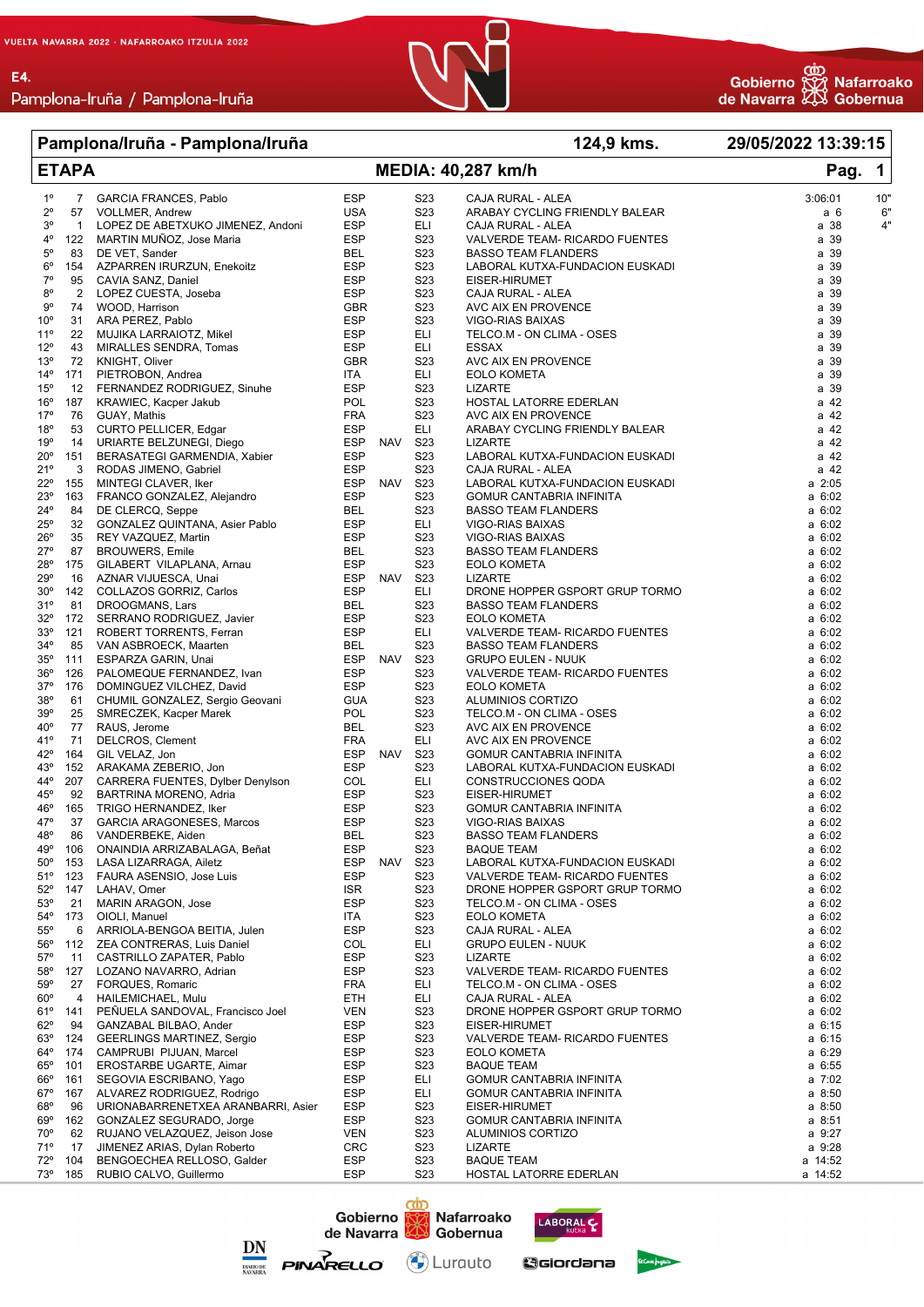**E4** 



#### **Pamplona/Iruña - Pamplona/Iruña 124,9 kms. 29/05/2022 13:39:15**

#### **ETAPA MEDIA: 40,287 km/h Pag. 2** 74º 47 MOSCARDO HERNANDEZ, Oscar ESP ELI ESSAX a 14:52 TABOADA RODRIGUEZ, Andres 76º 156 LORENZO PENA, Sergio ESP S23 LABORAL KUTXA-FUNDACION EUSKADI a 14:52 77º 44 MOLINA GIL, Hector Ferney COL S23 ESSAX a 14:52 78º 137 MENDOZA FREITEZ, David Jose VEN S23 GLOBALIA-ZAMORA ENAMORA a 14:52 79º 46 HOPKINS, Kaden Luke BER S23 ESSAX a 14:52 80º 177 MINOIA, Sebastiano ITA S23 EOLO KOMETA a 14:52 81º 26 CASTILLO VILLA, Juan Camilo COL S23 TELCO.M - ON CLIMA - OSES a 14:52 82º 115 AZKARATE MORENO, Asier ESP S23 GRUPO EULEN - NUUK a 14:52 83º 193 ALVAREZ MARTINEZ, Pablo ESP S23 ELECTRO ALAVESA - ZUIA a 14:52 84º 143 GINES QUILEZ, Sergio ESP ELI DRONE HOPPER GSPORT GRUP TORMO a 14:52 85º 133 MARTINEZ BAYAN, Alejandro ESP ELI GLOBALIA-ZAMORA ENAMORA a 14:52 86 FONTENAY, Nathan 1 1 1 FRA S23 AVC AIX EN PROVENCE 87º 157 LOPEZ ISLA, Ander ESP S23 LABORAL KUTXA-FUNDACION EUSKADI a 14:52 88º 202 LIZASOAIN ECHEVERZ, Mikel ESP NAV S23 CONSTRUCCIONES QODA a 14:52 86 ROJAS VALDEZ, Carlos Santiago 68 MEX S23 ALUMINIOS CORTIZO 68 AMBLE 2014 14:52 90º 194 PILECEK, Jakub CZE S23 ELECTRO ALAVESA - ZUIA a 14:52 91º 203 URANGA ODRIOZOLA, Jagoba ESP S23 CONSTRUCCIONES QODA a 14:52 92º 166 GUTIERREZ VARGAS, Sergio ESP S23 GOMUR CANTABRIA INFINITA a 14:58 93º 5 FERNANDEZ GARCIA, Samuel ESP S23 CAJA RURAL - ALEA a 14:58 94º 24 JURIO SESMA, Jon ESP NAV S23 TELCO.M - ON CLIMA - OSES a 14:58 95º 195 SAENZ HERRERA, Miguel Leon ESP S23 ELECTRO ALAVESA - ZUIA a 15:00 96º 182 IRIGOYEN IRAZOKI, Mikel ESP NAV S23 HOSTAL LATORRE EDERLAN a 15:00 97º 82 STOCKX, Aaron BEL S23 BASSO TEAM FLANDERS a 15:00 98º 192 AROZENA DOMINGUEZ, Aner ESP S23 ELECTRO ALAVESA - ZUIA a 15:00 99º 181 AZCONA URIARTE, Miguel ESP NAV ELI HOSTAL LATORRE EDERLAN a 15:00 197 PEREZ ROIS, Eneko estabaldean esperantista esperantista en el esperantista esperantista en el esperantista<br>La esperantista en el esperantista en el esperantista en el esperantista en el esperantista en el esperantista 101º 201 OCAÑA GOIKOETXEA, Andoni ESP NAV S23 CONSTRUCCIONES QODA a 15:13 102º 191 ARROIABE MELO, Erik ESP S23 ELECTRO ALAVESA - ZUIA a 15:16

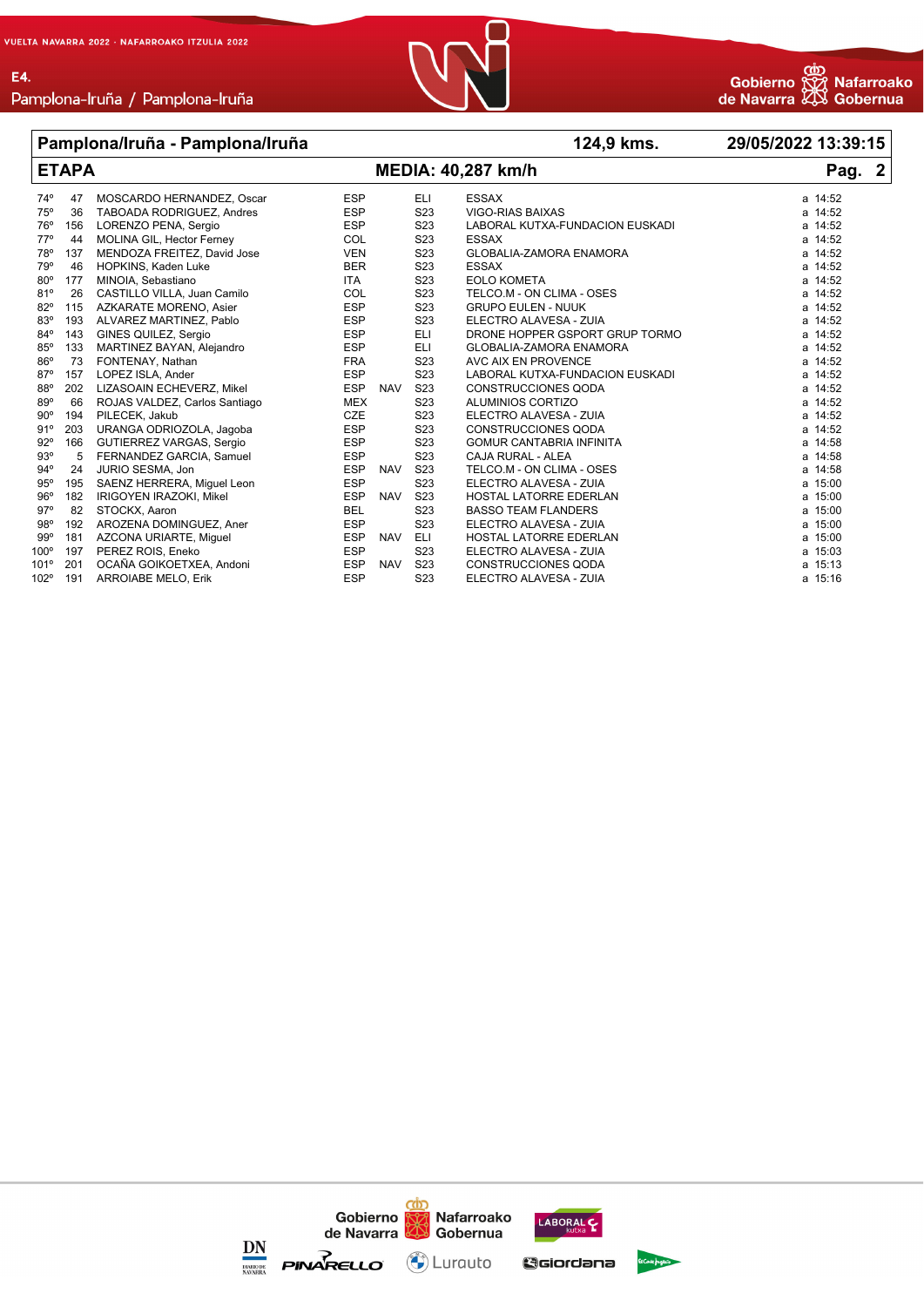

#### **PUNTOS ETAPA**

|                | <b>Tiebas</b> |                                   |            | Km: 53,2                        | <b>PUN</b>     |
|----------------|---------------|-----------------------------------|------------|---------------------------------|----------------|
| $1^{\circ}$    | 43            | <b>MIRALLES SENDRA, Tomas</b>     | <b>ESP</b> | <b>ESSAX</b>                    | 3              |
| $2^{\circ}$    | 14            | URIARTE BELZUNEGI, Diego          | <b>ESP</b> | <b>LIZARTE</b>                  |                |
| 3 <sup>o</sup> | 57            | <b>VOLLMER, Andrew</b>            | <b>USA</b> | ARABAY CYCLING FRIENDLY BALEAR  |                |
|                |               |                                   |            |                                 |                |
|                |               | <b>Puente La Reina</b>            |            | Km: 92,7                        | <b>PUN</b>     |
| $1^{\circ}$    | 43            | MIRALLES SENDRA, Tomas            | ESP        | <b>ESSAX</b>                    | 3              |
| $2^{\circ}$    | 72            | KNIGHT, Oliver                    | <b>GBR</b> | AVC AIX EN PROVENCE             | $\overline{2}$ |
| 3 <sup>o</sup> | 74            | WOOD, Harrison                    | <b>GBR</b> | AVC AIX EN PROVENCE             |                |
|                |               |                                   |            |                                 |                |
|                |               | Pamplona / Iruña                  |            | Km: 124,9                       | <b>PUN</b>     |
| $1^{\circ}$    |               | <b>GARCIA FRANCES, Pablo</b>      | <b>ESP</b> | <b>CAJA RURAL - ALEA</b>        | 25             |
| $2^{\circ}$    | 57            | <b>VOLLMER, Andrew</b>            | <b>USA</b> | ARABAY CYCLING FRIENDLY BALEAR  | 20             |
| $3^{\rm o}$    | -1            | LOPEZ DE ABETXUKO JIMENEZ, Andoni | <b>ESP</b> | CAJA RURAL - ALEA               | 16             |
| $4^{\circ}$    | 122           | MARTIN MUÑOZ, Jose Maria          | <b>ESP</b> | VALVERDE TEAM- RICARDO FUENTES  | 14             |
| $5^{\rm o}$    | 83            | DE VET, Sander                    | BEL        | <b>BASSO TEAM FLANDERS</b>      | 12             |
| $6^{\circ}$    |               | 154 AZPARREN IRURZUN, Enekoitz    | <b>ESP</b> | LABORAL KUTXA-FUNDACION EUSKADI | 10             |
| $7^\circ$      | 95            | CAVIA SANZ, Daniel                | <b>ESP</b> | EISER-HIRUMET                   | 9              |
| $8^{\circ}$    | 2             | LOPEZ CUESTA, Joseba              | <b>ESP</b> | CAJA RURAL - ALEA               | 8              |
| $9^{\circ}$    | 74            | WOOD, Harrison                    | <b>GBR</b> | AVC AIX EN PROVENCE             |                |
| $10^{\circ}$   | 31            | ARA PEREZ, Pablo                  | <b>ESP</b> | VIGO-RIAS BAIXAS                | 6              |
| $11^{\circ}$   | 22            | MUJIKA LARRAIOTZ, Mikel           | <b>ESP</b> | TELCO.M - ON CLIMA - OSES       | 5              |
| $12^{\circ}$   | 43            | <b>MIRALLES SENDRA, Tomas</b>     | ESP        | <b>ESSAX</b>                    |                |
| $13^{\circ}$   | 72            | KNIGHT, Oliver                    | <b>GBR</b> | AVC AIX EN PROVENCE             | 3              |
| $14^{\circ}$   | 171           | PIETROBON, Andrea                 | ITA        | <b>EOLO KOMETA</b>              | $\overline{2}$ |
| $15^{\circ}$   | 12            | FERNANDEZ RODRIGUEZ, Sinuhe       | <b>ESP</b> | <b>LIZARTE</b>                  |                |

### **ETAPA MONTAÑA**

|             | El Perdon |                       |            | Km: 103.2                      | (2ª Categoría) |
|-------------|-----------|-----------------------|------------|--------------------------------|----------------|
| 10          |           | GARCIA FRANCES, Pablo | <b>ESP</b> | CAJA RURAL - ALEA              |                |
| $2^{\circ}$ | 57        | VOLLMER, Andrew       | USA        | ARABAY CYCLING FRIENDLY BALEAR |                |
| ەج          | 72        | KNIGHT. Oliver        | <b>GBR</b> | AVC AIX EN PROVENCE            |                |

## **ETAPA METAS VOLANTES**

|                            | <b>Tiebas</b>                                                  |                   | Km: 71,3                                         | <b>PUN</b> |  |
|----------------------------|----------------------------------------------------------------|-------------------|--------------------------------------------------|------------|--|
| $1^{\circ}$                | MIRALLES SENDRA, Tomas<br>43                                   | <b>ESP</b>        | ESSAX                                            |            |  |
| $2^{\circ}$<br>$3^{\circ}$ | URIARTE BELZUNEGI, Diego<br>14<br><b>VOLLMER, Andrew</b><br>57 | <b>ESP</b><br>USA | <b>LIZARTE</b><br>ARABAY CYCLING FRIENDLY BALEAR |            |  |
|                            |                                                                |                   |                                                  |            |  |
|                            | <b>Puente La Reina</b>                                         |                   | Km: 103,2                                        | <b>PUN</b> |  |
| $1^{\circ}$                | MIRALLES SENDRA, Tomas<br>43                                   | <b>ESP</b>        | ESSAX                                            |            |  |
| $2^{\circ}$<br>$3^{\circ}$ | KNIGHT, Oliver<br>72<br>WOOD, Harrison                         | GBR<br>GBR        | AVC AIX EN PROVENCE<br>AVC AIX EN PROVENCE       |            |  |



 $\underset{\text{maxspace}}{\text{DNA}}$ 



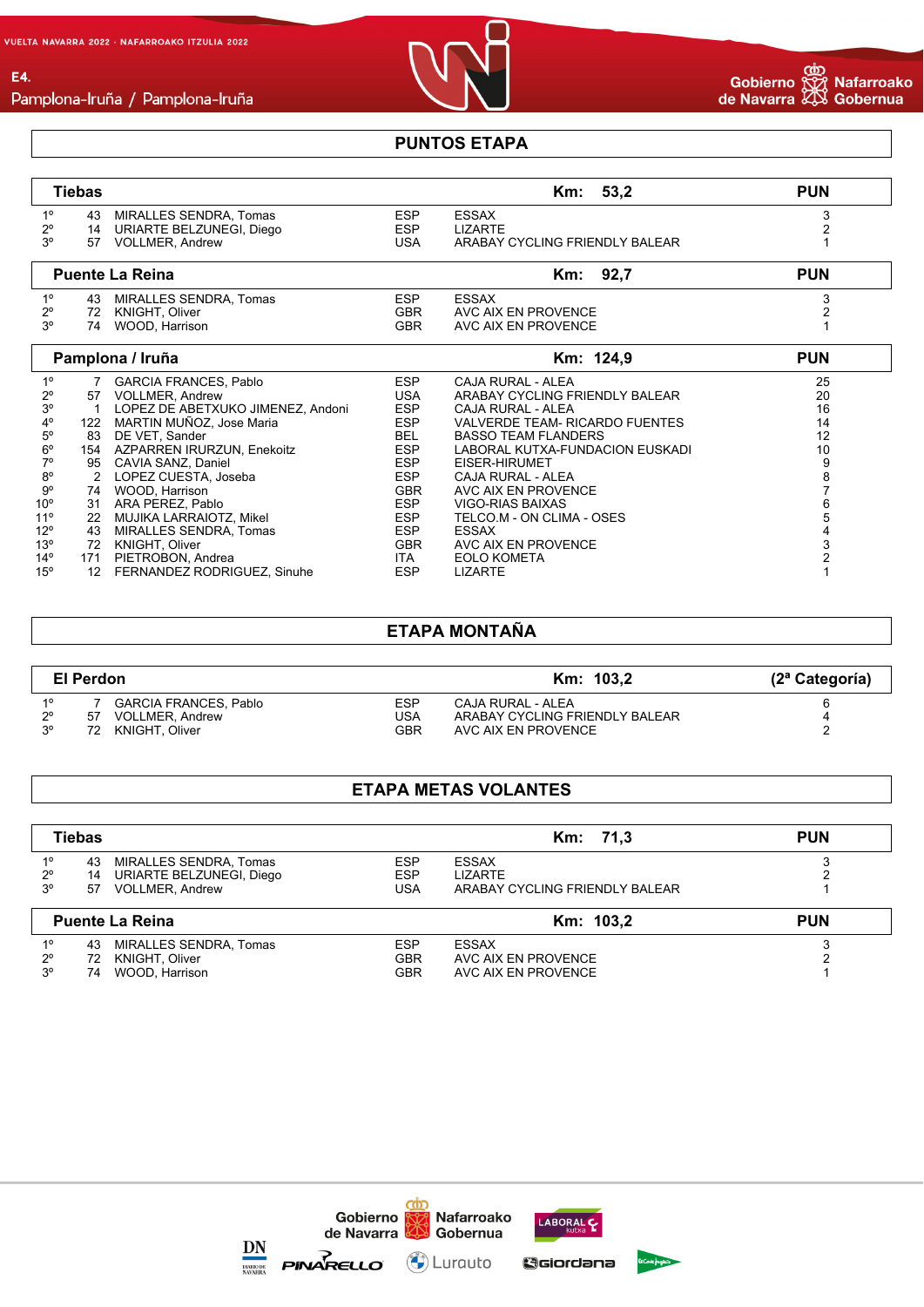

|                                                                                                       | Pamplona/Iruña - Pamplona/Iruña                                                                                                                                                                                                                                                                                               |                           | <u> 1989 - Johann Barbara, martxa a</u>                                                                | 124,9 kms. 29/05/2022 13:39:34                                                                   |
|-------------------------------------------------------------------------------------------------------|-------------------------------------------------------------------------------------------------------------------------------------------------------------------------------------------------------------------------------------------------------------------------------------------------------------------------------|---------------------------|--------------------------------------------------------------------------------------------------------|--------------------------------------------------------------------------------------------------|
|                                                                                                       | <b>ETAPA SUB-23</b>                                                                                                                                                                                                                                                                                                           |                           |                                                                                                        | Pag. 1                                                                                           |
|                                                                                                       | 7 GARCIA FRANCES, Pablo<br>57 VOLLMER, Andrew                                                                                                                                                                                                                                                                                 | ESP                       |                                                                                                        | 3:06:01                                                                                          |
| $1^{\circ}$<br>$2^{\circ}$<br>$3^{\circ}$<br>$4^{\circ}$<br>$5^{\circ}$<br>$6^{\circ}$<br>$9^{\circ}$ | 57 VOLLMER, Andrew<br>122 MARTIN MUÑOZ, Jose Maria                                                                                                                                                                                                                                                                            | USA<br>ESP                | CAJA RURAL - ALEA<br>ARABAY CYCLING FRIENDLY BALEAR<br>VALVERDE TEAM- RICARDO FUENTES                  |                                                                                                  |
|                                                                                                       | 83 DE VET, Sander<br>oo De vel, Sander<br>154 AZPARREN IRURZUN, Enekoitz<br>95 CAVIA SANZ, Daniel<br>2 LOPEZ CUESTA, Joseba<br>74 WOOD Harrison                                                                                                                                                                               | BEL<br>ESP<br>ESP         | BASSO TEAM FLANDERS<br>LABORAL KUTXA-FUNDACION EUSKADI<br>EISER-HIRUMET                                |                                                                                                  |
|                                                                                                       |                                                                                                                                                                                                                                                                                                                               |                           |                                                                                                        |                                                                                                  |
|                                                                                                       | 2 LOPEZ CUESTA, Joseba<br>74 WOOD, Harrison<br>31 ARA PEREZ, Pablo<br>72 KNOLLT Oliver                                                                                                                                                                                                                                        | <b>FREEDRAPH PROPERTY</b> | CAJA RURAL - ALEA                                                                                      |                                                                                                  |
|                                                                                                       |                                                                                                                                                                                                                                                                                                                               |                           | AVC AIX EN PROVENCE<br>VIGO-RIAS BAIXAS                                                                |                                                                                                  |
|                                                                                                       | o 74 WOOD, Harrison<br>90 31 ARA PEREZ, Pablo<br>10 <sup>0</sup> 72 KNIGHT, Oliver<br>11 <sup>0</sup> 12 FERNANDEZ RODRIGUEZ, Sinuhe<br>12 <sup>0</sup> 187 KRAWIEC, Kacper Jakub<br>130 76 G <u>UAY, Mat</u> his                                                                                                             |                           | AVC AIX EN PROVENCE                                                                                    |                                                                                                  |
|                                                                                                       | 10° 72 KNIGHT, Oliver<br>12° 187 KRAMNEC, Kacper Jakub<br>13° 187 KRAWIEC, Kacper Jakub<br>13° 76 GUAY, Mathis<br>14° 14 URIARTE BELZUNEGI, Diego<br>16° 3 RODAS JIMENO, Gabriel<br>16° 3 RODAS JIMENO, Gabriel<br>17° 155 MINTEGI CLAVER, I                                                                                  |                           | LIZARTE<br>HOSTAL LATORRE EDERLAN<br>AVC AIX EN PROVENCE                                               |                                                                                                  |
|                                                                                                       |                                                                                                                                                                                                                                                                                                                               |                           |                                                                                                        |                                                                                                  |
|                                                                                                       |                                                                                                                                                                                                                                                                                                                               |                           | LIZARTE<br>LABORAL KUTXA-FUNDACION EUSKADI                                                             |                                                                                                  |
|                                                                                                       |                                                                                                                                                                                                                                                                                                                               |                           | CAJA RURAL - ALEA                                                                                      |                                                                                                  |
|                                                                                                       |                                                                                                                                                                                                                                                                                                                               | ESP<br>ESP                |                                                                                                        |                                                                                                  |
|                                                                                                       |                                                                                                                                                                                                                                                                                                                               |                           | LABORAL KUTXA-FUNDACION EUSKADI<br>GOMUR CANTABRIA INFINITA<br>BASSO TEAM FLANDERS<br>VIGO-RIAS BAIXAS |                                                                                                  |
|                                                                                                       |                                                                                                                                                                                                                                                                                                                               | BEL<br>ESP                |                                                                                                        |                                                                                                  |
|                                                                                                       |                                                                                                                                                                                                                                                                                                                               |                           | BASSO TEAM FLANDERS<br>EOLO KOMETA                                                                     |                                                                                                  |
|                                                                                                       |                                                                                                                                                                                                                                                                                                                               |                           | <b>LIZARTE</b>                                                                                         |                                                                                                  |
|                                                                                                       |                                                                                                                                                                                                                                                                                                                               |                           | <b>BASSO TEAM FLANDERS</b>                                                                             |                                                                                                  |
|                                                                                                       |                                                                                                                                                                                                                                                                                                                               |                           | <b>EOLO KOMETA</b>                                                                                     |                                                                                                  |
|                                                                                                       |                                                                                                                                                                                                                                                                                                                               |                           | BASSO TEAM FLANDERS<br>GRUPO EULEN - NUUK                                                              |                                                                                                  |
|                                                                                                       |                                                                                                                                                                                                                                                                                                                               |                           | VALVERDE TEAM- RICARDO FUENTES<br>EOLO KOMETA                                                          |                                                                                                  |
|                                                                                                       |                                                                                                                                                                                                                                                                                                                               |                           | ALUMINIOS CORTIZO<br>TELCO.M - ON CLIMA - OSES                                                         |                                                                                                  |
|                                                                                                       |                                                                                                                                                                                                                                                                                                                               |                           |                                                                                                        |                                                                                                  |
|                                                                                                       |                                                                                                                                                                                                                                                                                                                               |                           | AVC AIX EN PROVENCE<br>GOMUR CANTABRIA INFINITA<br>LABORAL KUTXA-FUNDACION EUSKADI                     | $\frac{6.02}{a}$<br>$\frac{6.02}{b}$<br>$\frac{6.02}{c}$                                         |
|                                                                                                       |                                                                                                                                                                                                                                                                                                                               |                           |                                                                                                        |                                                                                                  |
|                                                                                                       |                                                                                                                                                                                                                                                                                                                               |                           | EISER-HIRUMET                                                                                          |                                                                                                  |
|                                                                                                       |                                                                                                                                                                                                                                                                                                                               |                           | GOMUR CANTABRIA INFINITA<br>VIGO-RIAS BAIXAS                                                           |                                                                                                  |
|                                                                                                       | 19<br>20 <sup>6</sup> 35 BEY VAZQUEZ, Martin<br>21 <sup>6</sup> 35 BEY VAZQUEZ, Martin<br>22 <sup>6</sup> 35 BEY VAZQUES, Emile<br>22 <sup>6</sup> 81 DROGGMANS, Lars<br>24 <sup>4</sup> 81 DROGGMANS, Lars<br>25 <sup>6</sup> 85 VAN ASBROECK, Maarten<br>26 <sup>6</sup> 85 VAN ASBROECK, Maarten<br>27 <sup>6</sup> 85 VAN |                           | BASSO TEAM FLANDERS<br>BAQUE TEAM                                                                      | a 6:02<br>a 6:02<br>a 6:02<br>a 6:02<br>a 6:02<br>a 6:02<br>a 6:02<br>a 6:02<br>a 6:02<br>a 6:02 |
|                                                                                                       |                                                                                                                                                                                                                                                                                                                               |                           | LABORAL KUTXA-FUNDACION EUSKADI                                                                        |                                                                                                  |
|                                                                                                       |                                                                                                                                                                                                                                                                                                                               |                           | VALVERDE TEAM- RICARDO FUENTES                                                                         |                                                                                                  |
| $\frac{42^{\circ}}{43^{\circ}}$ $\frac{147}{21}$                                                      | LAHAV, Omer<br>MARIN ARAGON, Jose                                                                                                                                                                                                                                                                                             | ISR<br>ESP                | DRONE HOPPER GSPORT GRUP TORMO<br>TELCO.M - ON CLIMA - OSES                                            |                                                                                                  |
| $44^{\circ}$ 173<br>45°                                                                               | 173 OIOLI, Manuel<br>6 ARRIOLA-BENGOA BEITIA, Julen<br>11 CASTRILLO ZAPATER, Pablo<br>127 LOZANO NAVARRO, Adrian<br>127 LOZANO NAVARRO, Adrian<br>144 GANZABAL BILBAO, Ander<br>124 GEERLINGS MARTINEZ, Sergio<br>174 CAMPRUBI PIJJUAN, Marc                                                                                  |                           | <b>EOLO KOMETA</b>                                                                                     |                                                                                                  |
| $46^{\circ}$ 11                                                                                       |                                                                                                                                                                                                                                                                                                                               |                           | CAJA RURAL - ALEA<br>LIZARTE                                                                           | a 6:02                                                                                           |
| $47^{\circ}$ 127                                                                                      |                                                                                                                                                                                                                                                                                                                               |                           | VALVERDE TEAM- RICARDO FUENTES<br>DRONE HOPPER GSPORT GRUP TORMO                                       | $a$ 6:02<br>a 6:02<br>a 6:02<br>a 6:15<br>a 6:15<br>a 6:29                                       |
| $48^{\circ}$ 141<br>49° 94                                                                            |                                                                                                                                                                                                                                                                                                                               |                           | EISER-HIRUMET                                                                                          |                                                                                                  |
|                                                                                                       |                                                                                                                                                                                                                                                                                                                               |                           | VALVERDE TEAM- RICARDO FUENTES                                                                         |                                                                                                  |
| $\frac{130}{50^{\circ}}$ 124<br>51° 174<br>52° 101                                                    |                                                                                                                                                                                                                                                                                                                               |                           | EOLO KOMETA                                                                                            | a 6:55                                                                                           |
| $53^{\circ}$ 96                                                                                       |                                                                                                                                                                                                                                                                                                                               |                           | EISER-HIRUMET                                                                                          | a 8:50                                                                                           |
|                                                                                                       | 54° 162 GONZALEZ SEGURADO, Jorge<br>55° 62 RUJANO VELAZQUEZ, Jeison Jose                                                                                                                                                                                                                                                      |                           | <b>GOMUR CANTABRIA INFINITA</b><br>ALUMINIOS CORTIZO                                                   | a 8:51<br>a 9:27                                                                                 |
| 56° 17                                                                                                |                                                                                                                                                                                                                                                                                                                               | CRC                       |                                                                                                        | $\frac{a}{2}$ , $\frac{9.28}{2}$                                                                 |
| $57^{\circ}$ 104<br>58° 185                                                                           |                                                                                                                                                                                                                                                                                                                               | ESP<br>ESP                | LIZARTE<br>BAQUE TEAM<br>HOSTAL LATORRE EDERLAN                                                        | a 14:52                                                                                          |
| $59^{\circ}$ 36                                                                                       | RUJANO VELAZQUEZ, Jeison Jose<br>JIMENEZ ARIAS, Dylan Roberto<br>BENGOECHEA RELLOSO, Galder<br>RUBIO CALVO, Guillermo<br>TABOADA RODRIGUEZ, Andres<br>LORENZO PENA, Sergio<br>MOLINA GIL, Hector Ferney<br>MENDOZA FREITEZ, David Jose<br>MENDOZA FREI                                                                        |                           | VIGO-RIAS BAIXAS                                                                                       |                                                                                                  |
| $60^{\circ}$ 156                                                                                      |                                                                                                                                                                                                                                                                                                                               | ESP<br>ESP                | LABORAL KUTXA-FUNDACION EUSKADI                                                                        | $\frac{a}{2}$ 14:52<br>a 14:52<br>a 14:52                                                        |
| $61^{\circ}$ 44<br>62° 137                                                                            |                                                                                                                                                                                                                                                                                                                               | COL<br>VEN                | ESSAX<br>GLOBALIA-ZAMORA ENAMORA                                                                       | $a$ 14:52                                                                                        |
| $63^{\circ}$ 46<br>$64^{\circ}$ 177                                                                   | HOPKINS, Kaden Luke                                                                                                                                                                                                                                                                                                           | BER                       | ESSAX                                                                                                  | $\frac{14.52}{2}$<br>a 14:52<br>a 14:52                                                          |
| $65^\circ$<br>26                                                                                      | MINOIA, Sebastiano<br>CASTILLO VILLA, Juan Camilo                                                                                                                                                                                                                                                                             | ITA<br>COL                | EOLO KOMETA<br>TELCO.M - ON CLIMA - OSES                                                               |                                                                                                  |
|                                                                                                       | 66° 115 AZKARATE MORENO, Asier<br>67° 193 ALVAREZ MARTINEZ. Pablo                                                                                                                                                                                                                                                             | ESP<br>ESP                | <b>GRUPO EULEN - NUUK</b>                                                                              | $\frac{14.52}{2}$<br>a 14:52<br>a 14:52<br>a 14:52                                               |
| $68^{\circ}$ 73                                                                                       | ALVAREZ MARTINEZ, Pablo<br>FONTENAY, Nathan                                                                                                                                                                                                                                                                                   | <b>FRA</b>                | ELECTRO ALAVESA - ZUIA<br>AVC AIX EN PROVENCE                                                          |                                                                                                  |
| 69° 157                                                                                               | LOPEZ ISLA, Ander                                                                                                                                                                                                                                                                                                             | ESP                       | LABORAL KUTXA-FÜNDACION EUSKADI<br>CONSTRUCCIONES COD.                                                 |                                                                                                  |
| 70° 202                                                                                               | LIZASOAIN ECHEVERZ, Mikel                                                                                                                                                                                                                                                                                                     | ESP                       | CONSTRUCCIONES QODA                                                                                    | a 14:52                                                                                          |
| $71^{\circ}$ 66<br>$72^{\circ}$ 194                                                                   | ROJAS VALDEZ, Carlos Santiago<br>PILECEK, Jakub                                                                                                                                                                                                                                                                               | <b>MEX</b><br>CZE         | ALUMINIOS CORTIZO<br>ELECTRO ALAVESA - ZUIA                                                            | a 14:52<br>a 14:52                                                                               |
| $\frac{73^{\circ}}{74^{\circ}}$ 166                                                                   | URANGA ODRIOZOLA, Jagoba<br>GUTIERREZ VARGAS, Sergio                                                                                                                                                                                                                                                                          |                           | CONSTRUCCIONES QODA                                                                                    | $\frac{a}{14.52}$<br>a $\frac{14.58}{9}$                                                         |
| $75^{\circ}$<br>5                                                                                     | FERNANDEZ GARCIA, Samuel                                                                                                                                                                                                                                                                                                      |                           | GOMUR CANTABRIA INFINITA<br>CAJA RURAL - ALEA                                                          | $a$ 14:58                                                                                        |
| $76^{\circ}$ 24                                                                                       | JURIO SESMA, Jon                                                                                                                                                                                                                                                                                                              |                           | TELCO.M - ON CLIMA - OSES                                                                              | $a$ 14:58                                                                                        |
|                                                                                                       | 77º 195 SAENZ HERRERA, Miguel Leon<br>78º 182 IRIGOYEN IRAZOKI, Mikel                                                                                                                                                                                                                                                         |                           | ELECTRO ALAVESA - ZUIA<br>HOSTAL LATORRE EDERLAN                                                       | a 15:00<br>a 15:00                                                                               |
| 79° 82                                                                                                | STOCKX, Aaron                                                                                                                                                                                                                                                                                                                 |                           | <b>BASSO TEAM FLANDERS</b>                                                                             |                                                                                                  |
| 80° 192                                                                                               | AROZENA DOMINGUEZ, Aner                                                                                                                                                                                                                                                                                                       |                           | ELECTRO ALAVESA - ZUIA                                                                                 | $\frac{15.00}{a}$<br>a 15:00<br>a 15:03<br>a 15:13                                               |
| 81° 197<br>82° 201                                                                                    | PEREZ ROIS, Eneko<br>OCAÑA GOIKOETXEA, Andoni                                                                                                                                                                                                                                                                                 |                           | ELECTRO ALAVESA - ZUIA<br>CONSTRUCCIONES QODA                                                          |                                                                                                  |
| 83° 191                                                                                               | <b>ARROIABE MELO, Erik</b>                                                                                                                                                                                                                                                                                                    |                           | ELECTRO ALAVESA - ZUIA                                                                                 | a 15:16                                                                                          |





Gobernua

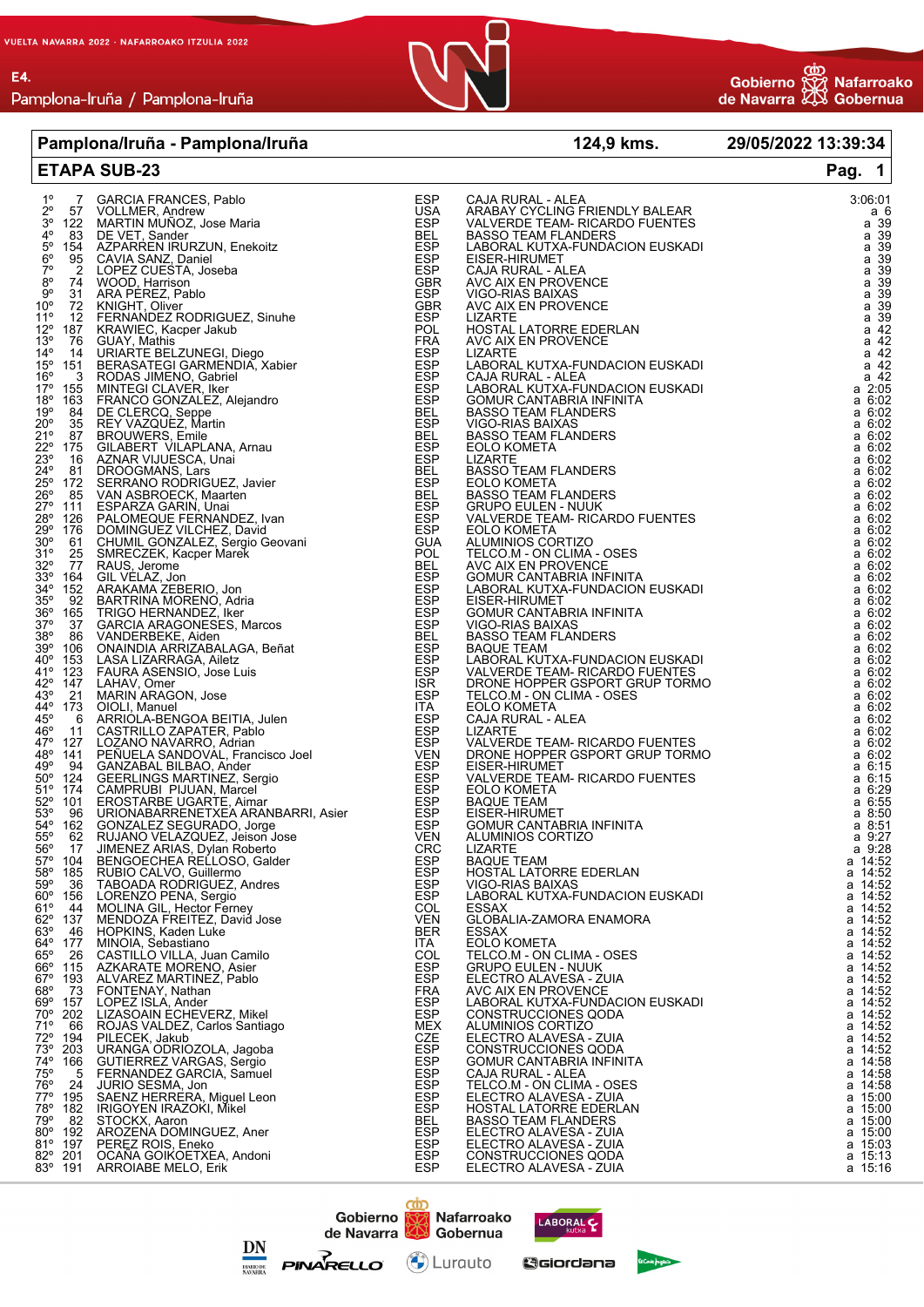E4.



## Pamplona-Iruña / Pamplona-Iruña

### **EQUIPOS ETAPA**

| $1^{\circ}$     | CAJA RURAL - ALEA               | CAJA        | 9:19:20     |
|-----------------|---------------------------------|-------------|-------------|
|                 |                                 |             |             |
| $2^{\circ}$     | AVC AIX EN PROVENCE             | <b>PROV</b> | a 43        |
| 3 <sup>o</sup>  | LABORAL KUTXA-FUNDACION EUSKADI | <b>LABO</b> | $a \; 2:09$ |
| $4^\circ$       | <b>LIZARTE</b>                  | <b>LIZA</b> | $a \, 6:06$ |
| $5^{\circ}$     | <b>BASSO TEAM FLANDERS</b>      | <b>FLAN</b> | a 11:26     |
| $6^{\circ}$     | VIGO-RIAS BAIXAS                | <b>RIAS</b> | a 11:26     |
| $7^\circ$       | VALVERDE TEAM- RICARDO FUENTES  | <b>VA22</b> | a 11:26     |
| $8^{\circ}$     | <b>EOLO KOMETA</b>              | <b>ACES</b> | $a$ 11:26   |
| 9°              | TELCO.M - ON CLIMA - OSES       | <b>TELO</b> | a 11:26     |
| 10 <sup>o</sup> | EISER-HIRUMET                   | <b>EISE</b> | a 11:39     |
| 11 <sup>°</sup> | <b>GOMUR CANTABRIA INFINITA</b> | <b>GOMU</b> | a 16:49     |
| $12^{\circ}$    | DRONE HOPPER GSPORT GRUP TORMO  | <b>DRON</b> | a 16:49     |
| 13 <sup>°</sup> | <b>GRUPO EULEN - NUUK</b>       | <b>EULE</b> | a 25:39     |
| $14^{\circ}$    | <b>BAQUE TEAM</b>               | <b>BAQT</b> | a 26:32     |
| $15^{\circ}$    | ALUMINIOS CORTIZO               | CORT        | a 29:04     |
| $16^{\circ}$    | ESSAX                           | <b>XASS</b> | a 29:06     |
| 17°             | <b>HOSTAL LATORRE EDERLAN</b>   | LAED        | a 29:17     |
| 18°             | <b>CONSTRUCCIONES QODA</b>      | QODA        | a 34:29     |
| 19°             | ELECTRO ALAVESA - ZUIA          | <b>ELEC</b> | a 43:27     |

#### **ETAPA NAVARROS**

| $1^{\circ}$ 14 | URIARTE BELZUNEGI, Diego         | <b>ESP</b> | <b>LIZARTE</b>                  | 3:06:43     |
|----------------|----------------------------------|------------|---------------------------------|-------------|
|                | 2º 155 MINTEGI CLAVER, Iker      | <b>ESP</b> | LABORAL KUTXA-FUNDACION EUSKADI | a 1:23      |
| 3° 16          | AZNAR VIJUESCA, Unai             | <b>ESP</b> | LIZARTE                         | $a \, 5:20$ |
|                | 4º 111 ESPARZA GARIN, Unai       | <b>ESP</b> | <b>GRUPO EULEN - NUUK</b>       | $a \, 5:20$ |
|                | 5° 164 GIL VELAZ, Jon            | <b>ESP</b> | <b>GOMUR CANTABRIA INFINITA</b> | $a \, 5:20$ |
|                | 6º 153 LASA LIZARRAGA, Ailetz    | <b>ESP</b> | LABORAL KUTXA-FUNDACION EUSKADI | $a \, 5:20$ |
|                | 7º 202 LIZASOAIN ECHEVERZ, Mikel | <b>ESP</b> | <b>CONSTRUCCIONES QODA</b>      | a 14:10     |
|                | 8° 24 JURIO SESMA, Jon           | <b>ESP</b> | TELCO.M - ON CLIMA - OSES       | a 14:16     |
|                | 9° 182 IRIGOYEN IRAZOKI. Mikel   | <b>ESP</b> | <b>HOSTAL LATORRE EDERLAN</b>   | a 14:18     |
|                | 10° 181 AZCONA URIARTE, Miquel   | <b>ESP</b> | <b>HOSTAL LATORRE EDERLAN</b>   | a 14:18     |
|                | 11º 201 OCAÑA GOIKOETXEA, Andoni | <b>ESP</b> | CONSTRUCCIONES QODA             | a 14:31     |

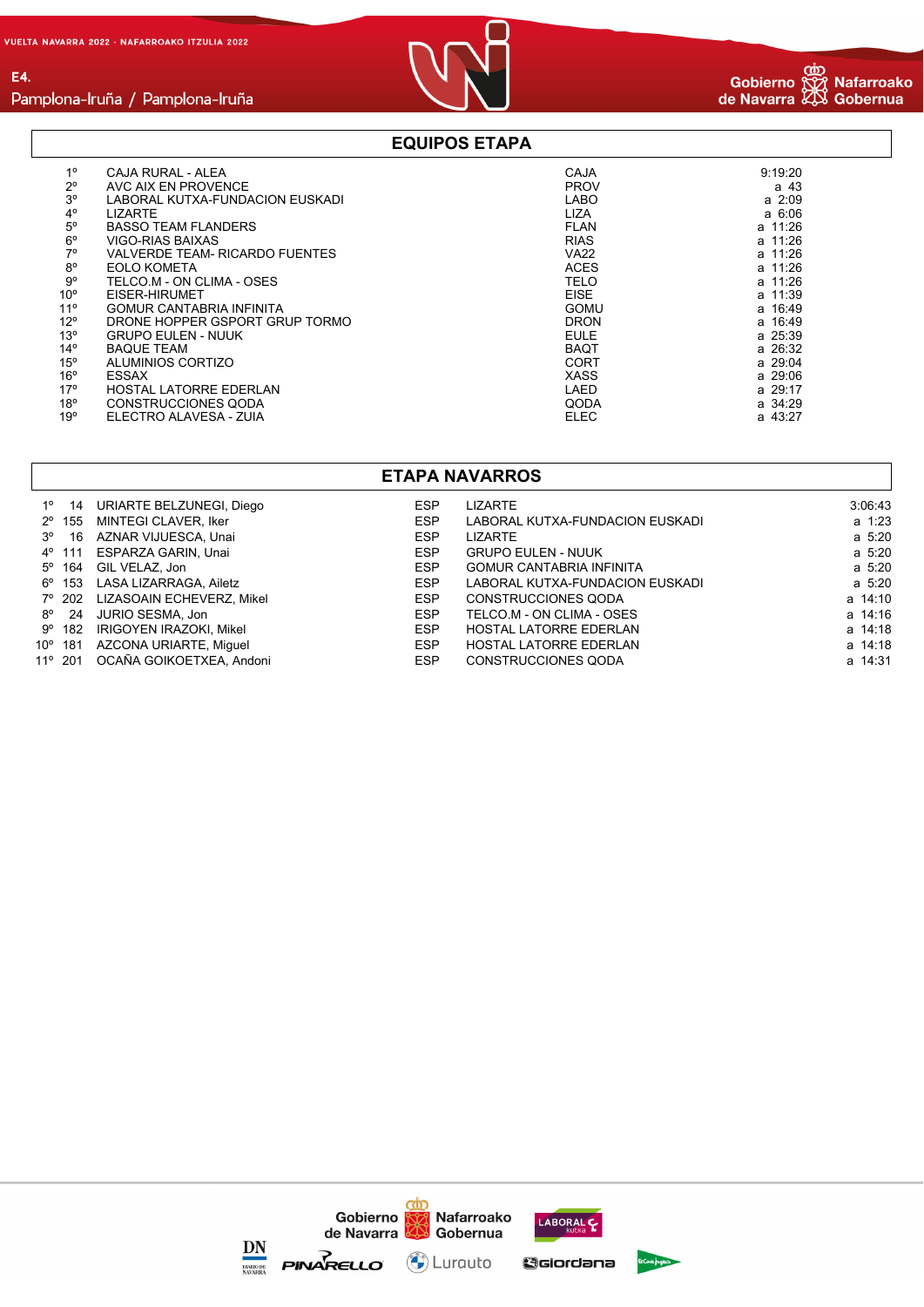E4.



#### **Pamplona/Iruña - Pamplona/Iruña 124,9 kms. 29/05/2022 13:39:50**

| <b>GENERAL</b> |                              |                |                                                     | 563,1 kms.               |            | <b>MEDIA: 37,086 km/h</b>            |                                                              | Pag.               | $\mathbf{1}$ |     |
|----------------|------------------------------|----------------|-----------------------------------------------------|--------------------------|------------|--------------------------------------|--------------------------------------------------------------|--------------------|--------------|-----|
|                | $1^{\circ}$                  | 57             | <b>VOLLMER, Andrew</b>                              | <b>USA</b>               |            | S <sub>2</sub> 3                     | ARABAY CYCLING FRIENDLY BALEAR                               | 15:10:55           | 42           | 6"  |
|                | $2^{\circ}$                  | 74             | WOOD, Harrison                                      | <b>GBR</b>               |            | S <sub>2</sub> 3                     | AVC AIX EN PROVENCE                                          | a 6                | 29           |     |
|                | 3°                           | 154            | AZPARREN IRURZUN, Enekoitz                          | <b>ESP</b>               |            | S <sub>23</sub>                      | LABORAL KUTXA-FUNDACION EUSKADI                              | a 9                | 27           |     |
|                | 4°                           | 151            | BERASATEGI GARMENDIA, Xabier                        | <b>ESP</b>               |            | S <sub>2</sub> 3                     | LABORAL KUTXA-FUNDACION EUSKADI                              | a 52               | 49           |     |
|                | $5^{\rm o}$                  | 3              | RODAS JIMENO, Gabriel                               | ESP                      |            | S <sub>2</sub> 3                     | CAJA RURAL - ALEA                                            | a 54               | 86           |     |
|                | $6^{\circ}$                  | 22             | MUJIKA LARRAIOTZ, Mikel                             | <b>ESP</b>               |            | ELI                                  | TELCO.M - ON CLIMA - OSES                                    | $a$ 1:06           | 42           | 6"  |
|                | $7^{\circ}$                  | 171            | PIETROBON, Andrea                                   | ITA                      |            | ELI                                  | <b>EOLO KOMETA</b>                                           | a 1:31             | 54           |     |
|                | $8^{\circ}$                  | 12             | FERNANDEZ RODRIGUEZ, Sinuhe                         | <b>ESP</b>               |            | S <sub>2</sub> 3                     | <b>LIZARTE</b>                                               | a 2:07             | 80           |     |
|                | 9°                           | 122            | MARTIN MUÑOZ, Jose Maria                            | <b>ESP</b>               |            | S <sub>23</sub>                      | VALVERDE TEAM- RICARDO FUENTES                               | $a \, 3:38$        | 43           |     |
|                | $10^{\circ}$                 | 72             | KNIGHT, Oliver                                      | GBR                      |            | S <sub>2</sub> 3                     | AVC AIX EN PROVENCE                                          | $a \, 3:42$        | 45           | 10" |
|                | $11^{\circ}$<br>$12^{\circ}$ | 163<br>165     | FRANCO GONZALEZ, Alejandro<br>TRIGO HERNANDEZ, Iker | ESP<br><b>ESP</b>        |            | S <sub>2</sub> 3<br>S <sub>2</sub> 3 | GOMUR CANTABRIA INFINITA                                     | a 5:29<br>a 5:59   | 43<br>105    |     |
|                | $13^{\circ}$                 | 175            | GILABERT VILAPLANA, Arnau                           | <b>ESP</b>               |            | S <sub>2</sub> 3                     | GOMUR CANTABRIA INFINITA<br><b>EOLO KOMETA</b>               | a 6:13             | 95           |     |
|                | $14^{\circ}$                 | 174            | CAMPRUBI PIJUAN, Marcel                             | <b>ESP</b>               |            | S <sub>23</sub>                      | <b>EOLO KOMETA</b>                                           | $a \, 6:40$        | 107          |     |
|                | $15^{\circ}$                 | 11             | CASTRILLO ZAPATER, Pablo                            | <b>ESP</b>               |            | S <sub>23</sub>                      | <b>LIZARTE</b>                                               | a 6:41             | 112          |     |
|                | $16^{\circ}$                 | 111            | ESPARZA GARIN, Unai                                 | ESP                      | NAV        | S <sub>2</sub> 3                     | <b>GRUPO EULEN - NUUK</b>                                    | a 7:46             | 87           |     |
|                | 17°                          | 95             | CAVIA SANZ, Daniel                                  | <b>ESP</b>               |            | S <sub>2</sub> 3                     | EISER-HIRUMET                                                | a 8:04             | 144          |     |
|                | 18°                          | $\overline{7}$ | <b>GARCIA FRANCES, Pablo</b>                        | <b>ESP</b>               |            | S <sub>23</sub>                      | CAJA RURAL - ALEA                                            | a 10:31            | 147          | 10" |
|                | 19°                          | 43             | MIRALLES SENDRA, Tomas                              | <b>ESP</b>               |            | ELI                                  | ESSAX                                                        | a 11:41            | 135          |     |
|                | $20^{\circ}$                 | 123            | FAURA ASENSIO, Jose Luis                            | ESP                      |            | S <sub>23</sub>                      | VALVERDE TEAM- RICARDO FUENTES                               | a 12:23            | 120          |     |
|                | 21°                          | 83             | DE VET, Sander                                      | BEL                      |            | S <sub>2</sub> 3                     | <b>BASSO TEAM FLANDERS</b>                                   | a 12:26<br>a 12:45 | 96           |     |
|                | $22^{\circ}$<br>23°          | 21<br>126      | MARIN ARAGON, Jose                                  | <b>ESP</b><br><b>ESP</b> |            | S <sub>2</sub> 3<br>S <sub>2</sub> 3 | TELCO.M - ON CLIMA - OSES                                    | a 13:04            | 120<br>109   |     |
|                | $24^{\circ}$                 | 84             | PALOMEQUE FERNANDEZ, Ivan<br>DE CLERCQ, Seppe       | <b>BEL</b>               |            | S <sub>2</sub> 3                     | VALVERDE TEAM- RICARDO FUENTES<br><b>BASSO TEAM FLANDERS</b> | a 13:38            | 76           |     |
|                | $25^{\circ}$                 | 61             | CHUMIL GONZALEZ, Sergio Geovani                     | <b>GUA</b>               |            | S <sub>23</sub>                      | ALUMINIOS CORTIZO                                            | a 13:55            | 110          |     |
|                | $26^{\circ}$                 | 53             | <b>CURTO PELLICER, Edgar</b>                        | <b>ESP</b>               |            | ELI                                  | ARABAY CYCLING FRIENDLY BALEAR                               | a 14:06            | 156          |     |
|                | $27^{\circ}$                 | 121            | ROBERT TORRENTS, Ferran                             | <b>ESP</b>               |            | <b>ELI</b>                           | VALVERDE TEAM- RICARDO FUENTES                               | a 15:14            | 135          |     |
|                | $28^{\circ}$                 | 172            | SERRANO RODRIGUEZ, Javier                           | <b>ESP</b>               |            | S <sub>2</sub> 3                     | EOLO KOMETA                                                  | a 15:33            | 95           |     |
|                | 29°                          | 6              | ARRIOLA-BENGOA BEITIA, Julen                        | <b>ESP</b>               |            | S <sub>2</sub> 3                     | CAJA RURAL - ALEA                                            | a 15:33            | 155          |     |
|                | $30^\circ$                   | 164            | GIL VELAZ. Jon                                      | ESP                      | <b>NAV</b> | S <sub>23</sub>                      | <b>GOMUR CANTABRIA INFINITA</b>                              | a 15:39            | 165          |     |
|                | 31°                          | 32             | GONZALEZ QUINTANA, Asier Pablo                      | <b>ESP</b>               |            | ELI                                  | VIGO-RIAS BAIXAS                                             | a 15:52            | 136          |     |
|                | $32^{\circ}$                 | 142            | COLLAZOS GORRIZ, Carlos                             | <b>ESP</b>               |            | ELI                                  | DRONE HOPPER GSPORT GRUP TORMO                               | a 16:23            | 107          |     |
|                | $33^\circ$                   | 76             | GUAY, Mathis                                        | FRA                      |            | S <sub>2</sub> 3                     | AVC AIX EN PROVENCE                                          | a 16:29            | 134          |     |
|                | $34^\circ$<br>$35^\circ$     | 176<br>87      | DOMINGUEZ VILCHEZ, David                            | <b>ESP</b><br><b>BEL</b> |            | S <sub>2</sub> 3<br>S <sub>2</sub> 3 | EOLO KOMETA                                                  | a 16:39<br>a 16:52 | 137<br>151   |     |
|                | 36°                          | 25             | <b>BROUWERS, Emile</b><br>SMRECZEK, Kacper Marek    | <b>POL</b>               |            | S <sub>2</sub> 3                     | <b>BASSO TEAM FLANDERS</b><br>TELCO.M - ON CLIMA - OSES      | a 16:59            | 170          |     |
|                | $37^\circ$                   | 81             | DROOGMANS, Lars                                     | <b>BEL</b>               |            | S <sub>23</sub>                      | <b>BASSO TEAM FLANDERS</b>                                   | a 18:10            | 131          |     |
|                | $38^{\circ}$                 | 71             | DELCROS, Clement                                    | <b>FRA</b>               |            | ELI                                  | AVC AIX EN PROVENCE                                          | a 18:25            | 171          |     |
|                | 39°                          | 112            | ZEA CONTRERAS, Luis Daniel                          | COL                      |            | ELI                                  | <b>GRUPO EULEN - NUUK</b>                                    | a 18:28            | 169          |     |
|                | $40^{\circ}$                 | 153            | LASA LIZARRAGA, Ailetz                              | ESP                      | <b>NAV</b> | S <sub>2</sub> 3                     | LABORAL KUTXA-FUNDACION EUSKADI                              | a 18:55            | 188          |     |
|                | 41°                          | 17             | JIMENEZ ARIAS, Dylan Roberto                        | <b>CRC</b>               |            | S <sub>23</sub>                      | <b>LIZARTE</b>                                               | a 20:21            | 193          |     |
|                | $42^{\circ}$<br>43°          | 35<br>187      | REY VAZQUEZ, Martin<br>KRAWIEC, Kacper Jakub        | <b>ESP</b><br>POL        |            | S <sub>23</sub><br>S <sub>2</sub> 3  | VIGO-RIAS BAIXAS<br>HOSTAL LATORRE EDERLAN                   | a 21:10<br>a 21:50 | 183<br>142   |     |
|                | 44°                          | 147            | LAHAV, Omer                                         | <b>ISR</b>               |            | S <sub>2</sub> 3                     | DRONE HOPPER GSPORT GRUP TORMO                               | a 22:25            | 236          |     |
|                | $45^{\circ}$                 | 94             | GANZABAL BILBAO, Ander                              | <b>ESP</b>               |            | S <sub>2</sub> 3                     | EISER-HIRUMET                                                | a 22:35            | 223          |     |
|                | $46^{\rm o}$                 | 85             | VAN ASBROECK, Maarten                               | <b>BEL</b>               |            | S <sub>2</sub> 3                     | <b>BASSO TEAM FLANDERS</b>                                   | a 22:48            | 171          |     |
|                | 47°                          | $\mathbf{1}$   | LOPEZ DE ABETXUKO JIMENEZ, Andoni                   | <b>ESP</b>               |            | <b>ELI</b>                           | CAJA RURAL - ALEA                                            | a 24:17            | 135          | 4"  |
|                | 48°                          | 26             | CASTILLO VILLA, Juan Camilo                         | COL                      |            | S <sub>2</sub> 3                     | TELCO.M - ON CLIMA - OSES                                    | a 24:56            | 165          |     |
|                | 49°                          | 173            | OIOLI, Manuel                                       | <b>ITA</b>               |            | S <sub>23</sub>                      | <b>EOLO KOMETA</b>                                           | a 24:59            | 206          |     |
|                | $50^\circ$                   | 124            | GEERLINGS MARTINEZ, Sergio                          | ESP                      |            | S <sub>23</sub>                      | VALVERDE TEAM- RICARDO FUENTES                               | a 27:53            | 250          |     |
|                | 51°                          | 2              | LOPEZ CUESTA, Joseba                                | ESP                      |            | S <sub>2</sub> 3                     | CAJA RURAL - ALEA                                            | a 28:01            | 149          |     |
|                | $52^\circ$<br>$53^\circ$     | 141<br>77      | PEÑUELA SANDOVAL, Francisco Joel<br>RAUS, Jerome    | <b>VEN</b><br>BEL        |            | S <sub>2</sub> 3<br>S <sub>2</sub> 3 | DRONE HOPPER GSPORT GRUP TORMO<br>AVC AIX EN PROVENCE        | a 29:15<br>a 29:52 | 216<br>187   |     |
|                | $54^\circ$                   | 92             | BARTRINA MORENO, Adria                              | ESP                      |            | S <sub>2</sub> 3                     | EISER-HIRUMET                                                | a 30:37            | 225          |     |
|                | $55^{\circ}$                 | 207            | CARRERA FUENTES, Dylber Denylson                    | COL                      |            | ELI                                  | CONSTRUCCIONES QODA                                          | a 32:59            | 246          |     |
|                | $56^{\circ}$                 | 27             | FORQUES, Romaric                                    | FRA                      |            | ELI                                  | TELCO.M - ON CLIMA - OSES                                    | a 34:47            | 226          |     |
|                | $57^\circ$                   | 162            | GONZALEZ SEGURADO, Jorge                            | ESP                      |            | S <sub>2</sub> 3                     | GOMUR CANTABRIA INFINITA                                     | a 35:10            | 313          |     |
|                | $58^\circ$                   | 86             | VANDERBEKE, Aiden                                   | <b>BEL</b>               |            | S <sub>2</sub> 3                     | <b>BASSO TEAM FLANDERS</b>                                   | a 38:01            | 298          |     |
|                | 59°                          | 106            | ONAINDIA ARRIZABALAGA, Beñat                        | ESP                      |            | S <sub>2</sub> 3                     | <b>BAQUE TEAM</b>                                            | a 38:28            | 259          |     |
|                | $60^{\circ}$                 | 62             | RUJANO VELAZQUEZ, Jeison Jose                       | VEN                      |            | S <sub>2</sub> 3                     | ALUMINIOS CORTIZO                                            | a 38:47            | 261          |     |
|                | 61°                          | 44             | MOLINA GIL, Hector Ferney                           | COL                      |            | S <sub>2</sub> 3                     | ESSAX                                                        | a 41:27            | 282          |     |
|                | $62^\circ$                   | 167            | ALVAREZ RODRIGUEZ, Rodrigo                          | ESP                      |            | ELI                                  | <b>GOMUR CANTABRIA INFINITA</b>                              | a 42:45            | 232          |     |
|                | $63^\circ$<br>$64^{\circ}$   | 161<br>101     | SEGOVIA ESCRIBANO, Yago<br>EROSTARBE UGARTE, Aimar  | ESP<br>ESP               |            | ELI<br>S <sub>2</sub> 3              | GOMUR CANTABRIA INFINITA<br><b>BAQUE TEAM</b>                | a 43:22<br>a 43:30 | 296<br>336   |     |
|                | $65^\circ$                   | 193            | ALVAREZ MARTINEZ, Pablo                             | ESP                      |            | S <sub>23</sub>                      | ELECTRO ALAVESA - ZUIA                                       | a 43:31            | 278          |     |
|                | $66^{\circ}$                 | 14             | URIARTE BELZUNEGI, Diego                            | ESP                      | NAV        | S <sub>2</sub> 3                     | <b>LIZARTE</b>                                               | a 44:52            | 285          |     |
|                | $67^{\circ}$                 | 177            | MINOIA, Sebastiano                                  | ITA                      |            | S <sub>2</sub> 3                     | <b>EOLO KOMETA</b>                                           | a 45:14            | 275          |     |
|                | $68^{\circ}$                 | 197            | PEREZ ROIS, Eneko                                   | <b>ESP</b>               |            | S <sub>2</sub> 3                     | ELECTRO ALAVESA - ZUIA                                       | a 45:49            | 320          |     |
|                | $69^\circ$                   | 4              | HAILEMICHAEL, Mulu                                  | ETH                      |            | ELI                                  | CAJA RURAL - ALEA                                            | a 45:55            | 253          |     |
|                | $70^{\circ}$                 | 37             | <b>GARCIA ARAGONESES, Marcos</b>                    | ESP                      |            | S <sub>2</sub> 3                     | VIGO-RIAS BAIXAS                                             | a 46:14            | 316          |     |
|                | 71°                          | 143            | GINES QUILEZ, Sergio                                | ESP                      |            | ELI                                  | DRONE HOPPER GSPORT GRUP TORMO                               | a 47:15            | 247          |     |
|                | $72^{\circ}$<br>$73^{\circ}$ | 155<br>127     | MINTEGI CLAVER, Iker                                | ESP                      | NAV        | S <sub>2</sub> 3<br>S <sub>2</sub> 3 | LABORAL KUTXA-FUNDACION EUSKADI                              | a 47:25            | 235          |     |
|                |                              |                | LOZANO NAVARRO, Adrian                              | ESP                      |            |                                      | VALVERDE TEAM- RICARDO FUENTES                               | a 48:16            | 351          |     |





<u>රෝ</u>



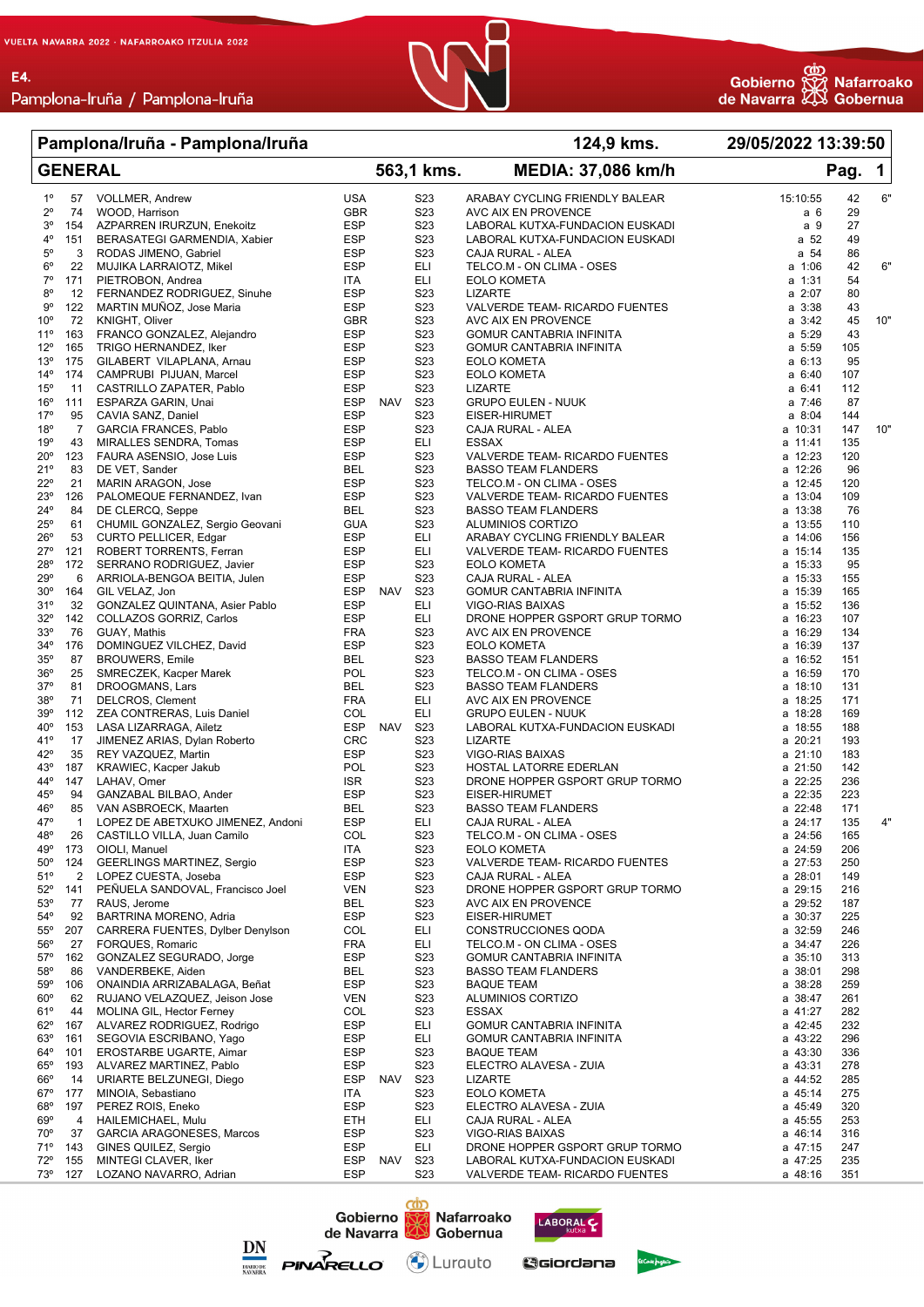E4.



|              | Pamplona/Iruña - Pamplona/Iruña |                                    |            |            |                  | 124,9 kms.                      | 29/05/2022 13:39:50 |     |  |
|--------------|---------------------------------|------------------------------------|------------|------------|------------------|---------------------------------|---------------------|-----|--|
|              | <b>GENERAL</b>                  |                                    |            | 563,1 kms. |                  | <b>MEDIA: 37,086 km/h</b>       | Pag. 2              |     |  |
| $74^{\circ}$ | 16                              | AZNAR VIJUESCA, Unai               | <b>ESP</b> | <b>NAV</b> | S <sub>23</sub>  | <b>LIZARTE</b>                  | a 48:17             | 310 |  |
| 75°          | 36                              | TABOADA RODRIGUEZ, Andres          | <b>ESP</b> |            | S <sub>23</sub>  | VIGO-RIAS BAIXAS                | a 48:53             | 293 |  |
| 76°          | 195                             | SAENZ HERRERA, Miguel Leon         | <b>ESP</b> |            | S <sub>23</sub>  | ELECTRO ALAVESA - ZUIA          | a 49:30             | 348 |  |
| $77^{\circ}$ | 82                              | STOCKX, Aaron                      | <b>BEL</b> |            | S <sub>23</sub>  | <b>BASSO TEAM FLANDERS</b>      | a 49:47             | 335 |  |
| 78°          | 115                             | AZKARATE MORENO, Asier             | <b>ESP</b> |            | S <sub>23</sub>  | <b>GRUPO EULEN - NUUK</b>       | a 50:08             | 347 |  |
| 79°          | 166                             | GUTIERREZ VARGAS, Sergio           | <b>ESP</b> |            | S <sub>23</sub>  | <b>GOMUR CANTABRIA INFINITA</b> | a 51:04             | 348 |  |
| 80°          | 202                             | LIZASOAIN ECHEVERZ, Mikel          | <b>ESP</b> | <b>NAV</b> | S <sub>23</sub>  | <b>CONSTRUCCIONES QODA</b>      | a 52:16             | 315 |  |
| 81°          | 96                              | URIONABARRENETXEA ARANBARRI, Asier | <b>ESP</b> |            | S <sub>23</sub>  | <b>EISER-HIRUMET</b>            | a 53:31             | 322 |  |
| $82^{\circ}$ | 181                             | AZCONA URIARTE, Miquel             | <b>ESP</b> | <b>NAV</b> | <b>ELI</b>       | HOSTAL LATORRE EDERLAN          | a 54:42             | 363 |  |
| 83°          | 104                             | BENGOECHEA RELLOSO, Galder         | <b>ESP</b> |            | S <sub>23</sub>  | <b>BAQUE TEAM</b>               | a 57:03             | 359 |  |
| $84^{\circ}$ | 137                             | MENDOZA FREITEZ, David Jose        | <b>VEN</b> |            | S <sub>23</sub>  | <b>GLOBALIA-ZAMORA ENAMORA</b>  | a 58:38             | 359 |  |
| 85°          | 5                               | FERNANDEZ GARCIA, Samuel           | <b>ESP</b> |            | S <sub>23</sub>  | CAJA RURAL - ALEA               | a 58:42             | 381 |  |
| 86°          | 152                             | ARAKAMA ZEBERIO, Jon               | <b>ESP</b> |            | S <sub>23</sub>  | LABORAL KUTXA-FUNDACION EUSKADI | a 59:34             | 349 |  |
| $87^\circ$   | 133                             | MARTINEZ BAYAN, Alejandro          | <b>ESP</b> |            | ELI              | GLOBALIA-ZAMORA ENAMORA         | a 1:00:26           | 380 |  |
| 88°          | 47                              | MOSCARDO HERNANDEZ, Oscar          | <b>ESP</b> |            | <b>ELI</b>       | <b>ESSAX</b>                    | a 1:00:32           | 323 |  |
| 89°          | 156                             | LORENZO PENA, Sergio               | <b>ESP</b> |            | S <sub>23</sub>  | LABORAL KUTXA-FUNDACION EUSKADI | a 1:00:40           | 362 |  |
| $90^{\circ}$ | 31                              | ARA PEREZ, Pablo                   | <b>ESP</b> |            | S <sub>23</sub>  | <b>VIGO-RIAS BAIXAS</b>         | a 1:00:44           | 296 |  |
| 91°          | 192                             | AROZENA DOMINGUEZ, Aner            | <b>ESP</b> |            | S <sub>2</sub> 3 | ELECTRO ALAVESA - ZUIA          | a 1:00:49           | 390 |  |
| 92°          | 203                             | URANGA ODRIOZOLA, Jagoba           | <b>ESP</b> |            | S <sub>23</sub>  | <b>CONSTRUCCIONES QODA</b>      | a 1:01:45           | 380 |  |
| 93°          | 194                             | PILECEK, Jakub                     | CZE        |            | S <sub>23</sub>  | ELECTRO ALAVESA - ZUIA          | a 1:02:08           | 401 |  |
| $94^{\circ}$ | 73                              | FONTENAY, Nathan                   | <b>FRA</b> |            | S <sub>23</sub>  | AVC AIX EN PROVENCE             | a 1:05:52           | 398 |  |
| 95°          | 46                              | HOPKINS, Kaden Luke                | <b>BER</b> |            | S <sub>23</sub>  | <b>ESSAX</b>                    | a 1:08:55           | 407 |  |
| 96°          | 24                              | JURIO SESMA, Jon                   | <b>ESP</b> | <b>NAV</b> | S <sub>23</sub>  | TELCO.M - ON CLIMA - OSES       | a 1:14:00           | 375 |  |
| $97^\circ$   | 201                             | OCAÑA GOIKOETXEA, Andoni           | <b>ESP</b> | <b>NAV</b> | S <sub>23</sub>  | <b>CONSTRUCCIONES QODA</b>      | a 1:15:15           | 428 |  |
| 98°          | 182                             | IRIGOYEN IRAZOKI, Mikel            | <b>ESP</b> | <b>NAV</b> | S <sub>23</sub>  | HOSTAL LATORRE EDERLAN          | a 1:19:55           | 433 |  |
| 99°          | 66                              | ROJAS VALDEZ, Carlos Santiago      | <b>MEX</b> |            | S <sub>23</sub>  | ALUMINIOS CORTIZO               | a 1:22:44           | 442 |  |
| $100^\circ$  | 157                             | LOPEZ ISLA, Ander                  | <b>ESP</b> |            | S <sub>23</sub>  | LABORAL KUTXA-FUNDACION EUSKADI | a 1:24:18           | 452 |  |
| 101°         | 185                             | RUBIO CALVO, Guillermo             | <b>ESP</b> |            | S <sub>2</sub> 3 | HOSTAL LATORRE EDERLAN          | a 1:25:02           | 430 |  |
| 102°         | 191                             | <b>ARROIABE MELO, Erik</b>         | <b>ESP</b> |            | S <sub>23</sub>  | ELECTRO ALAVESA - ZUIA          | $a$ 1:26:35         | 478 |  |

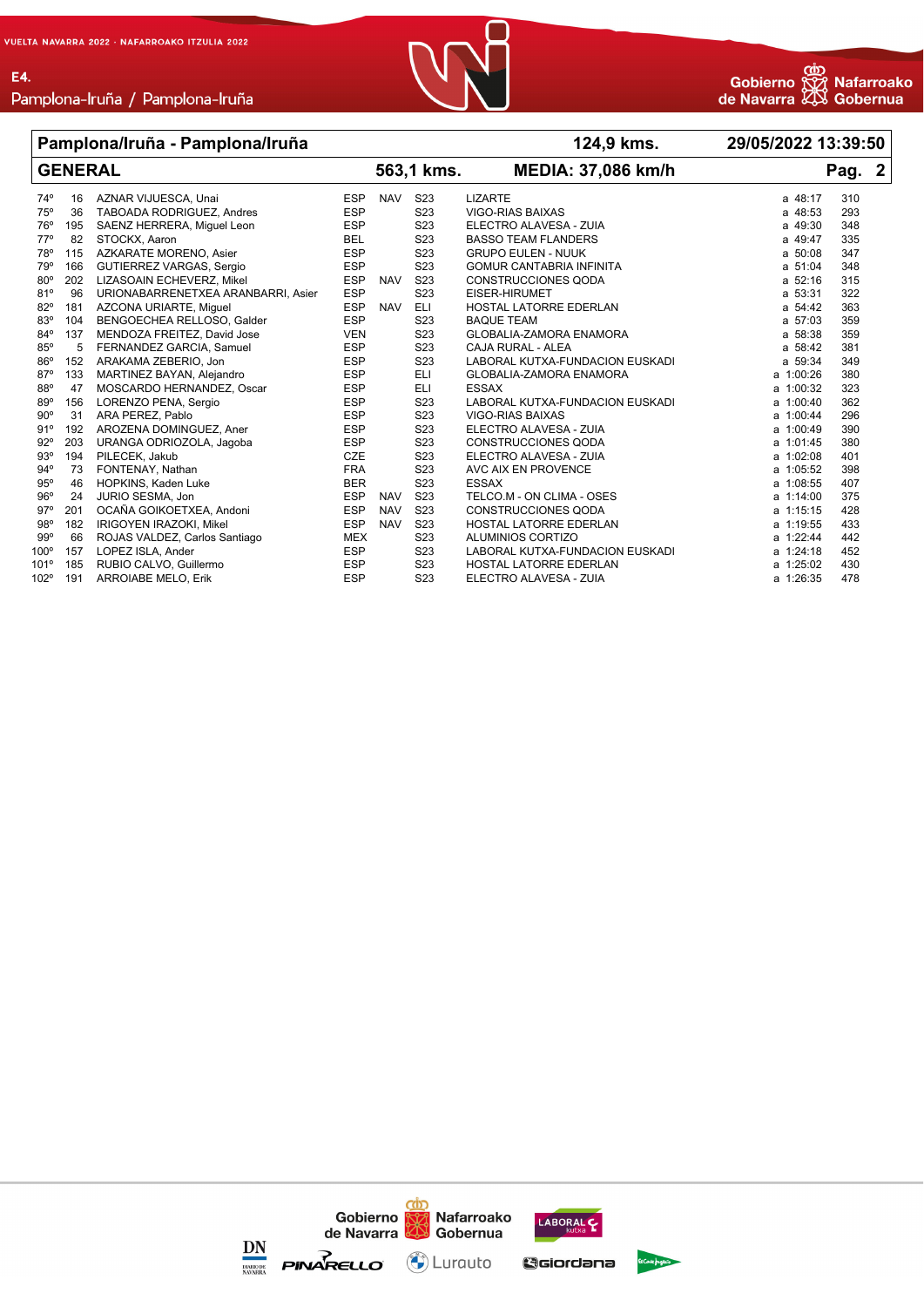E4.



# Pamplona-Iruña / Pamplona-Iruña

### **GENERAL POR PUNTOS**

| $1^{\circ}$    | 74  | WOOD, Harrison                    | <b>GBR</b> | AVC AIX EN PROVENCE             | 44 |
|----------------|-----|-----------------------------------|------------|---------------------------------|----|
| $2^{\circ}$    | 154 | AZPARREN IRURZUN, Enekoitz        | ESP        | LABORAL KUTXA-FUNDACION EUSKADI | 43 |
| 3 <sup>o</sup> | 163 | FRANCO GONZALEZ, Alejandro        | ESP        | <b>GOMUR CANTABRIA INFINITA</b> | 41 |
| $4^{\circ}$    | 57  | <b>VOLLMER, Andrew</b>            | USA        | ARABAY CYCLING FRIENDLY BALEAR  | 39 |
| $5^{\circ}$    | 72  | KNIGHT, Oliver                    | GBR        | AVC AIX EN PROVENCE             | 38 |
| $6^{\circ}$    | 22  | MUJIKA LARRAIOTZ, Mikel           | ESP        | TELCO.M - ON CLIMA - OSES       | 34 |
| $7^\circ$      | 174 | CAMPRUBI PIJUAN, Marcel           | ESP        | <b>EOLO KOMETA</b>              | 25 |
| $8^{\circ}$    | 7   | <b>GARCIA FRANCES, Pablo</b>      | ESP        | CAJA RURAL - ALEA               | 25 |
| $9^{\circ}$    | 122 | MARTIN MUÑOZ, Jose Maria          | ESP        | VALVERDE TEAM- RICARDO FUENTES  | 24 |
| $10^{\circ}$   |     | LOPEZ DE ABETXUKO JIMENEZ, Andoni | ESP        | CAJA RURAL - ALEA               | 24 |
| $11^{\circ}$   | 11  | CASTRILLO ZAPATER, Pablo          | <b>ESP</b> | LIZARTE                         | 20 |
| $12^{\circ}$   | 151 | BERASATEGI GARMENDIA, Xabier      | <b>ESP</b> | LABORAL KUTXA-FUNDACION EUSKADI | 19 |
| $13^{\circ}$   | 83  | DE VET, Sander                    | BEL        | <b>BASSO TEAM FLANDERS</b>      | 17 |
| $14^{\circ}$   | 21  | <b>MARIN ARAGON, Jose</b>         | <b>ESP</b> | TELCO.M - ON CLIMA - OSES       | 17 |
| $15^{\circ}$   | 165 | TRIGO HERNANDEZ, Iker             | <b>ESP</b> | <b>GOMUR CANTABRIA INFINITA</b> | 15 |
| $16^{\circ}$   | 175 | GILABERT VILAPLANA, Arnau         | ESP        | <b>EOLO KOMETA</b>              | 15 |
| $17^{\circ}$   | 171 | PIETROBON, Andrea                 | <b>ITA</b> | <b>EOLO KOMETA</b>              | 14 |
| 18°            | 84  | DE CLERCQ, Seppe                  | BEL        | <b>BASSO TEAM FLANDERS</b>      | 14 |
| 19°            | 43  | MIRALLES SENDRA, Tomas            | ESP        | <b>ESSAX</b>                    | 13 |
| $20^{\circ}$   | 167 | ALVAREZ RODRIGUEZ, Rodrigo        | ESP        | <b>GOMUR CANTABRIA INFINITA</b> | 12 |
| 21°            | 2   | LOPEZ CUESTA, Joseba              | <b>ESP</b> | CAJA RURAL - ALEA               | 11 |
| $22^{\circ}$   | 3   | RODAS JIMENO, Gabriel             | <b>ESP</b> | CAJA RURAL - ALEA               | 9  |
| $23^\circ$     | 95  | CAVIA SANZ, Daniel                | ESP        | EISER-HIRUMET                   | 9  |
| $24^{\circ}$   | 121 | ROBERT TORRENTS, Ferran           | ESP        | VALVERDE TEAM- RICARDO FUENTES  | 9  |
| $25^{\circ}$   | 172 | SERRANO RODRIGUEZ, Javier         | <b>ESP</b> | <b>EOLO KOMETA</b>              | 9  |

## **GENERAL MONTAÑA**

| $1^{\circ}$  | 27  | FORQUES, Romaric                 | <b>FRA</b> | TELCO.M - ON CLIMA - OSES       | 21 |
|--------------|-----|----------------------------------|------------|---------------------------------|----|
| $2^{\circ}$  | 161 | SEGOVIA ESCRIBANO, Yago          | ESP        | <b>GOMUR CANTABRIA INFINITA</b> | 17 |
| $3^{\circ}$  | 163 | FRANCO GONZALEZ, Alejandro       | ESP        | <b>GOMUR CANTABRIA INFINITA</b> | 13 |
| $4^{\circ}$  | 174 | CAMPRUBI PIJUAN, Marcel          | ESP        | <b>EOLO KOMETA</b>              | 12 |
| $5^{\circ}$  |     | <b>GARCIA FRANCES, Pablo</b>     | <b>ESP</b> | CAJA RURAL - ALEA               | 12 |
| $6^{\circ}$  | 72  | KNIGHT, Oliver                   | <b>GBR</b> | AVC AIX EN PROVENCE             | 11 |
| $7^\circ$    | 73  | FONTENAY, Nathan                 | FRA        | AVC AIX EN PROVENCE             | 11 |
| $8^{\circ}$  | 173 | OIOLI, Manuel                    | ITA        | <b>EOLO KOMETA</b>              | 9  |
| $9^{\circ}$  | 166 | GUTIERREZ VARGAS, Sergio         | ESP        | <b>GOMUR CANTABRIA INFINITA</b> | 9  |
| $10^{\circ}$ | 4   | HAILEMICHAEL, Mulu               | ETH        | CAJA RURAL - ALEA               |    |
| $11^{\circ}$ | 154 | AZPARREN IRURZUN, Enekoitz       | ESP        | LABORAL KUTXA-FUNDACION EUSKADI |    |
| $12^{\circ}$ | 122 | MARTIN MUÑOZ, Jose Maria         | ESP        | VALVERDE TEAM- RICARDO FUENTES  |    |
| 13°          | 74  | WOOD, Harrison                   | GBR        | AVC AIX EN PROVENCE             | 6  |
| $14^{\circ}$ | 94  | GANZABAL BILBAO, Ander           | ESP        | EISER-HIRUMET                   | 6  |
| $15^{\circ}$ | 194 | PILECEK, Jakub                   | CZE        | ELECTRO ALAVESA - ZUIA          |    |
| $16^{\circ}$ | 57  | <b>VOLLMER, Andrew</b>           | USA        | ARABAY CYCLING FRIENDLY BALEAR  |    |
| 17°          | 147 | LAHAV, Omer                      | <b>ISR</b> | DRONE HOPPER GSPORT GRUP TORMO  |    |
| 18°          | 14  | URIARTE BELZUNEGI, Diego         | <b>ESP</b> | <b>LIZARTE</b>                  |    |
| 19°          | 95  | CAVIA SANZ, Daniel               | <b>ESP</b> | EISER-HIRUMET                   |    |
| 20°          | 21  | <b>MARIN ARAGON, Jose</b>        | ESP        | TELCO.M - ON CLIMA - OSES       |    |
| 21°          | 176 | DOMINGUEZ VILCHEZ, David         | ESP        | <b>EOLO KOMETA</b>              |    |
| 22°          | 207 | CARRERA FUENTES, Dylber Denylson | COL        | CONSTRUCCIONES QODA             |    |
| 23°          | 12  | FERNANDEZ RODRIGUEZ, Sinuhe      | <b>ESP</b> | <b>LIZARTE</b>                  |    |
| 24°          | 175 | GILABERT VILAPLANA, Arnau        | ESP        | <b>EOLO KOMETA</b>              |    |
| 25°          | 83  | DE VET, Sander                   | BEL        | <b>BASSO TEAM FLANDERS</b>      |    |
|              |     |                                  |            |                                 |    |

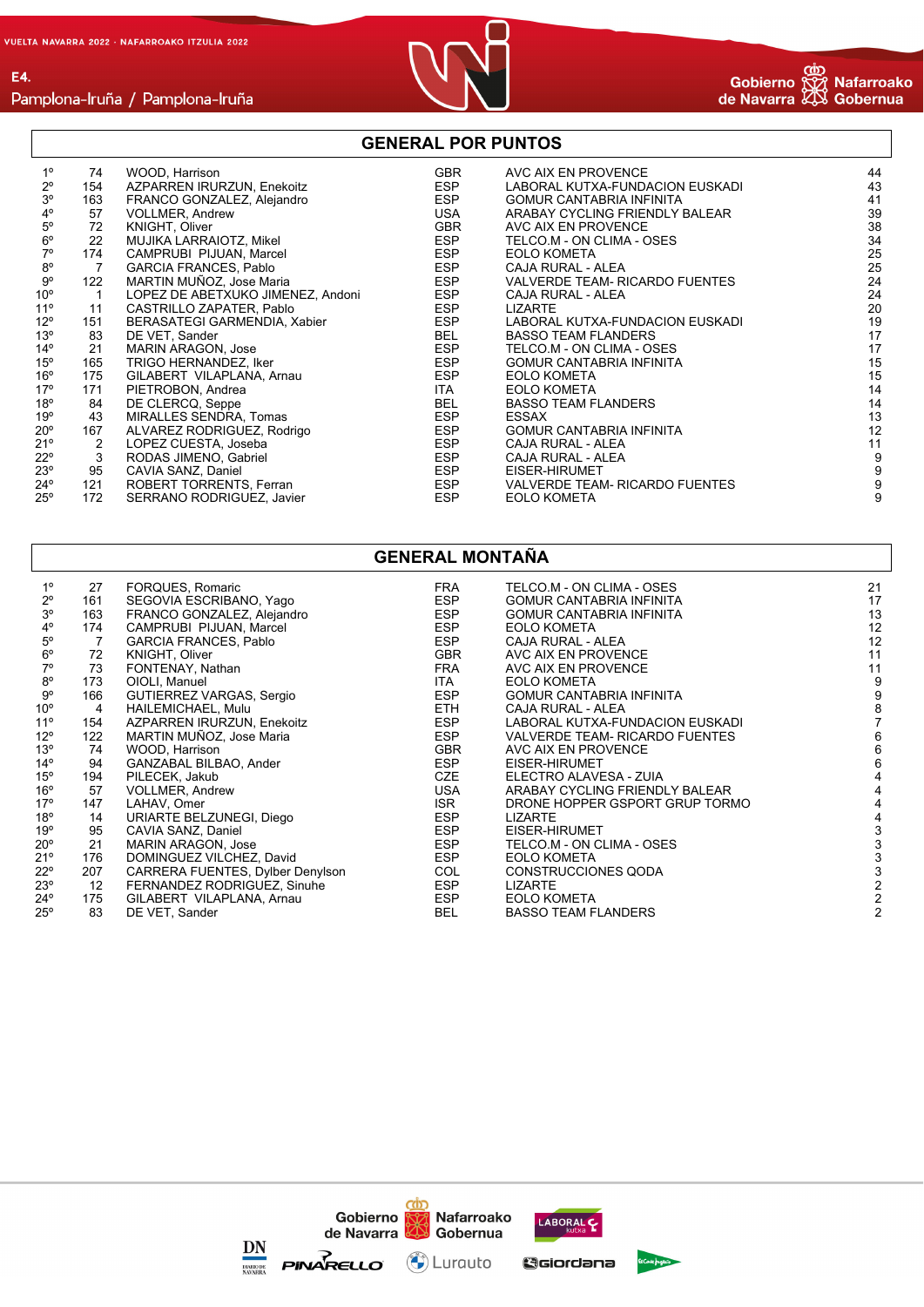E4.



#### **GENERAL METAS VOLANTES** 1º 43 MIRALLES SENDRA, Tomas ESP ESSAX 9 2º 101 EROSTARBE UGARTE, Aimar ESP BAQUE TEAM 8 3º 72 KNIGHT, Oliver GBR AVC AIX EN PROVENCE 5 4º 194 PILECEK, Jakub CZE ELECTRO ALAVESA - ZUIA 4 5º 12 FERNANDEZ RODRIGUEZ, Sinuhe ESP LIZARTE 3 6º 173 OIOLI, Manuel ITA EOLO KOMETA 3 7º 22 MUJIKA LARRAIOTZ, Mikel ESP TELCO.M - ON CLIMA - OSES 2 8º 11 CASTRILLO ZAPATER, Pablo ESP LIZARTE 2 9<sup>o</sup> 147 LAHAV, Omer 2<br>
2 10º 14 URIARTE BELZUNEGI, Diego ESP LIZARTE 2 11º 57 VOLLMER, Andrew USA ARABAY CYCLING FRIENDLY BALEAR 1 12º 74 WOOD, Harrison GBR AVC AIX EN PROVENCE 1 13º 165 TRIGO HERNANDEZ, Iker New York Same Health Communication of the SP GOMUR CANTABRIA INFINITA 14º 21 MARIN ARAGON, Jose ESP TELCO.M - ON CLIMA - OSES 1 15º 207 CARRERA FUENTES, Dylber Denylson COL CONSTRUCCIONES QODA 1 16º 86 VANDERBEKE, Aiden BEL BASSO TEAM FLANDERS 1 17º 16 AZNAR VIJUESCA, Unai 1999 ESP LIZARTE 1999 ESP 1999 ESP LIZARTE

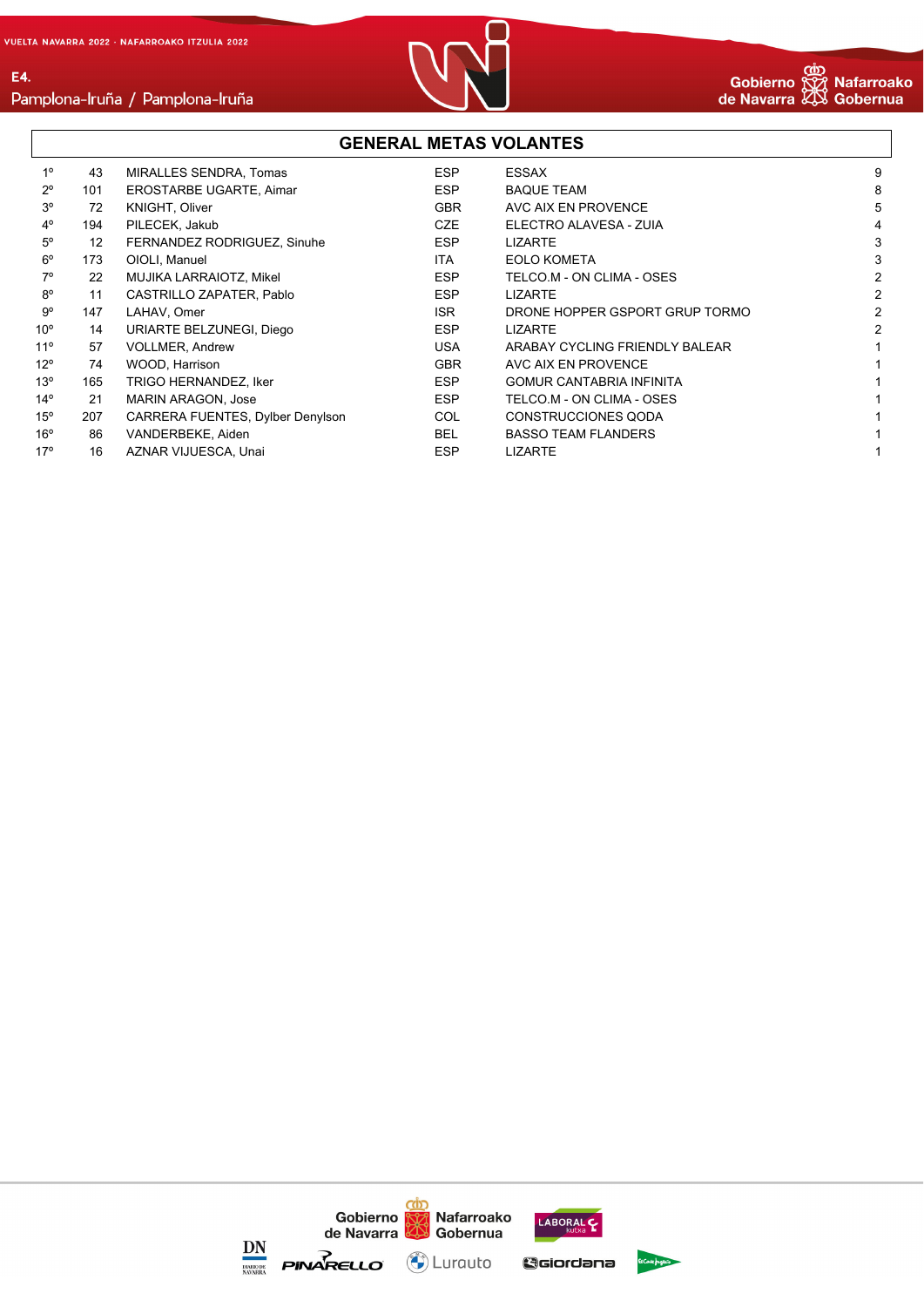

#### **Pamplona/Iruña - Pamplona/Iruña 29/05/2022 13:40:40**

| 1º 57 VOLLMER, Andrew<br>15:10:55<br>1.6 - THE MOOD Harmson EIRA MERINANDEZ, Metallo ZARABAY CYCLING FRIENDLY BALEAR<br>1.6 - 57 VOLLMER, Andrew<br>1.6 - 45 ACPORTATION FURNICUS CARRIERING CONTROL EUSKADI<br>1.6 - 45 ACPORTATION CONZALEZ, Alginor CONZALEZ SING AN<br>а6<br>a 9<br>$\begin{array}{rr}\n & 52 \\  & 2.07 \\  & 2.07\n \end{array}$<br>a 3:38<br>$a \; 3:42$<br>a 5:29<br>a 5:59<br>a 6:13<br>a 6:40<br>a 6:41<br>a 7:46<br>a 8:04<br>a 10:31<br>a $12:23$<br>a $12:26$<br>$a$ 12:45<br>a 13:04<br>a 13:38<br>a 13:55<br>a 15:33<br>$\frac{1}{2}$ a 15:33<br>a 16:29<br>a 16:39<br>BASSO TEAM FLANDERS<br>TELCO.M - ON CLIMA - OSES<br>BASSO TEAM FLANDERS<br>LABORAL KUTXA-FUNDACION EUSKADI<br>a 16:52<br>$a$ 16:59<br>a 18:10<br>a 18:55<br>17 JIMENEZ ARIAS, Dylan Roberto<br>35 REY VAZQUEZ, Martin<br>CRC<br>ESP<br>POL<br>LIZARTE<br>VIGO-RIAS BAIXAS<br>VIGO-RIAS BAIXAS<br>a $20:21$<br>a $21:10$<br>32° 17 JIMENEZ ARIAS, Dylan Roberto<br>34° 187 REY VAZQUEZ, Martin<br>34° 187 KRAWIEC, Kacper Jakub<br>52° 147 LAHAV, Omer<br>36° 94 GANZABAL BILBAO, Ander<br>37° 85 VAN ASBROECK, Maarten<br>37° 85 VAN ASBROECK, Maarten<br>37° 85 VAN AS<br>HOSTAL LATORRE EDERLAN<br>a 21:50<br>a 22:25<br>DRONE HOPPER GSPORT GRUP TORMO<br>a 22:35<br>EISER-HIRUMET<br><b>BASSO TEAM FLANDERS</b><br>a 22:48<br>TELCO.M - ON CLIMA - OSES<br>a $24:56$<br>a $24:59$<br><b>EOLO KOMETA</b><br>VALVERDE TEAM- RICARDO FUENTES<br>CAJA RURAL - ALEA<br>a 27:53<br>a 28:01<br>a 29:15<br>DRONE HOPPER GSPORT GRUP TORMO<br>AVC AIX EN PROVENCE<br>EISER-HIRUMET<br>$\overline{a}$ 29:52<br>a 30:37<br>GOMUR CANTABRIA INFINITA<br>a 35:10<br><b>BASSO TEAM FLANDERS</b><br>a 38:01<br><b>BAQUE TEAM</b><br>a 38:28<br>a 38:47<br>ALUMINIOS CORTIZO<br><b>ESSAX</b><br>a 41:27<br>a 43:30<br><b>BAQUE TEAM</b><br>ELECTRO ALAVESA - ZUIA<br>a 43:31<br>a 44:52<br>LIZARTE<br>EOLO KOMETA<br>a 45:14<br>ELECTRO ALAVESA - ZUIA<br>a 45.49<br>VIGO-RIAS BAIXAS<br>a 46:14<br>LABORAL KUTXA-FUNDACION EUSKADI<br>a 47:25<br>57º 127 LOZANO NAVARRO, Adrian<br>GARCIA ARAGONESES, Marcos<br>MINTEGI CLAVER, Iker<br>LOZANO NAVARRO, Adrian<br>AZNAR VIJUESCA, Unai<br>ATABOADA RODRIGUEZ, Andres<br>SACRATE MORENCA, Miguel Leon<br>STOCKX, ARAGONENO, Asier<br>GUZIERREZ VARGAS, Sergio<br>GUZIERREZ VARGAS,<br>VALVERDE TEAM- RICARDO FUENTES<br>a 48:16<br>58° 16 AZNAR VIJUESCA, Unai<br>LIZARTE<br>a 48:17<br>59° 36 TABOADA RODRIGUEZ, Andres<br>VIGO-RIAS BAIXAS<br>a 48:53<br>60° 195 SAENZ HERRERA, Miguel Leon<br>61° 82 STOCKX, Aaron<br>ELECTRO ALAVESA - ZUIA<br>a 49:30<br>$a$ 49:47<br><b>BASSO TEAM FLANDERS</b><br>62° 115 AZKARATE MORENO, Asier<br>a 50:08<br><b>GRUPO EULEN - NUUK</b><br>63º 166 GUTIERREZ VARGAS, Sergio<br>GOMUR CANTABRIA INFINITA<br>a 51:04<br>64° 202 LIZASOAIN ECHEVERZ, Mikel<br>CONSTRUCCIONES QODA<br>a 52:16<br>65° 96<br>EISER-HIRUMET<br>a 53:31<br>66° 104 BENGOECHEA RELLOSO, Galder<br>67° 137 MENDOZA FREITEZ, David Jose<br><b>BAQUE TEAM</b><br>a 57:03<br>GLOBALIA-ZAMORA ENAMORA<br>a 58:38<br>68° 5 FERNANDEZ GARCIA, Samuel<br>69° 152 ARAKAMA ZEBERIO, Jon<br>CAJA RURAL - ALEA<br>$\frac{1}{2}$ a 58:42<br>LABORAL KUTXA-FUNDACION EUSKADI<br>a 1:00:40<br>70° 156 LORENZO PENA, Sergio<br>LABORAL KUTXA-FUNDACION EUSKADI<br>71º 31 ARA PEREZ, Pablo<br>VIGO-RIAS BAIXAS<br>a 1:00:44<br>a 1:00:49<br>72° 192 AROZENA DOMINGUEZ, Aner<br>ELECTRO ALAVESA - ZUIA<br>a 1:01:45<br>73° 203 URANGA ODRIOZOLA, Jagoba<br>CONSTRUCCIONES QODA<br>74° 194 PILECEK, Jakub<br>75° 73 FONTENAY, Nathan<br>76° 46 HOPKINS, Kaden Luke<br>ELECTRO ALAVESA - ZUIA<br>a 1:02:08<br>AVC AIX EN PROVENCE<br>a 1:05:52<br>a 1:08:55<br><b>ESSAX</b><br>$77^{\circ}$ 24<br>TELCO.M - ON CLIMA - OSES<br>a 1:14:00<br>a 1:15:15<br>78° 201<br>CONSTRUCCIONES QODA<br>79° 182 IRIGOYEN IRAZOKI, Mikel<br>HOSTAL LATORRE EDERLAN<br>a 1:19:55<br>a 1:22:44<br>$80^{\circ}$ 66<br>ALUMINIOS CORTIZO<br>81º 157 LOPEZ ISLA, Ander<br>LABORAL KUTXA-FUNDACION EUSKADI<br>a 1:24:18<br>82° 185<br>HOSTAL LATORRE EDERLAN<br>a 1:25:02<br>a 1:26:35<br>83º 191 ARROIABE MELO, Erik<br>ELECTRO ALAVESA - ZUIA | <b>GENERAL SUB-23</b> |  | Pag. $1$ |
|------------------------------------------------------------------------------------------------------------------------------------------------------------------------------------------------------------------------------------------------------------------------------------------------------------------------------------------------------------------------------------------------------------------------------------------------------------------------------------------------------------------------------------------------------------------------------------------------------------------------------------------------------------------------------------------------------------------------------------------------------------------------------------------------------------------------------------------------------------------------------------------------------------------------------------------------------------------------------------------------------------------------------------------------------------------------------------------------------------------------------------------------------------------------------------------------------------------------------------------------------------------------------------------------------------------------------------------------------------------------------------------------------------------------------------------------------------------------------------------------------------------------------------------------------------------------------------------------------------------------------------------------------------------------------------------------------------------------------------------------------------------------------------------------------------------------------------------------------------------------------------------------------------------------------------------------------------------------------------------------------------------------------------------------------------------------------------------------------------------------------------------------------------------------------------------------------------------------------------------------------------------------------------------------------------------------------------------------------------------------------------------------------------------------------------------------------------------------------------------------------------------------------------------------------------------------------------------------------------------------------------------------------------------------------------------------------------------------------------------------------------------------------------------------------------------------------------------------------------------------------------------------------------------------------------------------------------------------------------------------------------------------------------------------------------------------------------------------------------------------------------------------------------------------------------------------------------------------------------------------------------------------------------------------------------------------------------------------------------------------------------------------------------------------------------------------------------------------------------------------------------------------------------------------------------------------------------------------------------------------------------------------------------------------------------------------------------------------------------------------------------------------------------------------------------------------------------------------------------------------------------------------------------------------------------------------------------------------------------------------------------------------------------------------------------------------------------------------------------------------------------------------------------------|-----------------------|--|----------|
|                                                                                                                                                                                                                                                                                                                                                                                                                                                                                                                                                                                                                                                                                                                                                                                                                                                                                                                                                                                                                                                                                                                                                                                                                                                                                                                                                                                                                                                                                                                                                                                                                                                                                                                                                                                                                                                                                                                                                                                                                                                                                                                                                                                                                                                                                                                                                                                                                                                                                                                                                                                                                                                                                                                                                                                                                                                                                                                                                                                                                                                                                                                                                                                                                                                                                                                                                                                                                                                                                                                                                                                                                                                                                                                                                                                                                                                                                                                                                                                                                                                                                                                                                                  |                       |  |          |
|                                                                                                                                                                                                                                                                                                                                                                                                                                                                                                                                                                                                                                                                                                                                                                                                                                                                                                                                                                                                                                                                                                                                                                                                                                                                                                                                                                                                                                                                                                                                                                                                                                                                                                                                                                                                                                                                                                                                                                                                                                                                                                                                                                                                                                                                                                                                                                                                                                                                                                                                                                                                                                                                                                                                                                                                                                                                                                                                                                                                                                                                                                                                                                                                                                                                                                                                                                                                                                                                                                                                                                                                                                                                                                                                                                                                                                                                                                                                                                                                                                                                                                                                                                  |                       |  |          |
|                                                                                                                                                                                                                                                                                                                                                                                                                                                                                                                                                                                                                                                                                                                                                                                                                                                                                                                                                                                                                                                                                                                                                                                                                                                                                                                                                                                                                                                                                                                                                                                                                                                                                                                                                                                                                                                                                                                                                                                                                                                                                                                                                                                                                                                                                                                                                                                                                                                                                                                                                                                                                                                                                                                                                                                                                                                                                                                                                                                                                                                                                                                                                                                                                                                                                                                                                                                                                                                                                                                                                                                                                                                                                                                                                                                                                                                                                                                                                                                                                                                                                                                                                                  |                       |  |          |
|                                                                                                                                                                                                                                                                                                                                                                                                                                                                                                                                                                                                                                                                                                                                                                                                                                                                                                                                                                                                                                                                                                                                                                                                                                                                                                                                                                                                                                                                                                                                                                                                                                                                                                                                                                                                                                                                                                                                                                                                                                                                                                                                                                                                                                                                                                                                                                                                                                                                                                                                                                                                                                                                                                                                                                                                                                                                                                                                                                                                                                                                                                                                                                                                                                                                                                                                                                                                                                                                                                                                                                                                                                                                                                                                                                                                                                                                                                                                                                                                                                                                                                                                                                  |                       |  |          |
|                                                                                                                                                                                                                                                                                                                                                                                                                                                                                                                                                                                                                                                                                                                                                                                                                                                                                                                                                                                                                                                                                                                                                                                                                                                                                                                                                                                                                                                                                                                                                                                                                                                                                                                                                                                                                                                                                                                                                                                                                                                                                                                                                                                                                                                                                                                                                                                                                                                                                                                                                                                                                                                                                                                                                                                                                                                                                                                                                                                                                                                                                                                                                                                                                                                                                                                                                                                                                                                                                                                                                                                                                                                                                                                                                                                                                                                                                                                                                                                                                                                                                                                                                                  |                       |  |          |
|                                                                                                                                                                                                                                                                                                                                                                                                                                                                                                                                                                                                                                                                                                                                                                                                                                                                                                                                                                                                                                                                                                                                                                                                                                                                                                                                                                                                                                                                                                                                                                                                                                                                                                                                                                                                                                                                                                                                                                                                                                                                                                                                                                                                                                                                                                                                                                                                                                                                                                                                                                                                                                                                                                                                                                                                                                                                                                                                                                                                                                                                                                                                                                                                                                                                                                                                                                                                                                                                                                                                                                                                                                                                                                                                                                                                                                                                                                                                                                                                                                                                                                                                                                  |                       |  |          |
|                                                                                                                                                                                                                                                                                                                                                                                                                                                                                                                                                                                                                                                                                                                                                                                                                                                                                                                                                                                                                                                                                                                                                                                                                                                                                                                                                                                                                                                                                                                                                                                                                                                                                                                                                                                                                                                                                                                                                                                                                                                                                                                                                                                                                                                                                                                                                                                                                                                                                                                                                                                                                                                                                                                                                                                                                                                                                                                                                                                                                                                                                                                                                                                                                                                                                                                                                                                                                                                                                                                                                                                                                                                                                                                                                                                                                                                                                                                                                                                                                                                                                                                                                                  |                       |  |          |
|                                                                                                                                                                                                                                                                                                                                                                                                                                                                                                                                                                                                                                                                                                                                                                                                                                                                                                                                                                                                                                                                                                                                                                                                                                                                                                                                                                                                                                                                                                                                                                                                                                                                                                                                                                                                                                                                                                                                                                                                                                                                                                                                                                                                                                                                                                                                                                                                                                                                                                                                                                                                                                                                                                                                                                                                                                                                                                                                                                                                                                                                                                                                                                                                                                                                                                                                                                                                                                                                                                                                                                                                                                                                                                                                                                                                                                                                                                                                                                                                                                                                                                                                                                  |                       |  |          |
|                                                                                                                                                                                                                                                                                                                                                                                                                                                                                                                                                                                                                                                                                                                                                                                                                                                                                                                                                                                                                                                                                                                                                                                                                                                                                                                                                                                                                                                                                                                                                                                                                                                                                                                                                                                                                                                                                                                                                                                                                                                                                                                                                                                                                                                                                                                                                                                                                                                                                                                                                                                                                                                                                                                                                                                                                                                                                                                                                                                                                                                                                                                                                                                                                                                                                                                                                                                                                                                                                                                                                                                                                                                                                                                                                                                                                                                                                                                                                                                                                                                                                                                                                                  |                       |  |          |
|                                                                                                                                                                                                                                                                                                                                                                                                                                                                                                                                                                                                                                                                                                                                                                                                                                                                                                                                                                                                                                                                                                                                                                                                                                                                                                                                                                                                                                                                                                                                                                                                                                                                                                                                                                                                                                                                                                                                                                                                                                                                                                                                                                                                                                                                                                                                                                                                                                                                                                                                                                                                                                                                                                                                                                                                                                                                                                                                                                                                                                                                                                                                                                                                                                                                                                                                                                                                                                                                                                                                                                                                                                                                                                                                                                                                                                                                                                                                                                                                                                                                                                                                                                  |                       |  |          |
|                                                                                                                                                                                                                                                                                                                                                                                                                                                                                                                                                                                                                                                                                                                                                                                                                                                                                                                                                                                                                                                                                                                                                                                                                                                                                                                                                                                                                                                                                                                                                                                                                                                                                                                                                                                                                                                                                                                                                                                                                                                                                                                                                                                                                                                                                                                                                                                                                                                                                                                                                                                                                                                                                                                                                                                                                                                                                                                                                                                                                                                                                                                                                                                                                                                                                                                                                                                                                                                                                                                                                                                                                                                                                                                                                                                                                                                                                                                                                                                                                                                                                                                                                                  |                       |  |          |
|                                                                                                                                                                                                                                                                                                                                                                                                                                                                                                                                                                                                                                                                                                                                                                                                                                                                                                                                                                                                                                                                                                                                                                                                                                                                                                                                                                                                                                                                                                                                                                                                                                                                                                                                                                                                                                                                                                                                                                                                                                                                                                                                                                                                                                                                                                                                                                                                                                                                                                                                                                                                                                                                                                                                                                                                                                                                                                                                                                                                                                                                                                                                                                                                                                                                                                                                                                                                                                                                                                                                                                                                                                                                                                                                                                                                                                                                                                                                                                                                                                                                                                                                                                  |                       |  |          |
|                                                                                                                                                                                                                                                                                                                                                                                                                                                                                                                                                                                                                                                                                                                                                                                                                                                                                                                                                                                                                                                                                                                                                                                                                                                                                                                                                                                                                                                                                                                                                                                                                                                                                                                                                                                                                                                                                                                                                                                                                                                                                                                                                                                                                                                                                                                                                                                                                                                                                                                                                                                                                                                                                                                                                                                                                                                                                                                                                                                                                                                                                                                                                                                                                                                                                                                                                                                                                                                                                                                                                                                                                                                                                                                                                                                                                                                                                                                                                                                                                                                                                                                                                                  |                       |  |          |
|                                                                                                                                                                                                                                                                                                                                                                                                                                                                                                                                                                                                                                                                                                                                                                                                                                                                                                                                                                                                                                                                                                                                                                                                                                                                                                                                                                                                                                                                                                                                                                                                                                                                                                                                                                                                                                                                                                                                                                                                                                                                                                                                                                                                                                                                                                                                                                                                                                                                                                                                                                                                                                                                                                                                                                                                                                                                                                                                                                                                                                                                                                                                                                                                                                                                                                                                                                                                                                                                                                                                                                                                                                                                                                                                                                                                                                                                                                                                                                                                                                                                                                                                                                  |                       |  |          |
|                                                                                                                                                                                                                                                                                                                                                                                                                                                                                                                                                                                                                                                                                                                                                                                                                                                                                                                                                                                                                                                                                                                                                                                                                                                                                                                                                                                                                                                                                                                                                                                                                                                                                                                                                                                                                                                                                                                                                                                                                                                                                                                                                                                                                                                                                                                                                                                                                                                                                                                                                                                                                                                                                                                                                                                                                                                                                                                                                                                                                                                                                                                                                                                                                                                                                                                                                                                                                                                                                                                                                                                                                                                                                                                                                                                                                                                                                                                                                                                                                                                                                                                                                                  |                       |  |          |
|                                                                                                                                                                                                                                                                                                                                                                                                                                                                                                                                                                                                                                                                                                                                                                                                                                                                                                                                                                                                                                                                                                                                                                                                                                                                                                                                                                                                                                                                                                                                                                                                                                                                                                                                                                                                                                                                                                                                                                                                                                                                                                                                                                                                                                                                                                                                                                                                                                                                                                                                                                                                                                                                                                                                                                                                                                                                                                                                                                                                                                                                                                                                                                                                                                                                                                                                                                                                                                                                                                                                                                                                                                                                                                                                                                                                                                                                                                                                                                                                                                                                                                                                                                  |                       |  |          |
|                                                                                                                                                                                                                                                                                                                                                                                                                                                                                                                                                                                                                                                                                                                                                                                                                                                                                                                                                                                                                                                                                                                                                                                                                                                                                                                                                                                                                                                                                                                                                                                                                                                                                                                                                                                                                                                                                                                                                                                                                                                                                                                                                                                                                                                                                                                                                                                                                                                                                                                                                                                                                                                                                                                                                                                                                                                                                                                                                                                                                                                                                                                                                                                                                                                                                                                                                                                                                                                                                                                                                                                                                                                                                                                                                                                                                                                                                                                                                                                                                                                                                                                                                                  |                       |  |          |
|                                                                                                                                                                                                                                                                                                                                                                                                                                                                                                                                                                                                                                                                                                                                                                                                                                                                                                                                                                                                                                                                                                                                                                                                                                                                                                                                                                                                                                                                                                                                                                                                                                                                                                                                                                                                                                                                                                                                                                                                                                                                                                                                                                                                                                                                                                                                                                                                                                                                                                                                                                                                                                                                                                                                                                                                                                                                                                                                                                                                                                                                                                                                                                                                                                                                                                                                                                                                                                                                                                                                                                                                                                                                                                                                                                                                                                                                                                                                                                                                                                                                                                                                                                  |                       |  |          |
|                                                                                                                                                                                                                                                                                                                                                                                                                                                                                                                                                                                                                                                                                                                                                                                                                                                                                                                                                                                                                                                                                                                                                                                                                                                                                                                                                                                                                                                                                                                                                                                                                                                                                                                                                                                                                                                                                                                                                                                                                                                                                                                                                                                                                                                                                                                                                                                                                                                                                                                                                                                                                                                                                                                                                                                                                                                                                                                                                                                                                                                                                                                                                                                                                                                                                                                                                                                                                                                                                                                                                                                                                                                                                                                                                                                                                                                                                                                                                                                                                                                                                                                                                                  |                       |  |          |
|                                                                                                                                                                                                                                                                                                                                                                                                                                                                                                                                                                                                                                                                                                                                                                                                                                                                                                                                                                                                                                                                                                                                                                                                                                                                                                                                                                                                                                                                                                                                                                                                                                                                                                                                                                                                                                                                                                                                                                                                                                                                                                                                                                                                                                                                                                                                                                                                                                                                                                                                                                                                                                                                                                                                                                                                                                                                                                                                                                                                                                                                                                                                                                                                                                                                                                                                                                                                                                                                                                                                                                                                                                                                                                                                                                                                                                                                                                                                                                                                                                                                                                                                                                  |                       |  |          |
|                                                                                                                                                                                                                                                                                                                                                                                                                                                                                                                                                                                                                                                                                                                                                                                                                                                                                                                                                                                                                                                                                                                                                                                                                                                                                                                                                                                                                                                                                                                                                                                                                                                                                                                                                                                                                                                                                                                                                                                                                                                                                                                                                                                                                                                                                                                                                                                                                                                                                                                                                                                                                                                                                                                                                                                                                                                                                                                                                                                                                                                                                                                                                                                                                                                                                                                                                                                                                                                                                                                                                                                                                                                                                                                                                                                                                                                                                                                                                                                                                                                                                                                                                                  |                       |  |          |
|                                                                                                                                                                                                                                                                                                                                                                                                                                                                                                                                                                                                                                                                                                                                                                                                                                                                                                                                                                                                                                                                                                                                                                                                                                                                                                                                                                                                                                                                                                                                                                                                                                                                                                                                                                                                                                                                                                                                                                                                                                                                                                                                                                                                                                                                                                                                                                                                                                                                                                                                                                                                                                                                                                                                                                                                                                                                                                                                                                                                                                                                                                                                                                                                                                                                                                                                                                                                                                                                                                                                                                                                                                                                                                                                                                                                                                                                                                                                                                                                                                                                                                                                                                  |                       |  |          |
|                                                                                                                                                                                                                                                                                                                                                                                                                                                                                                                                                                                                                                                                                                                                                                                                                                                                                                                                                                                                                                                                                                                                                                                                                                                                                                                                                                                                                                                                                                                                                                                                                                                                                                                                                                                                                                                                                                                                                                                                                                                                                                                                                                                                                                                                                                                                                                                                                                                                                                                                                                                                                                                                                                                                                                                                                                                                                                                                                                                                                                                                                                                                                                                                                                                                                                                                                                                                                                                                                                                                                                                                                                                                                                                                                                                                                                                                                                                                                                                                                                                                                                                                                                  |                       |  |          |
|                                                                                                                                                                                                                                                                                                                                                                                                                                                                                                                                                                                                                                                                                                                                                                                                                                                                                                                                                                                                                                                                                                                                                                                                                                                                                                                                                                                                                                                                                                                                                                                                                                                                                                                                                                                                                                                                                                                                                                                                                                                                                                                                                                                                                                                                                                                                                                                                                                                                                                                                                                                                                                                                                                                                                                                                                                                                                                                                                                                                                                                                                                                                                                                                                                                                                                                                                                                                                                                                                                                                                                                                                                                                                                                                                                                                                                                                                                                                                                                                                                                                                                                                                                  |                       |  |          |
|                                                                                                                                                                                                                                                                                                                                                                                                                                                                                                                                                                                                                                                                                                                                                                                                                                                                                                                                                                                                                                                                                                                                                                                                                                                                                                                                                                                                                                                                                                                                                                                                                                                                                                                                                                                                                                                                                                                                                                                                                                                                                                                                                                                                                                                                                                                                                                                                                                                                                                                                                                                                                                                                                                                                                                                                                                                                                                                                                                                                                                                                                                                                                                                                                                                                                                                                                                                                                                                                                                                                                                                                                                                                                                                                                                                                                                                                                                                                                                                                                                                                                                                                                                  |                       |  |          |
|                                                                                                                                                                                                                                                                                                                                                                                                                                                                                                                                                                                                                                                                                                                                                                                                                                                                                                                                                                                                                                                                                                                                                                                                                                                                                                                                                                                                                                                                                                                                                                                                                                                                                                                                                                                                                                                                                                                                                                                                                                                                                                                                                                                                                                                                                                                                                                                                                                                                                                                                                                                                                                                                                                                                                                                                                                                                                                                                                                                                                                                                                                                                                                                                                                                                                                                                                                                                                                                                                                                                                                                                                                                                                                                                                                                                                                                                                                                                                                                                                                                                                                                                                                  |                       |  |          |
|                                                                                                                                                                                                                                                                                                                                                                                                                                                                                                                                                                                                                                                                                                                                                                                                                                                                                                                                                                                                                                                                                                                                                                                                                                                                                                                                                                                                                                                                                                                                                                                                                                                                                                                                                                                                                                                                                                                                                                                                                                                                                                                                                                                                                                                                                                                                                                                                                                                                                                                                                                                                                                                                                                                                                                                                                                                                                                                                                                                                                                                                                                                                                                                                                                                                                                                                                                                                                                                                                                                                                                                                                                                                                                                                                                                                                                                                                                                                                                                                                                                                                                                                                                  |                       |  |          |
|                                                                                                                                                                                                                                                                                                                                                                                                                                                                                                                                                                                                                                                                                                                                                                                                                                                                                                                                                                                                                                                                                                                                                                                                                                                                                                                                                                                                                                                                                                                                                                                                                                                                                                                                                                                                                                                                                                                                                                                                                                                                                                                                                                                                                                                                                                                                                                                                                                                                                                                                                                                                                                                                                                                                                                                                                                                                                                                                                                                                                                                                                                                                                                                                                                                                                                                                                                                                                                                                                                                                                                                                                                                                                                                                                                                                                                                                                                                                                                                                                                                                                                                                                                  |                       |  |          |
|                                                                                                                                                                                                                                                                                                                                                                                                                                                                                                                                                                                                                                                                                                                                                                                                                                                                                                                                                                                                                                                                                                                                                                                                                                                                                                                                                                                                                                                                                                                                                                                                                                                                                                                                                                                                                                                                                                                                                                                                                                                                                                                                                                                                                                                                                                                                                                                                                                                                                                                                                                                                                                                                                                                                                                                                                                                                                                                                                                                                                                                                                                                                                                                                                                                                                                                                                                                                                                                                                                                                                                                                                                                                                                                                                                                                                                                                                                                                                                                                                                                                                                                                                                  |                       |  |          |
|                                                                                                                                                                                                                                                                                                                                                                                                                                                                                                                                                                                                                                                                                                                                                                                                                                                                                                                                                                                                                                                                                                                                                                                                                                                                                                                                                                                                                                                                                                                                                                                                                                                                                                                                                                                                                                                                                                                                                                                                                                                                                                                                                                                                                                                                                                                                                                                                                                                                                                                                                                                                                                                                                                                                                                                                                                                                                                                                                                                                                                                                                                                                                                                                                                                                                                                                                                                                                                                                                                                                                                                                                                                                                                                                                                                                                                                                                                                                                                                                                                                                                                                                                                  |                       |  |          |
|                                                                                                                                                                                                                                                                                                                                                                                                                                                                                                                                                                                                                                                                                                                                                                                                                                                                                                                                                                                                                                                                                                                                                                                                                                                                                                                                                                                                                                                                                                                                                                                                                                                                                                                                                                                                                                                                                                                                                                                                                                                                                                                                                                                                                                                                                                                                                                                                                                                                                                                                                                                                                                                                                                                                                                                                                                                                                                                                                                                                                                                                                                                                                                                                                                                                                                                                                                                                                                                                                                                                                                                                                                                                                                                                                                                                                                                                                                                                                                                                                                                                                                                                                                  |                       |  |          |
|                                                                                                                                                                                                                                                                                                                                                                                                                                                                                                                                                                                                                                                                                                                                                                                                                                                                                                                                                                                                                                                                                                                                                                                                                                                                                                                                                                                                                                                                                                                                                                                                                                                                                                                                                                                                                                                                                                                                                                                                                                                                                                                                                                                                                                                                                                                                                                                                                                                                                                                                                                                                                                                                                                                                                                                                                                                                                                                                                                                                                                                                                                                                                                                                                                                                                                                                                                                                                                                                                                                                                                                                                                                                                                                                                                                                                                                                                                                                                                                                                                                                                                                                                                  |                       |  |          |
|                                                                                                                                                                                                                                                                                                                                                                                                                                                                                                                                                                                                                                                                                                                                                                                                                                                                                                                                                                                                                                                                                                                                                                                                                                                                                                                                                                                                                                                                                                                                                                                                                                                                                                                                                                                                                                                                                                                                                                                                                                                                                                                                                                                                                                                                                                                                                                                                                                                                                                                                                                                                                                                                                                                                                                                                                                                                                                                                                                                                                                                                                                                                                                                                                                                                                                                                                                                                                                                                                                                                                                                                                                                                                                                                                                                                                                                                                                                                                                                                                                                                                                                                                                  |                       |  |          |
|                                                                                                                                                                                                                                                                                                                                                                                                                                                                                                                                                                                                                                                                                                                                                                                                                                                                                                                                                                                                                                                                                                                                                                                                                                                                                                                                                                                                                                                                                                                                                                                                                                                                                                                                                                                                                                                                                                                                                                                                                                                                                                                                                                                                                                                                                                                                                                                                                                                                                                                                                                                                                                                                                                                                                                                                                                                                                                                                                                                                                                                                                                                                                                                                                                                                                                                                                                                                                                                                                                                                                                                                                                                                                                                                                                                                                                                                                                                                                                                                                                                                                                                                                                  |                       |  |          |
|                                                                                                                                                                                                                                                                                                                                                                                                                                                                                                                                                                                                                                                                                                                                                                                                                                                                                                                                                                                                                                                                                                                                                                                                                                                                                                                                                                                                                                                                                                                                                                                                                                                                                                                                                                                                                                                                                                                                                                                                                                                                                                                                                                                                                                                                                                                                                                                                                                                                                                                                                                                                                                                                                                                                                                                                                                                                                                                                                                                                                                                                                                                                                                                                                                                                                                                                                                                                                                                                                                                                                                                                                                                                                                                                                                                                                                                                                                                                                                                                                                                                                                                                                                  |                       |  |          |
|                                                                                                                                                                                                                                                                                                                                                                                                                                                                                                                                                                                                                                                                                                                                                                                                                                                                                                                                                                                                                                                                                                                                                                                                                                                                                                                                                                                                                                                                                                                                                                                                                                                                                                                                                                                                                                                                                                                                                                                                                                                                                                                                                                                                                                                                                                                                                                                                                                                                                                                                                                                                                                                                                                                                                                                                                                                                                                                                                                                                                                                                                                                                                                                                                                                                                                                                                                                                                                                                                                                                                                                                                                                                                                                                                                                                                                                                                                                                                                                                                                                                                                                                                                  |                       |  |          |
|                                                                                                                                                                                                                                                                                                                                                                                                                                                                                                                                                                                                                                                                                                                                                                                                                                                                                                                                                                                                                                                                                                                                                                                                                                                                                                                                                                                                                                                                                                                                                                                                                                                                                                                                                                                                                                                                                                                                                                                                                                                                                                                                                                                                                                                                                                                                                                                                                                                                                                                                                                                                                                                                                                                                                                                                                                                                                                                                                                                                                                                                                                                                                                                                                                                                                                                                                                                                                                                                                                                                                                                                                                                                                                                                                                                                                                                                                                                                                                                                                                                                                                                                                                  |                       |  |          |
|                                                                                                                                                                                                                                                                                                                                                                                                                                                                                                                                                                                                                                                                                                                                                                                                                                                                                                                                                                                                                                                                                                                                                                                                                                                                                                                                                                                                                                                                                                                                                                                                                                                                                                                                                                                                                                                                                                                                                                                                                                                                                                                                                                                                                                                                                                                                                                                                                                                                                                                                                                                                                                                                                                                                                                                                                                                                                                                                                                                                                                                                                                                                                                                                                                                                                                                                                                                                                                                                                                                                                                                                                                                                                                                                                                                                                                                                                                                                                                                                                                                                                                                                                                  |                       |  |          |
|                                                                                                                                                                                                                                                                                                                                                                                                                                                                                                                                                                                                                                                                                                                                                                                                                                                                                                                                                                                                                                                                                                                                                                                                                                                                                                                                                                                                                                                                                                                                                                                                                                                                                                                                                                                                                                                                                                                                                                                                                                                                                                                                                                                                                                                                                                                                                                                                                                                                                                                                                                                                                                                                                                                                                                                                                                                                                                                                                                                                                                                                                                                                                                                                                                                                                                                                                                                                                                                                                                                                                                                                                                                                                                                                                                                                                                                                                                                                                                                                                                                                                                                                                                  |                       |  |          |
|                                                                                                                                                                                                                                                                                                                                                                                                                                                                                                                                                                                                                                                                                                                                                                                                                                                                                                                                                                                                                                                                                                                                                                                                                                                                                                                                                                                                                                                                                                                                                                                                                                                                                                                                                                                                                                                                                                                                                                                                                                                                                                                                                                                                                                                                                                                                                                                                                                                                                                                                                                                                                                                                                                                                                                                                                                                                                                                                                                                                                                                                                                                                                                                                                                                                                                                                                                                                                                                                                                                                                                                                                                                                                                                                                                                                                                                                                                                                                                                                                                                                                                                                                                  |                       |  |          |
|                                                                                                                                                                                                                                                                                                                                                                                                                                                                                                                                                                                                                                                                                                                                                                                                                                                                                                                                                                                                                                                                                                                                                                                                                                                                                                                                                                                                                                                                                                                                                                                                                                                                                                                                                                                                                                                                                                                                                                                                                                                                                                                                                                                                                                                                                                                                                                                                                                                                                                                                                                                                                                                                                                                                                                                                                                                                                                                                                                                                                                                                                                                                                                                                                                                                                                                                                                                                                                                                                                                                                                                                                                                                                                                                                                                                                                                                                                                                                                                                                                                                                                                                                                  |                       |  |          |
|                                                                                                                                                                                                                                                                                                                                                                                                                                                                                                                                                                                                                                                                                                                                                                                                                                                                                                                                                                                                                                                                                                                                                                                                                                                                                                                                                                                                                                                                                                                                                                                                                                                                                                                                                                                                                                                                                                                                                                                                                                                                                                                                                                                                                                                                                                                                                                                                                                                                                                                                                                                                                                                                                                                                                                                                                                                                                                                                                                                                                                                                                                                                                                                                                                                                                                                                                                                                                                                                                                                                                                                                                                                                                                                                                                                                                                                                                                                                                                                                                                                                                                                                                                  |                       |  |          |
|                                                                                                                                                                                                                                                                                                                                                                                                                                                                                                                                                                                                                                                                                                                                                                                                                                                                                                                                                                                                                                                                                                                                                                                                                                                                                                                                                                                                                                                                                                                                                                                                                                                                                                                                                                                                                                                                                                                                                                                                                                                                                                                                                                                                                                                                                                                                                                                                                                                                                                                                                                                                                                                                                                                                                                                                                                                                                                                                                                                                                                                                                                                                                                                                                                                                                                                                                                                                                                                                                                                                                                                                                                                                                                                                                                                                                                                                                                                                                                                                                                                                                                                                                                  |                       |  |          |
|                                                                                                                                                                                                                                                                                                                                                                                                                                                                                                                                                                                                                                                                                                                                                                                                                                                                                                                                                                                                                                                                                                                                                                                                                                                                                                                                                                                                                                                                                                                                                                                                                                                                                                                                                                                                                                                                                                                                                                                                                                                                                                                                                                                                                                                                                                                                                                                                                                                                                                                                                                                                                                                                                                                                                                                                                                                                                                                                                                                                                                                                                                                                                                                                                                                                                                                                                                                                                                                                                                                                                                                                                                                                                                                                                                                                                                                                                                                                                                                                                                                                                                                                                                  |                       |  |          |
|                                                                                                                                                                                                                                                                                                                                                                                                                                                                                                                                                                                                                                                                                                                                                                                                                                                                                                                                                                                                                                                                                                                                                                                                                                                                                                                                                                                                                                                                                                                                                                                                                                                                                                                                                                                                                                                                                                                                                                                                                                                                                                                                                                                                                                                                                                                                                                                                                                                                                                                                                                                                                                                                                                                                                                                                                                                                                                                                                                                                                                                                                                                                                                                                                                                                                                                                                                                                                                                                                                                                                                                                                                                                                                                                                                                                                                                                                                                                                                                                                                                                                                                                                                  |                       |  |          |
|                                                                                                                                                                                                                                                                                                                                                                                                                                                                                                                                                                                                                                                                                                                                                                                                                                                                                                                                                                                                                                                                                                                                                                                                                                                                                                                                                                                                                                                                                                                                                                                                                                                                                                                                                                                                                                                                                                                                                                                                                                                                                                                                                                                                                                                                                                                                                                                                                                                                                                                                                                                                                                                                                                                                                                                                                                                                                                                                                                                                                                                                                                                                                                                                                                                                                                                                                                                                                                                                                                                                                                                                                                                                                                                                                                                                                                                                                                                                                                                                                                                                                                                                                                  |                       |  |          |
|                                                                                                                                                                                                                                                                                                                                                                                                                                                                                                                                                                                                                                                                                                                                                                                                                                                                                                                                                                                                                                                                                                                                                                                                                                                                                                                                                                                                                                                                                                                                                                                                                                                                                                                                                                                                                                                                                                                                                                                                                                                                                                                                                                                                                                                                                                                                                                                                                                                                                                                                                                                                                                                                                                                                                                                                                                                                                                                                                                                                                                                                                                                                                                                                                                                                                                                                                                                                                                                                                                                                                                                                                                                                                                                                                                                                                                                                                                                                                                                                                                                                                                                                                                  |                       |  |          |
|                                                                                                                                                                                                                                                                                                                                                                                                                                                                                                                                                                                                                                                                                                                                                                                                                                                                                                                                                                                                                                                                                                                                                                                                                                                                                                                                                                                                                                                                                                                                                                                                                                                                                                                                                                                                                                                                                                                                                                                                                                                                                                                                                                                                                                                                                                                                                                                                                                                                                                                                                                                                                                                                                                                                                                                                                                                                                                                                                                                                                                                                                                                                                                                                                                                                                                                                                                                                                                                                                                                                                                                                                                                                                                                                                                                                                                                                                                                                                                                                                                                                                                                                                                  |                       |  |          |
|                                                                                                                                                                                                                                                                                                                                                                                                                                                                                                                                                                                                                                                                                                                                                                                                                                                                                                                                                                                                                                                                                                                                                                                                                                                                                                                                                                                                                                                                                                                                                                                                                                                                                                                                                                                                                                                                                                                                                                                                                                                                                                                                                                                                                                                                                                                                                                                                                                                                                                                                                                                                                                                                                                                                                                                                                                                                                                                                                                                                                                                                                                                                                                                                                                                                                                                                                                                                                                                                                                                                                                                                                                                                                                                                                                                                                                                                                                                                                                                                                                                                                                                                                                  |                       |  |          |
|                                                                                                                                                                                                                                                                                                                                                                                                                                                                                                                                                                                                                                                                                                                                                                                                                                                                                                                                                                                                                                                                                                                                                                                                                                                                                                                                                                                                                                                                                                                                                                                                                                                                                                                                                                                                                                                                                                                                                                                                                                                                                                                                                                                                                                                                                                                                                                                                                                                                                                                                                                                                                                                                                                                                                                                                                                                                                                                                                                                                                                                                                                                                                                                                                                                                                                                                                                                                                                                                                                                                                                                                                                                                                                                                                                                                                                                                                                                                                                                                                                                                                                                                                                  |                       |  |          |
|                                                                                                                                                                                                                                                                                                                                                                                                                                                                                                                                                                                                                                                                                                                                                                                                                                                                                                                                                                                                                                                                                                                                                                                                                                                                                                                                                                                                                                                                                                                                                                                                                                                                                                                                                                                                                                                                                                                                                                                                                                                                                                                                                                                                                                                                                                                                                                                                                                                                                                                                                                                                                                                                                                                                                                                                                                                                                                                                                                                                                                                                                                                                                                                                                                                                                                                                                                                                                                                                                                                                                                                                                                                                                                                                                                                                                                                                                                                                                                                                                                                                                                                                                                  |                       |  |          |
|                                                                                                                                                                                                                                                                                                                                                                                                                                                                                                                                                                                                                                                                                                                                                                                                                                                                                                                                                                                                                                                                                                                                                                                                                                                                                                                                                                                                                                                                                                                                                                                                                                                                                                                                                                                                                                                                                                                                                                                                                                                                                                                                                                                                                                                                                                                                                                                                                                                                                                                                                                                                                                                                                                                                                                                                                                                                                                                                                                                                                                                                                                                                                                                                                                                                                                                                                                                                                                                                                                                                                                                                                                                                                                                                                                                                                                                                                                                                                                                                                                                                                                                                                                  |                       |  |          |
|                                                                                                                                                                                                                                                                                                                                                                                                                                                                                                                                                                                                                                                                                                                                                                                                                                                                                                                                                                                                                                                                                                                                                                                                                                                                                                                                                                                                                                                                                                                                                                                                                                                                                                                                                                                                                                                                                                                                                                                                                                                                                                                                                                                                                                                                                                                                                                                                                                                                                                                                                                                                                                                                                                                                                                                                                                                                                                                                                                                                                                                                                                                                                                                                                                                                                                                                                                                                                                                                                                                                                                                                                                                                                                                                                                                                                                                                                                                                                                                                                                                                                                                                                                  |                       |  |          |
|                                                                                                                                                                                                                                                                                                                                                                                                                                                                                                                                                                                                                                                                                                                                                                                                                                                                                                                                                                                                                                                                                                                                                                                                                                                                                                                                                                                                                                                                                                                                                                                                                                                                                                                                                                                                                                                                                                                                                                                                                                                                                                                                                                                                                                                                                                                                                                                                                                                                                                                                                                                                                                                                                                                                                                                                                                                                                                                                                                                                                                                                                                                                                                                                                                                                                                                                                                                                                                                                                                                                                                                                                                                                                                                                                                                                                                                                                                                                                                                                                                                                                                                                                                  |                       |  |          |
|                                                                                                                                                                                                                                                                                                                                                                                                                                                                                                                                                                                                                                                                                                                                                                                                                                                                                                                                                                                                                                                                                                                                                                                                                                                                                                                                                                                                                                                                                                                                                                                                                                                                                                                                                                                                                                                                                                                                                                                                                                                                                                                                                                                                                                                                                                                                                                                                                                                                                                                                                                                                                                                                                                                                                                                                                                                                                                                                                                                                                                                                                                                                                                                                                                                                                                                                                                                                                                                                                                                                                                                                                                                                                                                                                                                                                                                                                                                                                                                                                                                                                                                                                                  |                       |  |          |
|                                                                                                                                                                                                                                                                                                                                                                                                                                                                                                                                                                                                                                                                                                                                                                                                                                                                                                                                                                                                                                                                                                                                                                                                                                                                                                                                                                                                                                                                                                                                                                                                                                                                                                                                                                                                                                                                                                                                                                                                                                                                                                                                                                                                                                                                                                                                                                                                                                                                                                                                                                                                                                                                                                                                                                                                                                                                                                                                                                                                                                                                                                                                                                                                                                                                                                                                                                                                                                                                                                                                                                                                                                                                                                                                                                                                                                                                                                                                                                                                                                                                                                                                                                  |                       |  |          |
|                                                                                                                                                                                                                                                                                                                                                                                                                                                                                                                                                                                                                                                                                                                                                                                                                                                                                                                                                                                                                                                                                                                                                                                                                                                                                                                                                                                                                                                                                                                                                                                                                                                                                                                                                                                                                                                                                                                                                                                                                                                                                                                                                                                                                                                                                                                                                                                                                                                                                                                                                                                                                                                                                                                                                                                                                                                                                                                                                                                                                                                                                                                                                                                                                                                                                                                                                                                                                                                                                                                                                                                                                                                                                                                                                                                                                                                                                                                                                                                                                                                                                                                                                                  |                       |  |          |
|                                                                                                                                                                                                                                                                                                                                                                                                                                                                                                                                                                                                                                                                                                                                                                                                                                                                                                                                                                                                                                                                                                                                                                                                                                                                                                                                                                                                                                                                                                                                                                                                                                                                                                                                                                                                                                                                                                                                                                                                                                                                                                                                                                                                                                                                                                                                                                                                                                                                                                                                                                                                                                                                                                                                                                                                                                                                                                                                                                                                                                                                                                                                                                                                                                                                                                                                                                                                                                                                                                                                                                                                                                                                                                                                                                                                                                                                                                                                                                                                                                                                                                                                                                  |                       |  |          |
|                                                                                                                                                                                                                                                                                                                                                                                                                                                                                                                                                                                                                                                                                                                                                                                                                                                                                                                                                                                                                                                                                                                                                                                                                                                                                                                                                                                                                                                                                                                                                                                                                                                                                                                                                                                                                                                                                                                                                                                                                                                                                                                                                                                                                                                                                                                                                                                                                                                                                                                                                                                                                                                                                                                                                                                                                                                                                                                                                                                                                                                                                                                                                                                                                                                                                                                                                                                                                                                                                                                                                                                                                                                                                                                                                                                                                                                                                                                                                                                                                                                                                                                                                                  |                       |  |          |
|                                                                                                                                                                                                                                                                                                                                                                                                                                                                                                                                                                                                                                                                                                                                                                                                                                                                                                                                                                                                                                                                                                                                                                                                                                                                                                                                                                                                                                                                                                                                                                                                                                                                                                                                                                                                                                                                                                                                                                                                                                                                                                                                                                                                                                                                                                                                                                                                                                                                                                                                                                                                                                                                                                                                                                                                                                                                                                                                                                                                                                                                                                                                                                                                                                                                                                                                                                                                                                                                                                                                                                                                                                                                                                                                                                                                                                                                                                                                                                                                                                                                                                                                                                  |                       |  |          |
|                                                                                                                                                                                                                                                                                                                                                                                                                                                                                                                                                                                                                                                                                                                                                                                                                                                                                                                                                                                                                                                                                                                                                                                                                                                                                                                                                                                                                                                                                                                                                                                                                                                                                                                                                                                                                                                                                                                                                                                                                                                                                                                                                                                                                                                                                                                                                                                                                                                                                                                                                                                                                                                                                                                                                                                                                                                                                                                                                                                                                                                                                                                                                                                                                                                                                                                                                                                                                                                                                                                                                                                                                                                                                                                                                                                                                                                                                                                                                                                                                                                                                                                                                                  |                       |  |          |
|                                                                                                                                                                                                                                                                                                                                                                                                                                                                                                                                                                                                                                                                                                                                                                                                                                                                                                                                                                                                                                                                                                                                                                                                                                                                                                                                                                                                                                                                                                                                                                                                                                                                                                                                                                                                                                                                                                                                                                                                                                                                                                                                                                                                                                                                                                                                                                                                                                                                                                                                                                                                                                                                                                                                                                                                                                                                                                                                                                                                                                                                                                                                                                                                                                                                                                                                                                                                                                                                                                                                                                                                                                                                                                                                                                                                                                                                                                                                                                                                                                                                                                                                                                  |                       |  |          |
|                                                                                                                                                                                                                                                                                                                                                                                                                                                                                                                                                                                                                                                                                                                                                                                                                                                                                                                                                                                                                                                                                                                                                                                                                                                                                                                                                                                                                                                                                                                                                                                                                                                                                                                                                                                                                                                                                                                                                                                                                                                                                                                                                                                                                                                                                                                                                                                                                                                                                                                                                                                                                                                                                                                                                                                                                                                                                                                                                                                                                                                                                                                                                                                                                                                                                                                                                                                                                                                                                                                                                                                                                                                                                                                                                                                                                                                                                                                                                                                                                                                                                                                                                                  |                       |  |          |